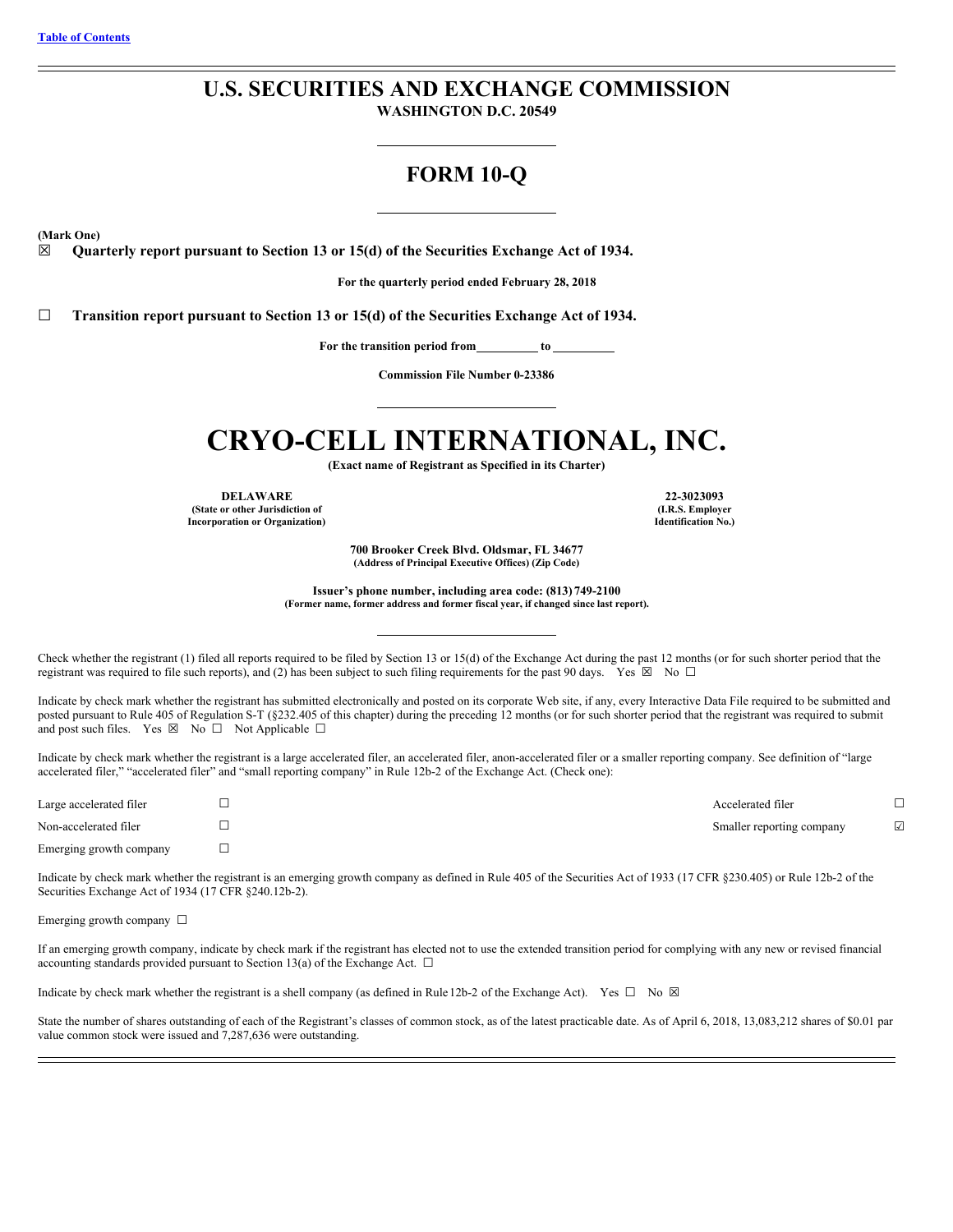# <span id="page-1-0"></span>**TABLE OF CONTENTS**

| <b>PART I-FINANCIAL INFORMATION (UNAUDITED)</b>                                                      | PAGE |
|------------------------------------------------------------------------------------------------------|------|
| <b>Item 1. Financial Statements</b>                                                                  |      |
| <b>Consolidated Balance Sheets</b>                                                                   | 3    |
| <b>Consolidated Statements of Comprehensive (Loss) Income</b>                                        | 4    |
| <b>Consolidated Statements of Cash Flows</b>                                                         | 5    |
| <b>Notes to Consolidated Financial Statements</b>                                                    | 6    |
| <b>Item 2. Management's Discussion and Analysis of Financial Condition and Results of Operations</b> | 22   |
| <b>Item 3. Quantitative and Qualitative Disclosures about Market Risk</b>                            | 29   |
| <b>Item 4. Controls and Procedures</b>                                                               | 29   |
| <b>PART II-OTHER INFORMATION</b>                                                                     |      |
| <b>Item 1. Legal Proceedings</b>                                                                     | 30   |
| <b>Item 1A. Risk Factors</b>                                                                         | 30   |
| <b>Item 2. Unregistered Sales of Equity Securities and Use of Proceeds</b>                           | 30   |
| <b>Item 3. Defaults Upon Senior Securities</b>                                                       | 31   |
| <b>Item 4. Mine Safety Disclosures</b>                                                               | 31   |
| <b>Item 5. Other Information</b>                                                                     | 31   |
| <b>Item 6. Exhibits</b>                                                                              | 32   |
| <b>SIGNATURES</b>                                                                                    | 33   |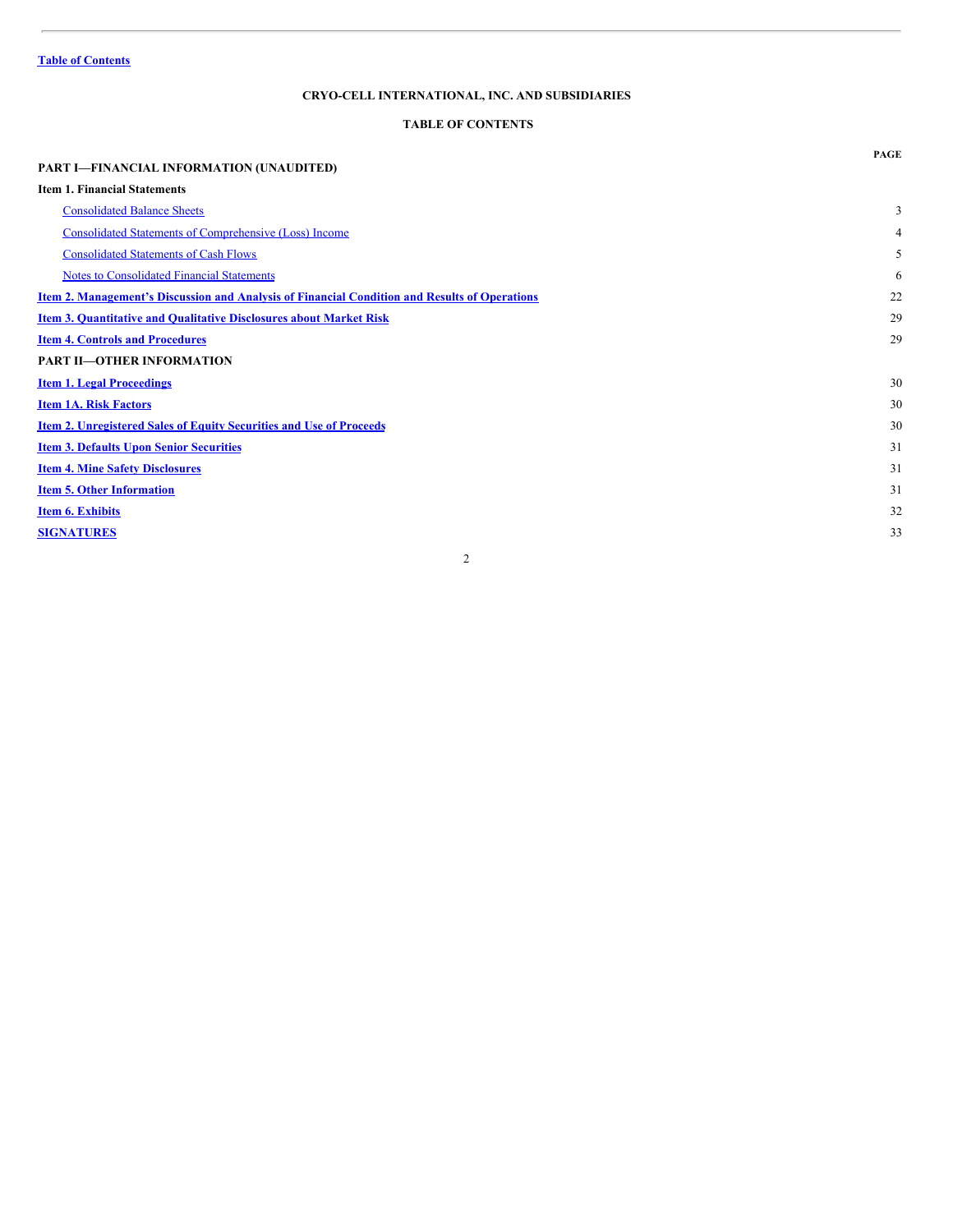<span id="page-2-0"></span>CONSOLIDATED BALANCE SHEETS

|                                                                                                                              | (Unaudited)<br>February 28,<br>2018 | November 30,<br>2017 |
|------------------------------------------------------------------------------------------------------------------------------|-------------------------------------|----------------------|
| <b>ASSETS</b>                                                                                                                |                                     |                      |
| <b>Current Assets</b>                                                                                                        |                                     |                      |
| Cash and cash equivalents                                                                                                    | \$6,991,401                         | \$6,279,154          |
| Marketable securities                                                                                                        | 586,230                             | 439,322              |
| Accounts receivable (net of allowance for doubtful accounts of \$2,024,893 and \$2,098,991, respectively)                    | 4,927,751                           | 5,125,591            |
| Prepaid expenses                                                                                                             | 298,100                             | 372.152              |
| Inventory, net<br>Other current assets                                                                                       | 374,442                             | 314,566              |
|                                                                                                                              | 213,817                             | 206,136              |
| Total current assets                                                                                                         | 13,391,741                          | 12,736,921           |
| <b>Property and Equipment-net</b>                                                                                            | 1,086,954                           | 882,382              |
| <b>Other Assets</b>                                                                                                          |                                     |                      |
| Intangible assets, net                                                                                                       | 415.272                             | 226.418              |
| Deferred tax assets                                                                                                          | 6,988,056                           | 10,035,388           |
| Deposits and other assets, net                                                                                               | 28,888                              | 28,888               |
| Total other assets                                                                                                           | 7,432,216                           | 10,290,694           |
| <b>Total assets</b>                                                                                                          | \$21,910,911                        | \$23,909,997         |
| <b>LIABILITIES AND STOCKHOLDERS' DEFICIT</b>                                                                                 |                                     |                      |
| <b>Current Liabilities</b>                                                                                                   |                                     |                      |
| Accounts payable                                                                                                             | \$1,197,918                         | \$1,928,542          |
| Accrued expenses                                                                                                             | 2,865,447                           | 2,582,475            |
| Current portion of note payable                                                                                              | 2,000,000                           | 2,000,000            |
| Deferred revenue                                                                                                             | 7,249,160                           | 7,428,829            |
| Total current liabilities                                                                                                    | 13,312,525                          | 13,939,846           |
| <b>Other Liabilities</b>                                                                                                     |                                     |                      |
| Deferred revenue, net of current portion                                                                                     | 16,707,878                          | 15,752,864           |
| Note payable, net of current portion and debt issuance costs                                                                 | 4,821,885                           | 5,295,183            |
| Long-term liability—revenue sharing agreements                                                                               | 1,425,000                           | 1,425,000            |
| Total other liabilities                                                                                                      | 22,954,763                          | 22,473,047           |
| <b>Total liabilities</b>                                                                                                     | 36,267,288                          | 36,412,893           |
| Commitments and contingencies (Note 8)                                                                                       |                                     |                      |
| <b>Stockholders' Deficit</b>                                                                                                 |                                     |                      |
| Preferred stock (\$.01 par value, 500,000 authorized and none issued and outstanding)                                        |                                     |                      |
| Series A Junior participating preferred stock (\$.01 par value, 20,000 authorized and none issued and outstanding)           |                                     |                      |
| Common stock (\$.01 par value, 20,000,000 authorized; 12,900,767 issued and 7,105,191 outstanding as of February 28,2018 and |                                     |                      |
| 12,899,517 issued and 7,103,941 outstanding as of November 30, 2017)                                                         | 129,008                             | 128,995              |
| Additional paid-in capital                                                                                                   | 31,930,880                          | 31,373,048           |
| Treasury stock, at cost                                                                                                      | (19, 571, 113)                      | (19, 571, 113)       |
| Accumulated other comprehensive income                                                                                       | 159,611                             | 40,865               |
| Accumulated deficit                                                                                                          | (27,004,763)                        | (24, 474, 691)       |
| Total stockholders' deficit                                                                                                  | (14, 356, 377)                      | (12,502,896)         |
| Total liabilities and stockholders' deficit                                                                                  | \$21,910,911                        | \$23,909,997         |

The accompanying notes are an integral part of these consolidated financial statements.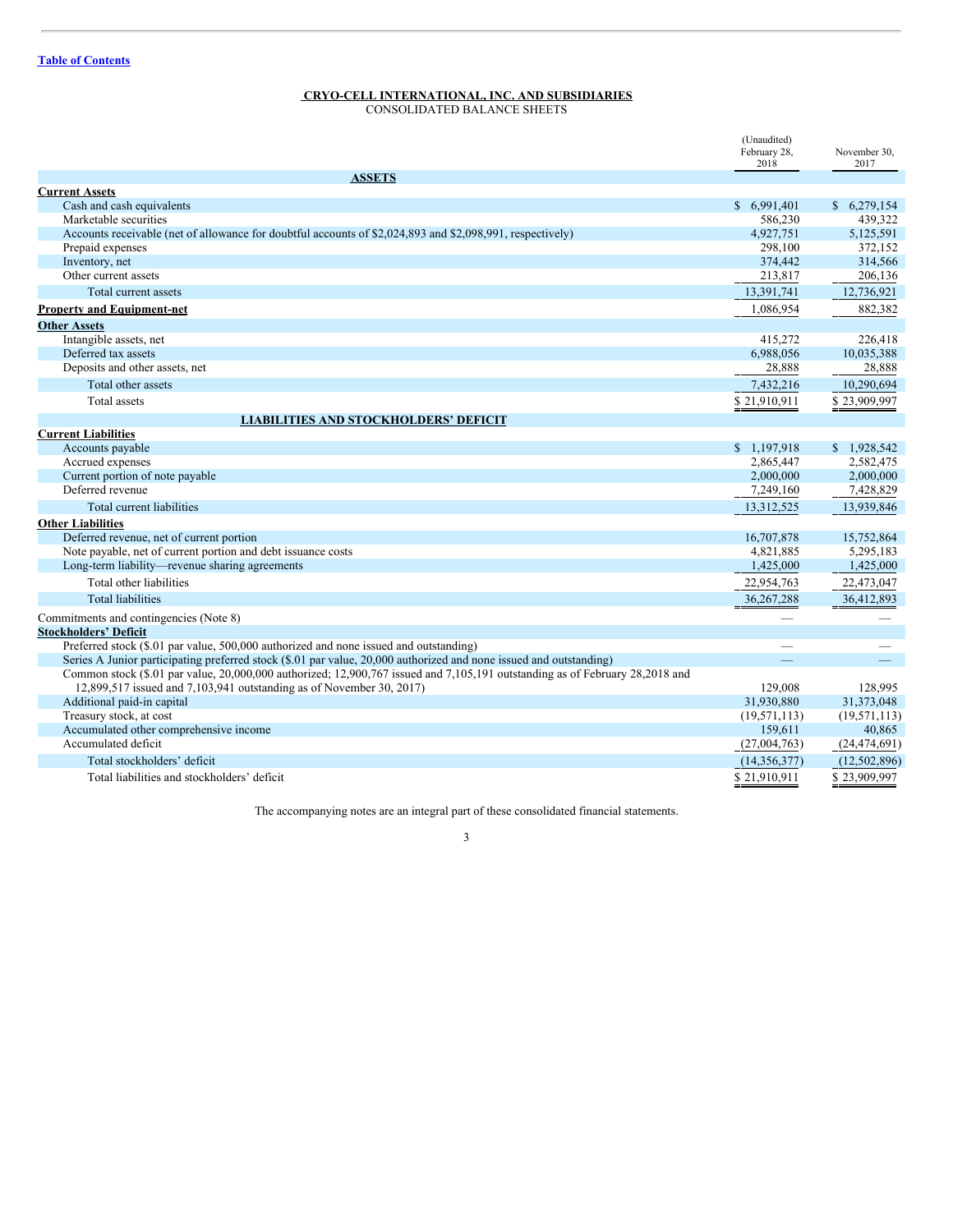<span id="page-3-0"></span>CONSOLIDATED STATEMENTS OF COMPREHENSIVE (LOSS) INCOME

(Unaudited)

|                                                              | For the Three Months Ended |               |
|--------------------------------------------------------------|----------------------------|---------------|
|                                                              | February 28,               | February 28,  |
|                                                              | 2018                       | 2017          |
| <b>Revenue:</b>                                              |                            |               |
| Processing and storage fees                                  | \$6,200,067                | \$5,611,824   |
| Product revenue                                              | 28,051                     | 164,800       |
| Total revenue                                                | 6,228,118                  | 5,776,624     |
| <b>Costs and Expenses:</b>                                   |                            |               |
| Cost of sales                                                | 1,601,508                  | 1,516,097     |
| Selling, general and administrative expenses                 | 3,589,519                  | 3,098,155     |
| Research, development and related engineering                | 13,409                     | 14,616        |
| Depreciation and amortization                                | 36,545                     | 31,630        |
| Total costs and expenses                                     | 5,240,981                  | 4,660,498     |
| <b>Operating Income</b>                                      | 987,137                    | 1,116,126     |
| <b>Other Expense:</b>                                        |                            |               |
| Other expense                                                | (33, 565)                  | (26, 442)     |
| Interest expense                                             | (280, 977)                 | (297, 044)    |
| Total other expense                                          | (314, 542)                 | (323, 486)    |
| Income before income tax expense                             | 672,595                    | 792,640       |
| Income tax expense                                           | (3,202,667)                | (305,717)     |
| <b>Net (Loss) Income</b>                                     | \$(2,530,072)              | \$<br>486,923 |
| Net (loss) income per common share—basic                     | (0.36)                     | 0.07          |
| Weighted average common shares outstanding—basic             | 7,105,135                  | 6,901,108     |
| Net (loss) income per common share—diluted                   | \$<br>(0.36)               | 0.07<br>\$    |
| Weighted average common shares outstanding—diluted           | 7,105,135                  | 7,437,243     |
| <b>Other Comprehensive (Loss) Income</b>                     |                            |               |
| Unrealized gain (loss) on marketable securities (net of tax) | 118,746<br>\$              | (7,061)       |
| <b>Comprehensive (Loss) Income</b>                           | \$(2,411,326)              | 479,862<br>\$ |

The accompanying notes are an integral part of these consolidated financial statements.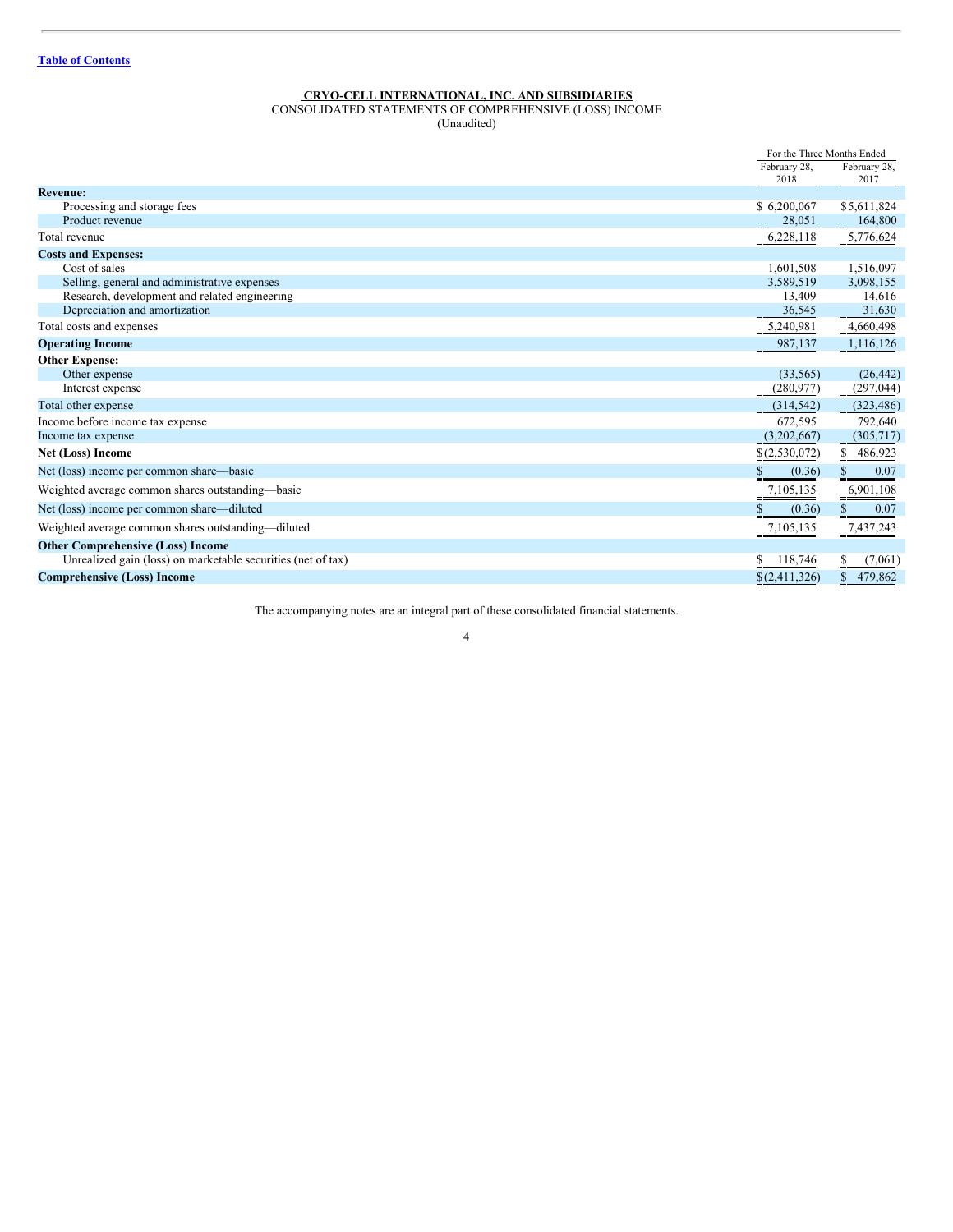#### <span id="page-4-0"></span>CONSOLIDATED STATEMENTS OF CASH FLOWS

(Unaudited)

|                                                                                          | For the Three Months Ended |               |
|------------------------------------------------------------------------------------------|----------------------------|---------------|
|                                                                                          | February 28,               | February 28,  |
|                                                                                          | 2018                       | 2017          |
| Cash flows from operating activities:                                                    |                            |               |
| Net (loss) income                                                                        | \$(2,530,072)              | \$<br>486,923 |
| Adjustments to reconcile net (loss) income to net cash provided by operating activities: |                            |               |
| Depreciation and amortization expense                                                    | 60,278                     | 57,634        |
| Compensatory element of stock options                                                    | 555,595                    | 77,357        |
| Provision for doubtful accounts                                                          | 69,432                     | 101,930       |
| Deferred income tax expense                                                              | 3,047,332                  |               |
| Amortization of debt issuance costs                                                      | 26,702                     | 34,153        |
| Changes in assets and liabilities:                                                       |                            |               |
| Accounts receivable                                                                      | 128,408                    | (498, 713)    |
| Prepaid expenses                                                                         | 74,052                     | (64, 451)     |
| Inventory                                                                                | (59, 876)                  | 75,181        |
| Other current assets                                                                     | (7,681)                    | (64, 429)     |
| Deposits and other assets, net                                                           |                            | (3,388)       |
| Accounts payable                                                                         | (730, 624)                 | 34,721        |
| Accrued expenses                                                                         | 282,972                    | (439, 668)    |
| Deferred revenue                                                                         | 775,345                    | 631,809       |
| Net cash provided by operating activities                                                | 1,691,863                  | 429,059       |
| Cash flows from investing activities:                                                    |                            |               |
| Purchases of property and equipment                                                      | (253,704)                  | (2,921)       |
| Purchase of intangible asset                                                             | (200,000)                  |               |
| (Purchases) sales of marketable securities and other investments, net                    | (28, 162)                  | 136,446       |
| Net cash (used in) provided by investing activities                                      | (481, 866)                 | 133,525       |
| Cash flows from financing activities:                                                    |                            |               |
| Treasury stock purchases                                                                 |                            | (88, 691)     |
| Repayments of note payable                                                               | (500,000)                  | (500,000)     |
| Proceeds from the exercise of stock options                                              | 2,250                      | 33,496        |
| Net cash used in financing activities                                                    | (497,750)                  | (555, 195)    |
| Increase in cash and cash equivalents                                                    | 712,247                    | 7,389         |
| Cash and cash equivalents—beginning of period                                            | 6,279,154                  | 3,499,881     |
| Cash and cash equivalents—end of period                                                  | \$6,991,401                | \$3,507,270   |
| Supplemental non-cash investing activities:                                              |                            |               |
| Unrealized gain (loss) on marketable securities, net of tax                              | \$<br>118,746              | \$<br>(7,061) |

The accompanying notes are an integral part of these consolidated financial statements.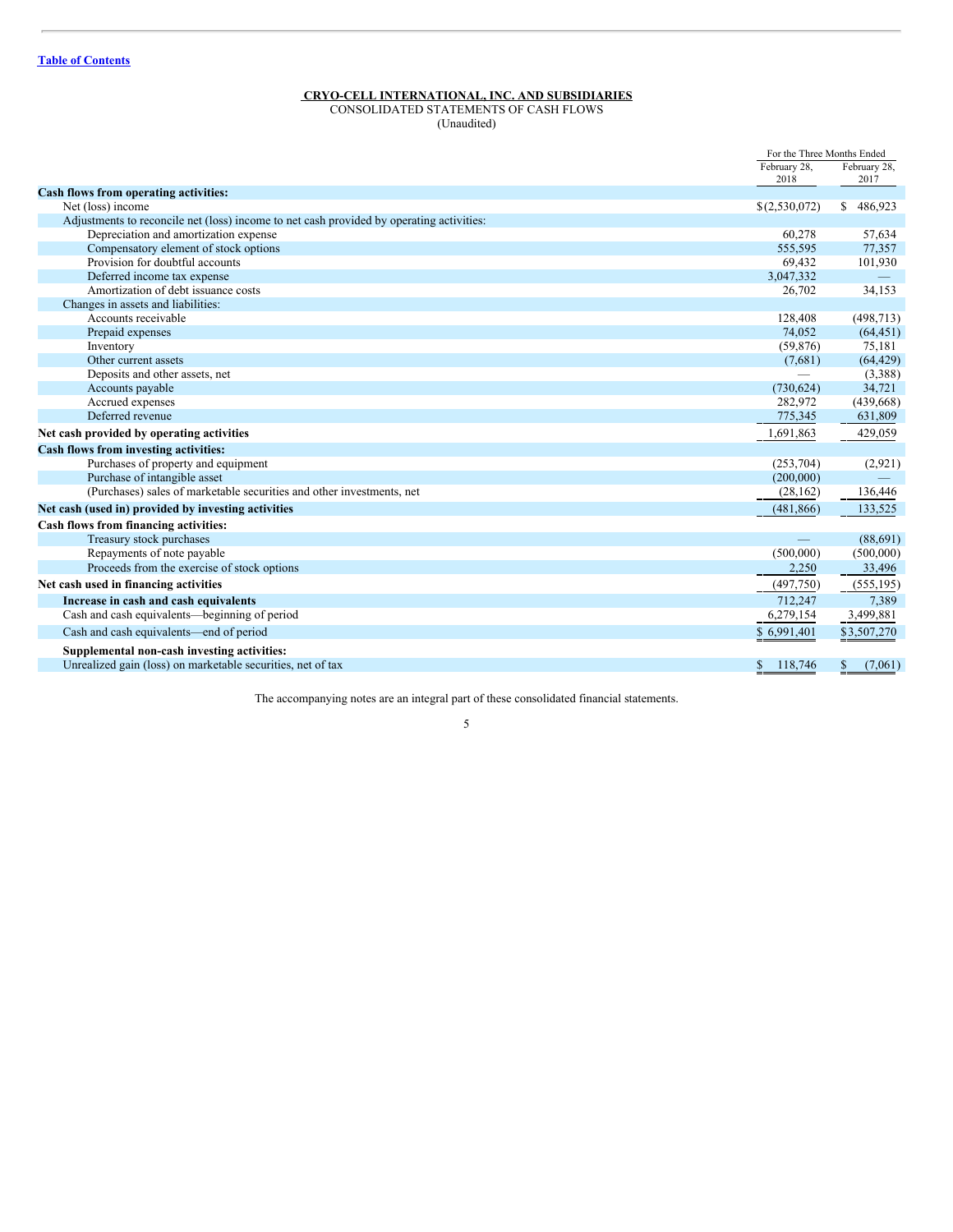#### <span id="page-5-0"></span>**CRYO-CELL INTERNATIONAL, INC. AND SUBSIDIARIES NOTES TO CONSOLIDATED FINANCIAL STATEMENTS February 28, 2018 (Unaudited)**

#### **Note 1 – Description of Business, Basis of Presentation and Significant Accounting Policies**

Cryo-Cell International, Inc. ("the Company" or "Cryo-Cell") was incorporated in Delaware on September 11, 1989 and is headquartered in Oldsmar, Florida. The Company is organized in two reportable segments, cellular processing and cryogenic cellular storage, with a current focus on the collection and preservation of umbilical cord blood stem cells for family use and the manufacture of PrepaCyte CB units, the processing technology used to process umbilical cord blood stem cells. Revenues recognized for the cellular processing and cryogenic cellular storage represent sales of the umbilical cord blood stem cells program to customers, and income from licensees selling the umbilical cord blood stem cells program to customers outside the United States. Revenues recognized for the manufacture of PrepaCyte CB units represent sales of the PrepaCyte CB units to customers. The Company's headquarters facility in Oldsmar, Florida handles all aspects of its U.S.-based business operations including the processing and storage of specimens, including specimens obtained from certain of its licensees' customers. The specimens are stored in commercially available cryogenic storage equipment.

The unaudited consolidated financial statements including the Consolidated Balance Sheets as of February 28, 2018, the related Consolidated Statements of Comprehensive (Loss) Income and Cash Flows for the three months ended February 28, 2018 and February 28, 2017 have been prepared by Cryo-Cell International, Inc. and its subsidiaries pursuant to the rules and regulations of the Securities and Exchange Commission for interim financial reporting. Certain financial information and note disclosures, which are normally included in annual financial statements prepared in accordance with accounting principles generally accepted in the United States of America, have been condensed or omitted pursuant to those rules and regulations. It is suggested that these consolidated financial statements be read in conjunction with the financial statements and notes thereto included in the Company's November 30, 2017 Annual Report on Form 10-K. In the opinion of management, all adjustments (which include only normal recurring adjustments) necessary to present fairly the financial position, results of operations, and changes in cash flows for all periods presented have been made. The results of operations for the three months ended February 28, 2018 are not necessarily indicative of the results expected for any interim period in the future or the entire year ending November 30, 2018.

#### **Revenue Recognition**

#### *Revenue Recognition for Arrangements with Multiple Deliverables*

For multi-element arrangements, the Company allocates revenue to all deliverables based on their relative selling prices. In such circumstances, accounting principles establish a hierarchy to determine the selling price to be used for allocating revenue to deliverables as follows: (i) vendor-specific objective evidence of fair value ("VSOE"), (ii) third-party evidence of selling price ("TPE"), and (iii) best estimate of the selling price ("ESP"). VSOE generally exists only when the Company sells the deliverable separately and it is the price actually charged by the Company for that deliverable.

The Company has identified two deliverables generally contained in the arrangements involving the sale of its umbilical cord blood product. The first deliverable is the processing of a specimen. The second deliverable is either the annual storage of a specimen, the 21-year storage fee charged for a specimen or the life-time storage fee charged for a specimen. The Company has allocated revenue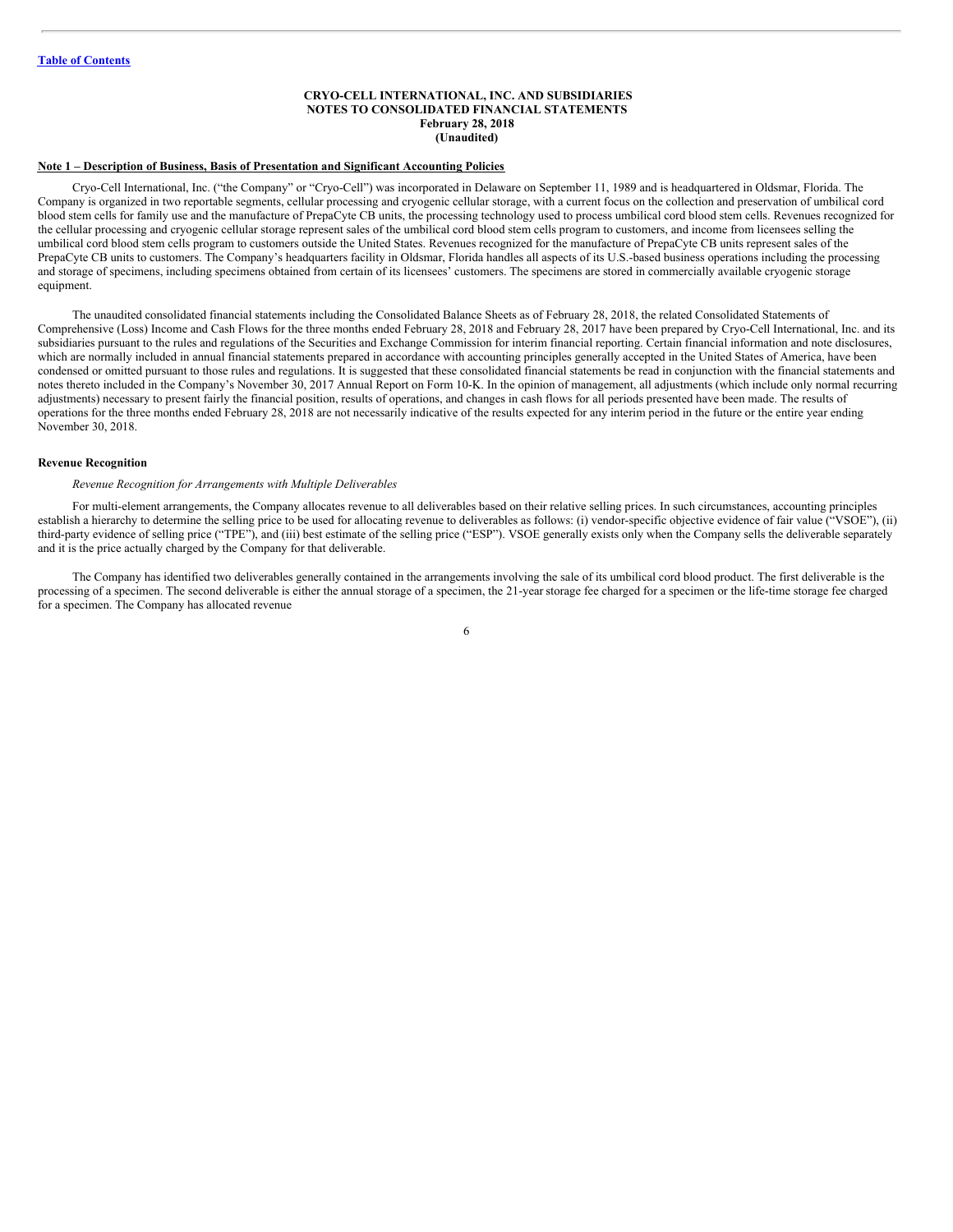between these deliverables using the relative selling price method. The Company has VSOE for its annual storage fees as the Company renews storage fees annually with its customers on a stand-alone basis. Because the Company has neither VSOE nor TPE for the processing, 21-year storage and life-time storage deliverables, the allocation of revenue has been based on the Company's ESPs. Amounts allocated to processing a specimen are recognized at the time the processing of the specimen is complete. Amounts allocated to the storage of a specimen are recognized ratably over the contractual storage period. Any discounts given to the customer are recognized by applying the relative selling price method whereby after the Company determines the selling price to be allocated to each deliverable (processing and storage), the sum of the prices of the deliverables is then compared to the arrangement consideration, and any difference is applied to the separate deliverables ratably.

The Company's process for determining its ESP for deliverables without VSOE or TPE considers multiple factors that may vary depending upon the unique facts and circumstances related to each deliverable. Key factors considered by the Company in developing the ESPs for its processing, 21-year storage and life-time storage fee include the Company's historical pricing practices, as well as expected profit margins.

The Company records revenue from processing and storage of specimens and pursuant to agreements with licensees. The Company recognizes revenue from processing fees upon completion of processing and recognizes storage fees ratably over the contractual storage period as well as other income from royalties paid by licensees related to long-term storage contracts which the Company has under license agreements. Contracted storage periods are annual, twenty-one years and lifetime. Deferred revenue on the accompanying consolidated balance sheets includes the portion of the annual storage fee, the twenty-one-year storage fee and the life-time storage fee that is being recognized over the contractual storage period as well as royalties received from foreign licensees related to long-term storage contracts in which the Company has future obligations under the license agreement. The Company classifies deferred revenue as current if the Company expects to recognize the related revenue over the next 12 months. The Company also records revenue within processing and storage fees from shipping and handling billed to customers when earned. Shipping and handling costs that the Company incurs are expensed and included in cost of sales.

The Company records revenue from the sale of the PrepaCyte CB product line upon shipment of the product to the Company's customers.

#### **Accounts Receivable**

Accounts receivable consist of uncollateralized amounts due from clients that have enrolled and processed in the umbilical cord blood stem cell processing and storage programs and amounts due from license affiliates, and sublicensee territories. Accounts receivable are due within 30 days and are stated at amounts net of an allowance for doubtful accounts. Accounts outstanding longer than the contractual payment terms are considered past due. The Company determines its allowance by considering the length of time accounts receivable are past due, the Company's previous loss history, and the client's current ability to pay its obligations. Therefore, if the financial condition of the Company's clients were to deteriorate beyond the estimates, the Company may have to increase the allowance for doubtful accounts which could have a negative impact on earnings. The Company writes-off accounts receivable when they become uncollectible, and payments subsequently received on such receivables are credited to the allowance for doubtful accounts.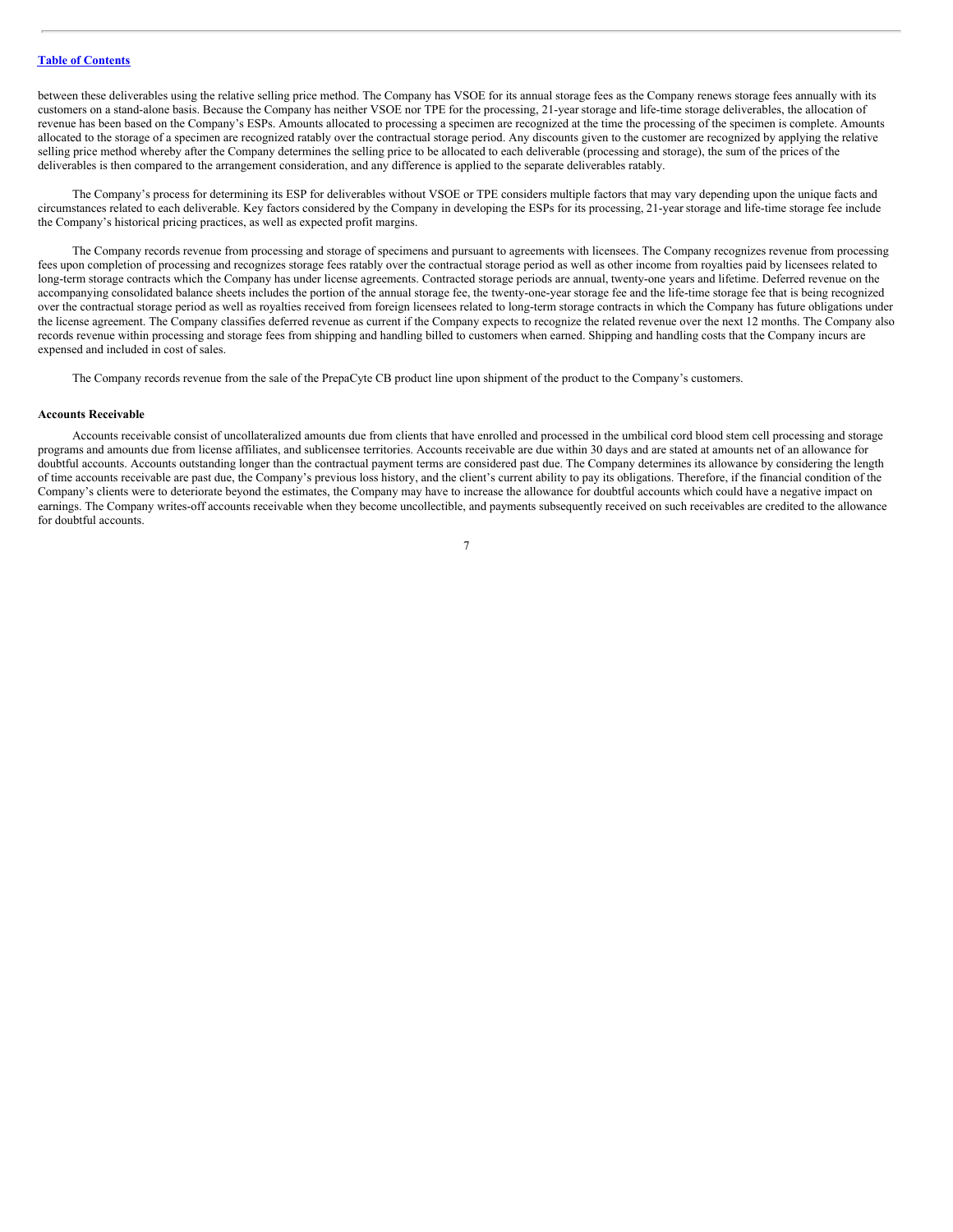#### **Income Taxes**

Deferred income tax assets and liabilities are recognized for the estimated future tax consequences attributable to differences between financial statement carrying amounts of existing assets and liabilities and their respective tax bases. Deferred income tax assets and liabilities are measured using enacted tax rates expected to be recovered or settled. The Company has recorded a valuation allowance of \$1,605,000 and \$2,316,000 as of February 28, 2018 and November 30, 2017, respectively, as the Company does not believe it is "more likely than not" that all future income tax benefits will be realized. When the Company changes its determination as to the amount of deferred income tax assets that can be realized, the valuation allowance is adjusted with a corresponding impact to income tax expense in the period in which such determination is made. The ultimate realization of the Company's deferred income tax assets depends upon generating sufficient taxable income prior to the expiration of the tax attributes. In assessing the need for a valuation allowance, the Company projects future levels of taxable income. This assessment requires significant judgment. The Company examines the evidence related to the recent history of losses, the economic conditions in which the Company operates and forecasts and projections to make that determination.

The Company recorded U.S. income taxes of approximately \$3,203,000 and \$306,000 during the three months ended February 28, 2018 and February 28, 2017, respectively. Included in the \$3,203,000 tax expense for the three months ended February 28, 2018 is approximately \$2,985,000 of expense related to the reduction of the federal tax rate to 21% as of January 1, 2018 as a result of the Tax Cuts and Jobs Act that was signed into law on December 22, 2017. The decrease in the federal tax rate caused a decrease in the Company's deferred tax asset which resulted in an increase in the income tax expense.

The Company records foreign income taxes withheld from installment payments ofnon-refundable up-front license fees and royalty income earned on the processing and storage of cord blood stem cell specimens in geographic areas where the Company has license agreements. The Company recognized approximately \$0 and \$0 for the three months ended February 28, 2018 and February 28, 2017, respectively, of foreign income tax expense. Foreign income tax expense is included in income tax expense in the accompanying consolidated statements of comprehensive (loss) income.

The Company recognizes the financial statement benefit of a tax position only after determining that the relevant tax authority would more likely than not sustain the position following an audit. For tax positions meeting the more-likely-than-not threshold, the amount recognized in the financial statements is the largest benefit that has a greater than 50 percent likelihood of being realized upon ultimate settlement with the relevant tax authority. Increases or decreases to the unrecognized tax benefits could result from management's belief that a position can or cannot be sustained upon examination based on subsequent information or potential lapse of the applicable statute of limitation for certain tax positions.

The Company recognizes interest and penalties related to uncertain tax positions in income tax expense. For the three months ended February 28, 2018 and February 28, 2017, the Company had no provisions for interest or penalties related to uncertain tax positions.

#### **Long-Lived Assets**

The Company evaluates the realizability of its long-lived assets, which requires impairment losses to be recorded on long-lived assets used in operations when indicators of impairment, such as reductions in demand or when significant economic slowdowns are present. Reviews are performed to determine whether the carrying value of an asset is impaired, based on comparisons to undiscounted expected future cash flows. If this comparison indicates that there is impairment and carrying value is in excess of fair value, the impaired asset is written down to fair value, which is typically calculated using: (i) quoted market prices or (ii) discounted expected future cash flows utilizing a discount rate. The Company did not note any impairment for the three months ended February 28, 2018 and February 28, 2017.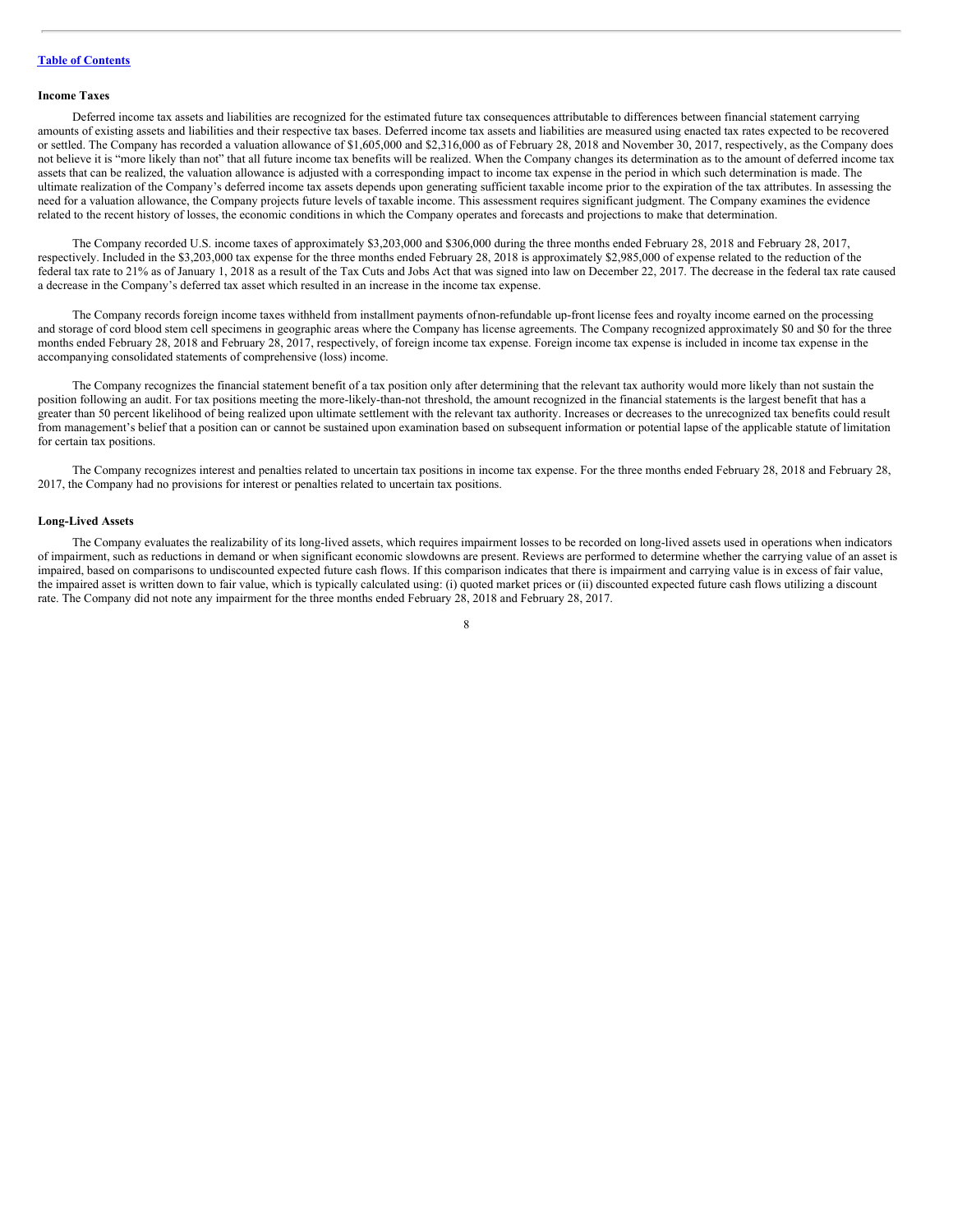#### **Stock Compensation**

As of February 28, 2017, the Company has two stock-based compensation plans, which are described in Note 7 to the consolidated financial statements. The Company's stock-based employee compensation plan that became effective December 1, 2011 was approved by the Board of Directors and approved by the stockholders at the 2012 Annual Meeting. The Company recognized approximately \$556,000 and \$77,000 for the three months ended February 28, 2018 and February 28, 2017, respectively, of stockbased compensation expense.

The Company recognizes stock-based compensation based on the fair value of the related awards. Under the fair value recognition guidance of stock-based compensation accounting rules, stock-based compensation expense is estimated at the grant date based on the fair value of the award and is recognized as expense over the requisite service period of the award. The fair value of service-based vesting condition and performance-based vesting condition stock option awards is determined using the Black-Scholes valuation model. For stock option awards with only service-based vesting conditions and graded vesting features, the Company recognizes stock compensation expense based on the graded-vesting method. To value awards with market-based vesting conditions the Company uses a binomial valuation model. The Company recognizes compensation cost for awards with market-based vesting conditions on a graded-vesting basis over the derived service period calculated by the binomial valuation model. The use of these valuation models involves assumptions that are judgmental and highly sensitive in the determination of compensation expense and include the expected life of the option, stock price volatility, risk-free interest rate, dividend yield, exercise price, and forfeiture rate. Forfeitures are estimated at the time of valuation and reduce expense ratably over the vesting period.

The estimation of stock awards that will ultimately vest requires judgment and to the extent that actual results or updated estimates differ from current estimates, such amounts will be recorded as a cumulative adjustment in the period they become known. The Company considered many factors when estimating forfeitures, including the recipient groups and historical experience. Actual results and future changes in estimates may differ substantially from current estimates.

The Company issues performance-based equity awards which vest upon the achievement of certain financial performance goals, including revenue and income targets. Determining the appropriate amount to expense based on the anticipated achievement of the stated goals requires judgment, including forecasting future financial results. The estimate of the timing of the expense recognition is revised periodically based on the probability of achieving the required performance targets and adjustments are made as appropriate. The cumulative impact of any revision is reflected in the period of the change. If the financial performance goals are not met, the award does not vest, so no compensation cost is recognized and any previously stock-recognized stock-based compensation expense is reversed.

The Company issues equity awards with market-based vesting conditions which vest upon the achievement of certain stock price targets. If the awards are forfeited prior to the completion of the derived service period, any recognized compensation is reversed. If the awards are forfeited after the completion of the derived service period, the compensation cost is not reversed, even if the awards never vest.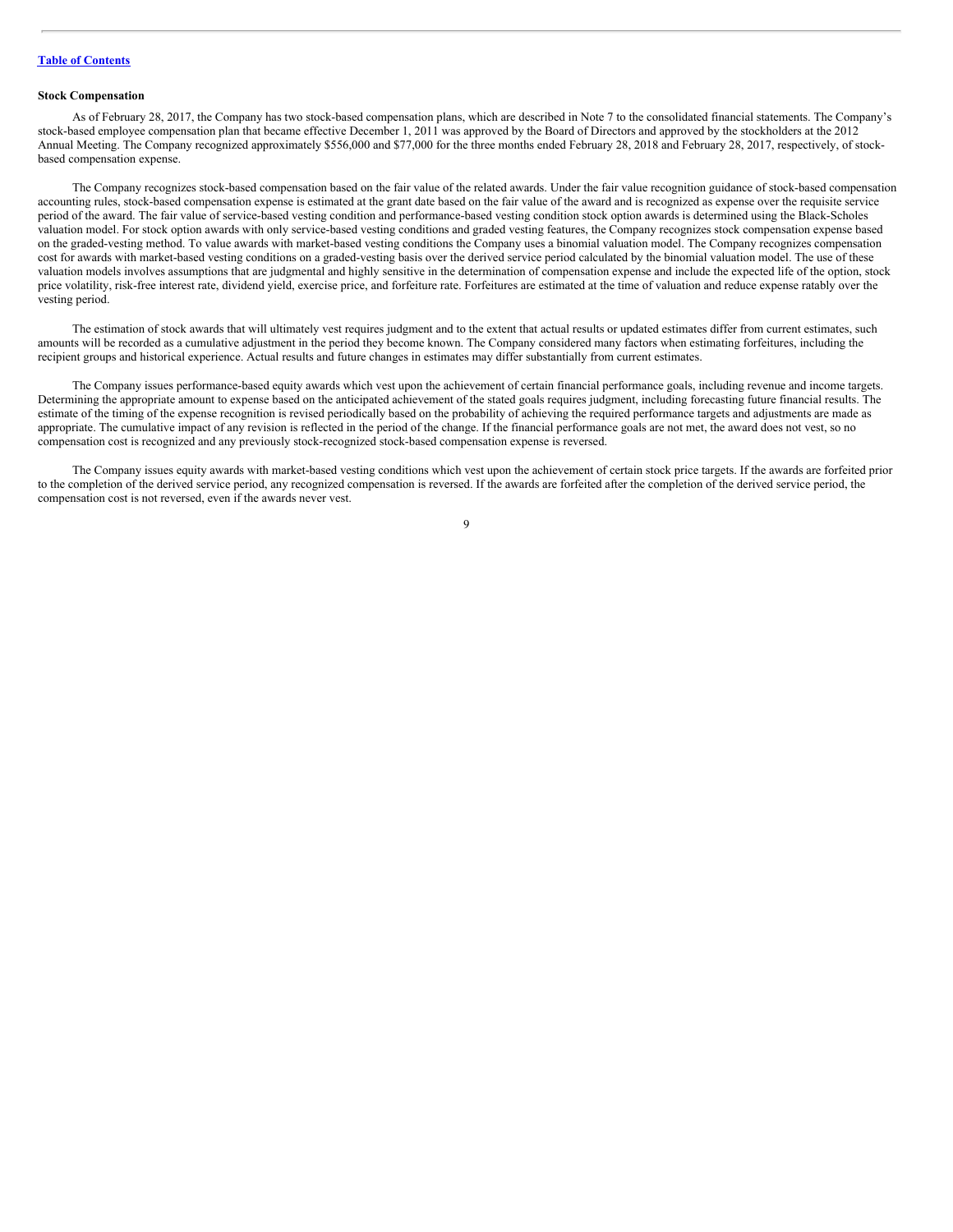#### **Fair Value of Financial Instruments**

Management uses a fair value hierarchy, which gives the highest priority to quoted prices in active markets. The fair value of financial instruments is estimated based on market trading information, where available. Absent published market values for an instrument or other assets, management uses observable market data to arrive at its estimates of fair value. Management believes that the carrying amount of cash and cash equivalents, accounts receivable, accounts payable and accrued expenses approximate fair value due to the short-term nature of these instruments. The Company believes that the fair value of its Revenue Sharing Agreements ("RSA") liability recorded on the balance sheet is between the recorded book value and up to the Company's previous settlement experience, due to the various terms and conditions associated with each RSA.

The Company uses an accounting standard that defines fair value as an exit price, representing the amount that would be received to sell an asset or paid to transfer a liability in an orderly transaction between market participants at the measurement date. As such, fair value is a market-based measurement that should be determined based on assumptions that market participants would use in pricing an asset or liability. As a basis for considering such assumptions, the standard establishes a three-level fair value hierarchy that prioritizes the inputs used to measure fair value. The three levels of inputs used to measure fair value are as follows:

- Level 1 Quoted prices in active markets for identical assets or liabilities.
- Level 2 Observable inputs other than quoted prices included in Level 1, such as quoted prices for similar assets and liabilities in active markets; quoted prices for identical or similar assets and liabilities in markets that are not active; or other inputs that are observable or can be corroborated by observable market data.
- Level 3 Unobservable inputs that are supported by little or no market activity and that are significant to the fair value of the assets or liabilities. This includes certain pricing models, discounted cash flow methodologies and similar techniques that use significant unobservable inputs.

The following table summarizes the financial assets and liabilities measured at fair value on a recurring basis as of February 28, 2018 and November 30, 2017, respectively, segregated among the appropriate levels within the fair value hierarchy:

|                           | Fair Value at<br>February 28, |           | Fair Value Measurements<br>at February 28, 2018 Using |         |  |
|---------------------------|-------------------------------|-----------|-------------------------------------------------------|---------|--|
| Description               | 2018                          | Level 1   | Level 2                                               | Level 3 |  |
| Assets:                   |                               |           |                                                       |         |  |
| <b>Trading Securities</b> | $\mathbb{S}$<br>62,376        | \$62,376  |                                                       |         |  |
| Available-for-sale        | 523,854                       | 523,854   |                                                       |         |  |
|                           | \$586,230                     | \$586,230 |                                                       |         |  |
|                           | Fair Value at                 |           | Fair Value Measurements                               |         |  |
|                           | November 30,                  | Level 1   | at November 30, 2017 Using<br>Level 2                 | Level 3 |  |
| Description<br>Assets:    | 2017                          |           |                                                       |         |  |
| <b>Trading Securities</b> | S<br>96,600                   | \$96,600  |                                                       |         |  |
| Available-for-sale        | 342,722                       | 342,722   |                                                       |         |  |

10

\$439,322 \$439,322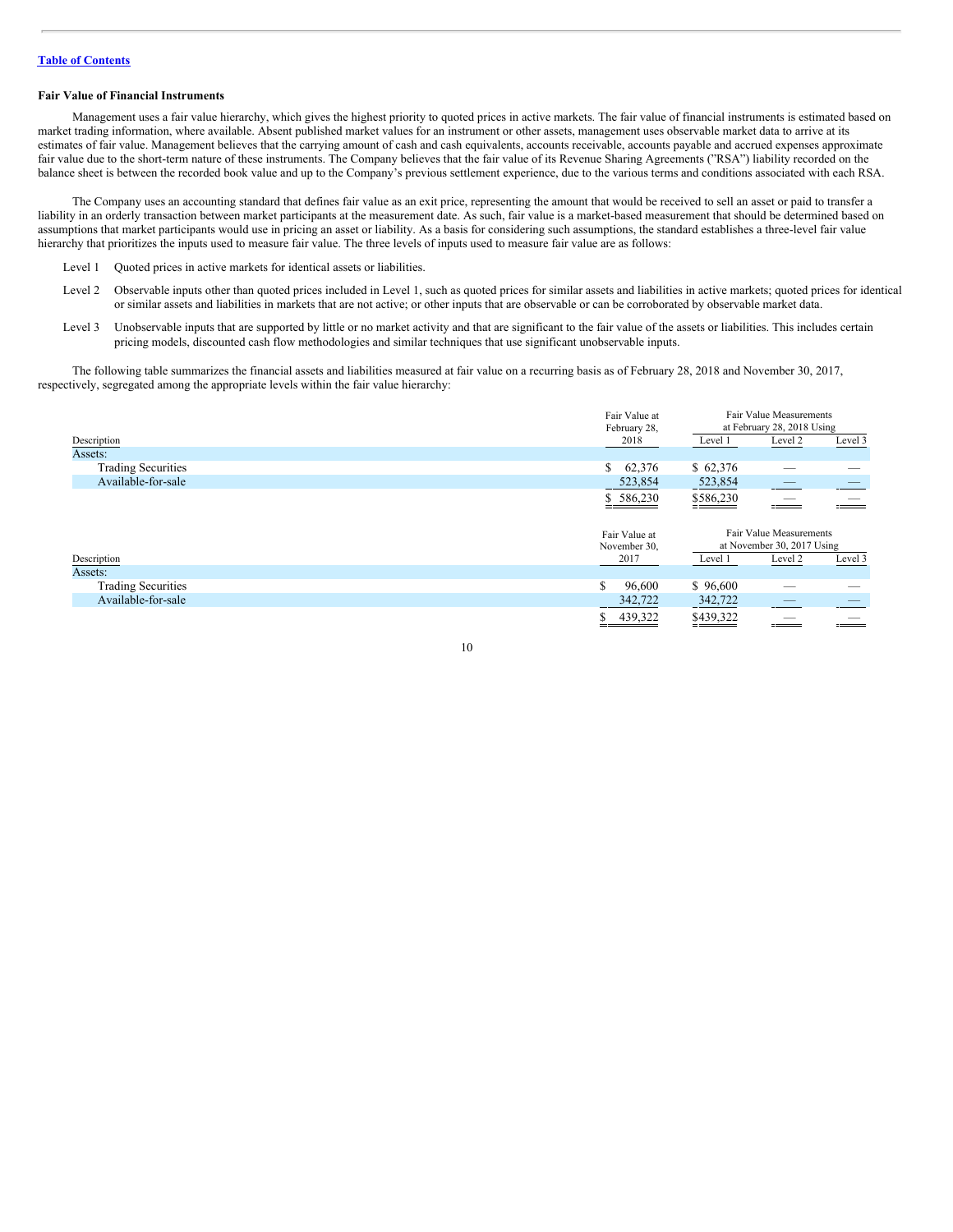The following is a description of the valuation techniques used for these items, as well as the general classification of such items pursuant to the fair value hierarchy:

*Trading securities –* Fair values for these investments are based on quoted prices in active markets and are therefore classified within Level 1 of the fair value hierarchy. For trading securities, there was (\$34,000) and (\$26,600) in unrealized holding losses, respectively, recorded in other income and expense on the accompanying consolidated statements of comprehensive loss for the three months ended February 28, 2018 and February 28, 2017, respectively.

*Available-for-sale securities –* These investments are classified as available for sale and consist of marketable equity securities that we intend to hold for an indefinite period of time. Investments are stated at fair value and unrealized holding gains and losses are reported as a component of accumulated other comprehensive income until realized. Realized gains or losses on disposition of investments are computed using the first in, first out (FIFO) method and reported as income or loss in the period of disposition in the accompanying consolidated statements of comprehensive (loss) income. For available-for-sale securities, there was approximately \$119,000 and (\$7,000) in unrealized holding gains (losses), net of tax, respectively, reported as comprehensive loss on the accompanying statements of comprehensive (loss) income for the three months ended February 28, 2018 and February 28, 2017, respectively.

#### **Product Warranty and Cryo-Cell CaresTM Program**

In December 2005, the Company began providing its customers that enrolled after December 2005 a payment warranty under which the Company agrees to pay \$50,000 to its client if the umbilical cord blood product retrieved is used for a stem cell transplant for the donor or an immediate family member and fails to engraft, subject to various restrictions. Effective February 1, 2012, the Company increased the \$50,000 payment warranty to a \$75,000 payment warranty to all of its new clients. Additionally, under the Cryo-Cell Cares<sup>™</sup> program, the Company was paying \$10,000 to the client to offset personal expenses if the umbilical cord blood product is used for bone marrow reconstitution in a myeloblative transplant procedure. Effective October 13, 2014, the Company no longer offers the Cryo-Cell Cares™ program to new clients. The product warranty is available to clients who enroll under this structure for as long as the specimen is stored with the Company. The Company has not experienced any claims under the warranty program nor has it incurred costs related to these warranties. The Company does not maintain insurance for this warranty program and therefore maintains reserves to cover any estimated potential liabilities. The Company's reserve balance is based on the \$75,000 or \$50,000 (as applicable) maximum payment and the \$10,000 maximum expense reimbursement multiplied by formulas to determine the projected number of units requiring a payout. The Company determined the estimated expected usage and engraftment failure rates based on an analysis of the historical usage and failure rates and the historical usage and failure rates in other private and public cord blood banks based on published data. The Company's estimates of expected usage and engraftment failure could change as a result of changes in actual usage rates or failure rates and such changes would require an adjustment to the established reserves. The historical usage and failure rates have been very low and a small increase in the number of transplants or engraftment failures could cause a significant increase in the estimated rates used in determining the Company's reserve. In addition, the reserve will increase as additional umbilical cord blood specimens are stored which are subject to the warranty. As of February 28, 2018 and November 30, 2017 the Company recorded reserves under these programs in the amounts of approximately \$18,000 and \$18,000, respectively, which are included in accrued expenses in the accompanying consolidated balance sheets.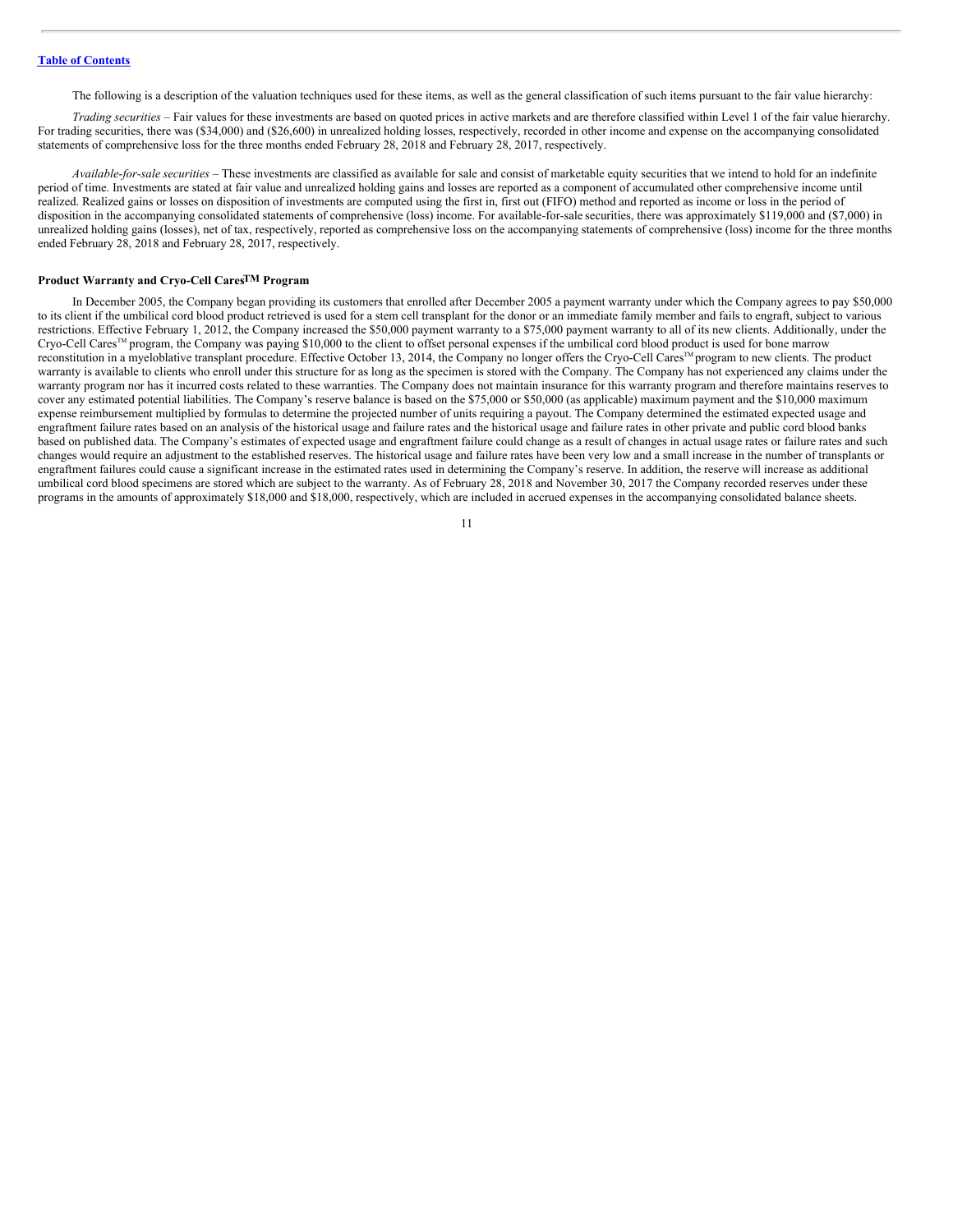#### **Recently Issued Accounting Pronouncements**

In February 2018, the FASB issued Accounting Standards UpdateNo. 2018-02, Income Statement - Reporting Comprehensive Income (Topic 220): Reclassification of Certain Tax Effects from Accumulated Other Comprehensive Income. This update relates to the impacts of the tax legislation commonly referred to as the Tax Cuts and Jobs Act (the "Act"). The guidance permits the reclassification of certain income tax effects of the Act from Other Comprehensive Income to Retained Earnings (stranded tax effects). The guidance also requires certain new disclosures. The guidance is effective for annual periods beginning after December 15, 2018, and interim periods within that reporting period. Early adoption is permitted. Entities may adopt the guidance using one of two transition methods; retrospective to each period (or periods) in which the income tax effects of the Act related to the items remaining in Other Comprehensive Income are recognized or at the beginning of the period of adoption. The Company is currently evaluating the impact that the guidance may have on its Consolidated Financial Statements.

In May 2017, the FASB issued Accounting Standards UpdateNo. 2017-09, *Compensation – Stock Compensation (Topic 718): Scope of Modification Accounting.*This update provides clarity, reduces the diversity in practice, and the cost and complexity when applying the guidance in Topic 718 to a change to the terms or conditions of a sharebased payment award. The new standard is effective for fiscal years, and interim periods within those fiscal years, beginning after December 15, 2017, although early adoption is permitted. The Company is currently evaluating the effect that the updated standard will have on our financial statements.

In January 2017, the FASB issued Accounting Standards UpdateNo. 2017-04, Intangibles - Goodwill and Other (Topic 350): Simplifying the Test for Goodwill *Impairment*. The update removes Step 2 from the goodwill impairment test. The new standard is effective for fiscal years, and interim periods within those fiscal years, beginning after December 15, 2019, although early adoption is permitted. The Company is currently evaluating the effect that the updated standard will have on our financial statements.

In December 2016, the FASB issued Accounting Standards UpdateNo. 2016-18, *Statement of Cash Flows (Topic 230). Restricted Cash*. This update clarifies how entities should present restricted cash and restricted cash equivalents in the statement of cash flows. The new guidance requires a reconciliation of totals in the statement of cash flows to the related cash and cash equivalents and restricted cash captions in the balance sheet. The new standard is effective for fiscal years and interim periods within those fiscal years beginning after December 15, 2017 with early adoption permitted. The Company is currently evaluating the effect that the updated standard will have on our financial statements.

In August 2016, the FASB issued Accounting Standards Update No. 2016-15, Statement of Cash Flows (Topic 230): Classification of Certain Cash Receipts and Cash *Payments.* This update addresses eight specific cash flow issues with the objective of reducing the existing diversity in practice in how certain cash receipts and cash payments are presented and classified in the statement of cash flows. The new standard is effective for fiscal years, and interim periods within those fiscal years, beginning after December 15, 2017. The Company is currently evaluating the effect that the updated standard will have on our financial statements.

In June 2016, the FASB issued Accounting Standards UpdateNo. 2016-13, Financial Instruments - Credit Losses (Topic 326): Measurement of Credit Losses on *Financial Instruments*. This update provides financial statement users with more decision-useful information about the expected credit losses on financial instruments and other commitments to extend credit held by a reporting entity at each reporting date. To achieve this objective, the amendments in this update replace the incurred loss impairment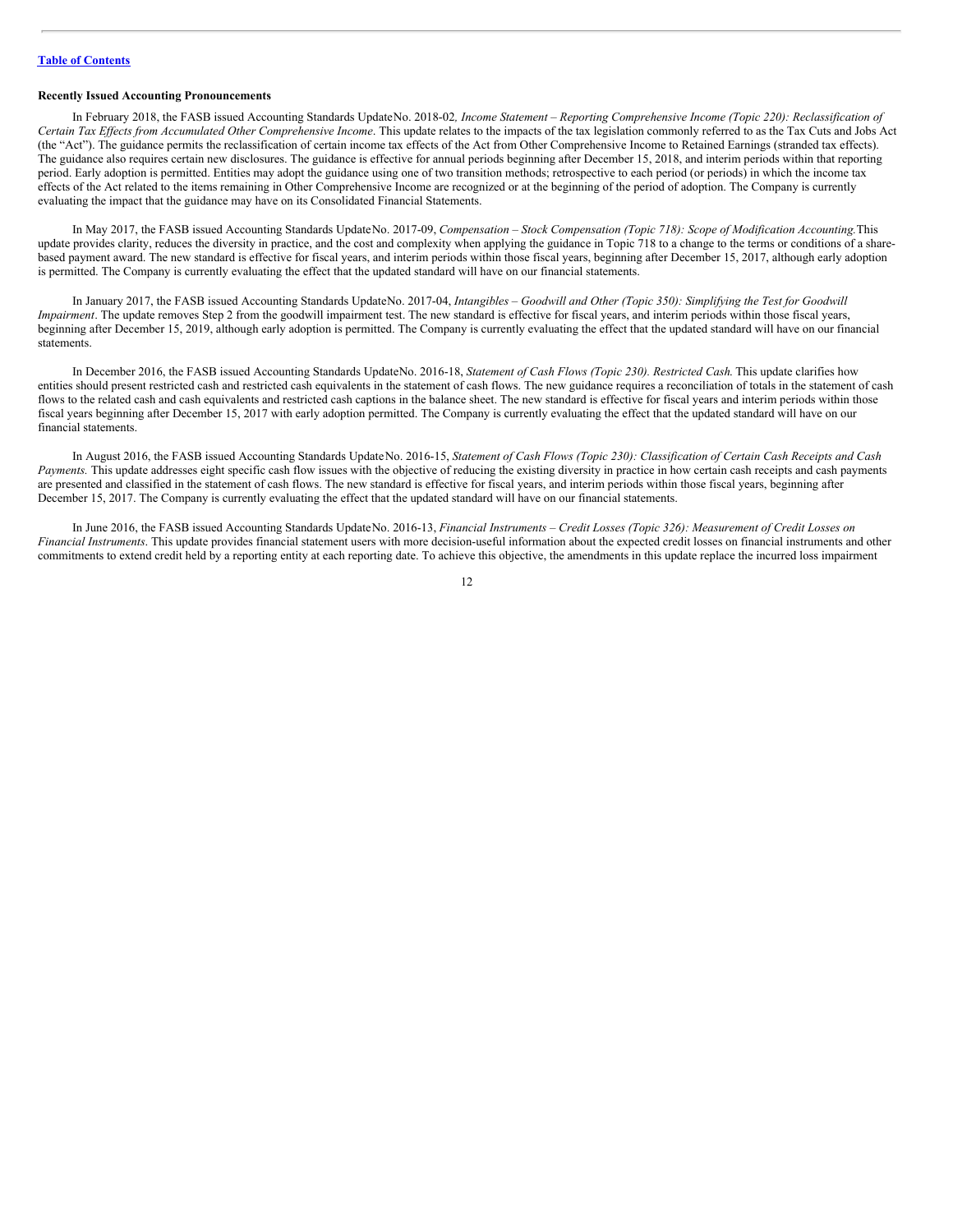methodology in current GAAP with a methodology that reflects expected credit losses and requires consideration of a broader range of reasonable and supportable information to inform credit loss estimates. The new standard is effective for fiscal years, and interim periods within those fiscal years, beginning after December 15, 2019. The Company is currently evaluating the effect that the updated standard will have on our financial statements.

In May 2016, the FASB issued Accounting Standards UpdateNo. 2016-12, *Revenue from Contracts with Customers (Topic 606): Narrow-Scope Improvements and Practical Expedients.* This update clarifies the objectives of collectability, sales and other taxes, noncash consideration, contract modifications at transition, completed contracts at transition and technical correction. The amendments in this update affect the guidance in Accounting Standards Update No. 2014-09, *Revenue from Contracts with Customers (Topic 606),* which is not yet effective but will become effective for annual and interim periods beginning after December 15, 2017. The Company has not yet selected a transition method nor has it determined the effect of the standard on its consolidated financial statements and related disclosures.

In April 2016, the FASB issued Accounting Standards UpdateNo. 2016-10, Revenue from Contracts with Customers (Topic 606): Identifying Performance Obligations *and Licensing*. This update clarifies how an entity identifies performance obligations related to customer contracts as well as help to improve the operability and understanding of the licensing implementation guidance. The amendments in this update affect the guidance in Accounting Standards Update No. 2014-09, *Revenue from Contracts with Customers (Topic 606),* which is not yet effective but will become effective for annual and interim periods beginning after December 15, 2017. The Company has not yet selected a transition method nor has it determined the effect of the standard on its consolidated financial statements and related disclosures.

In March 2016, the FASB issued Accounting Standards UpdateNo. 2016-08, *Revenue from Contracts with Customers (Topic 606): Principal versus Agent Considerations (Reporting Revenue Gross versus Net).* This update amends the principal-versus-agent implementation guidance and illustrations in the Board's new revenue standard (ASC 606). The FASB issued the ASU in response to concerns identified by stakeholders, including those related to (1) determining the appropriate unit of account under the revenue standard's principal-versus-agent guidance and (2) applying the indicators of whether an entity is a principal or an agent in accordance with the revenue standard's control principle. The new standard is effective for fiscal years, and interim periods within those fiscal years, beginning after December 15, 2017, with early adoption permitted. The Company is currently evaluating the effect that the updated standard will have on our financial statements.

In February 2016, the FASB issued Accounting Standards UpdateNo. 2016-02, *Leases (Topic 842).* This update requires organizations that lease assets with lease terms of more than 12 months to recognize assets and liabilities for the rights and obligations created by those leases on their balance sheets. It also requires new qualitative and quantitative disclosures to help investors and other financial statement users better understand the amount, timing, and uncertainty of cash flows arising from leases. The new standard is effective for fiscal years, and interim periods within those fiscal years, beginning after December 15, 2018, with early adoption permitted. The Company is currently evaluating the effect that the updated standard will have on its consolidated balance sheets and related disclosures.

In January 2016, the FASB issued Accounting Standards UpdateNo. 2016-01, *Financial Instruments—Overall (Subtopic 825-10): Recognition and Measurement of Financial Assets and Financial Liabilities.* This update requires all equity investments to be measured at fair value with changes in fair value recognized in net income, requires an entity to present separately in other comprehensive income the portion of the total change in the fair value of a liability resulting from a change in the instrument-specific credit risk when the entity has elected to measure the liability at fair value in accordance with the fair value option for financial instruments, and eliminates the requirement for public entities to disclose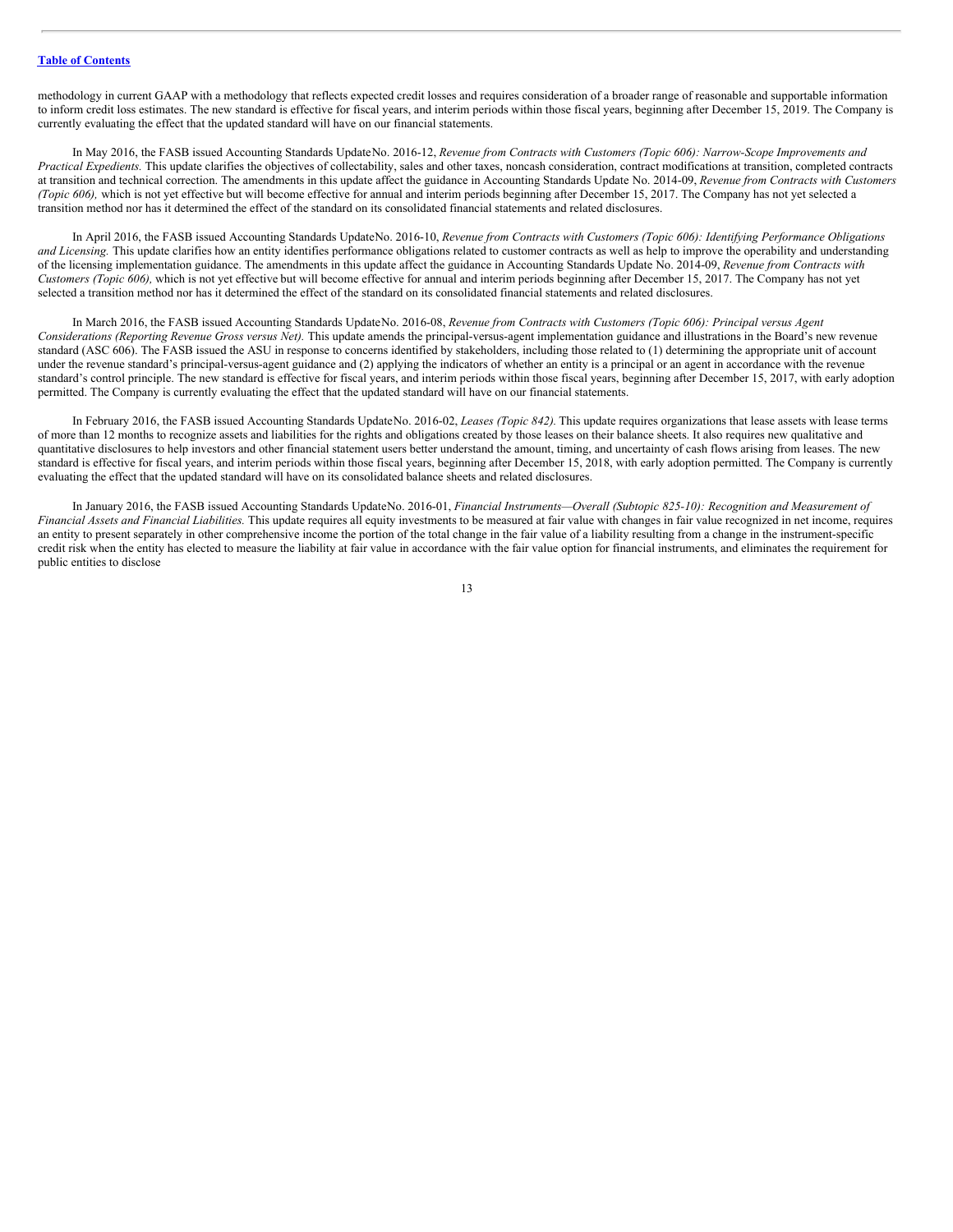the methods and significant assumptions used to estimate the fair value that is required to be disclosed for financial instruments measured at amortized cost on the balance sheet. The new standard is effective for fiscal years beginning after December 15, 2017, including interim periods within those fiscal years. Early adoption is permitted for the accounting guidance on financial liabilities under the fair value option. The Company is currently evaluating the impact of the new standard on our financial statements.

In May 2014, the FASB issued Accounting Standards UpdateNo. 2014-09*, Revenue from Contracts with Customers (Topic 606).*This update provides a comprehensive new revenue recognition model that requires a company to recognize revenue to depict the transfer of goods or services to a customer at an amount that reflects the consideration it expects to receive in exchange for those goods or services. The guidance also requires additional disclosure about the nature, amount, timing and uncertainty of revenue and cash flows arising from customer contracts. In August 2015, the FASB issued Accounting Standards Update No. 2015-14, *Revenue from Contracts with Customers (Topic 606): Deferral of the Effective Date, which defers the effective date of the guidance in Accounting Standards UpdateNo. 2014-09 by one year. This update is now* effective for annual and interim periods beginning after December 15, 2017, which will require us to adopt these provisions in the first quarter of fiscal 2019. Early application is permitted for annual reporting periods beginning after December 15, 2016, including interim reporting periods within that reporting period. This update permits the use of either the retrospective or cumulative effect transition method. The Company has not yet selected a transition method nor has it determined the effect of the standard its consolidated financial statements and related disclosures.

#### **Note 2 – Inventory**

The components of inventory at February 28, 2018 and November 30, 2017 are as follows:

| February 28, 2018 | November 30, 2017 |         |
|-------------------|-------------------|---------|
| $-$               |                   |         |
| 109.342           |                   | 97.210  |
| 246,377           |                   | 210,854 |
| 26.441            |                   | 14.220  |
| (7, 718)          |                   | (7,718) |
| 374,442           |                   | 314,566 |
|                   |                   |         |

#### **Note 3– Intangible Assets**

The Company incurs certain legal and related costs in connection with patent and trademark applications. If a future economic benefit is anticipated from the resulting patent or trademark or an alternate future use is available to the Company, such costs are capitalized and amortized over the expected life of the patent or trademark. The Company's assessment of future economic benefit involves considerable management judgment. A different conclusion could result in the reduction of the carrying value of these assets.

The Company reviews intangible assets with finite lives for impairment whenever events or changes in circumstances indicate that the related carrying amounts may not be recoverable. Determining whether an impairment loss occurred requires a comparison of the carrying amount to the sum of the future forecasted undiscounted cash flows expected to be generated by the asset per ASC 360, *Property, Plant and Equipment*.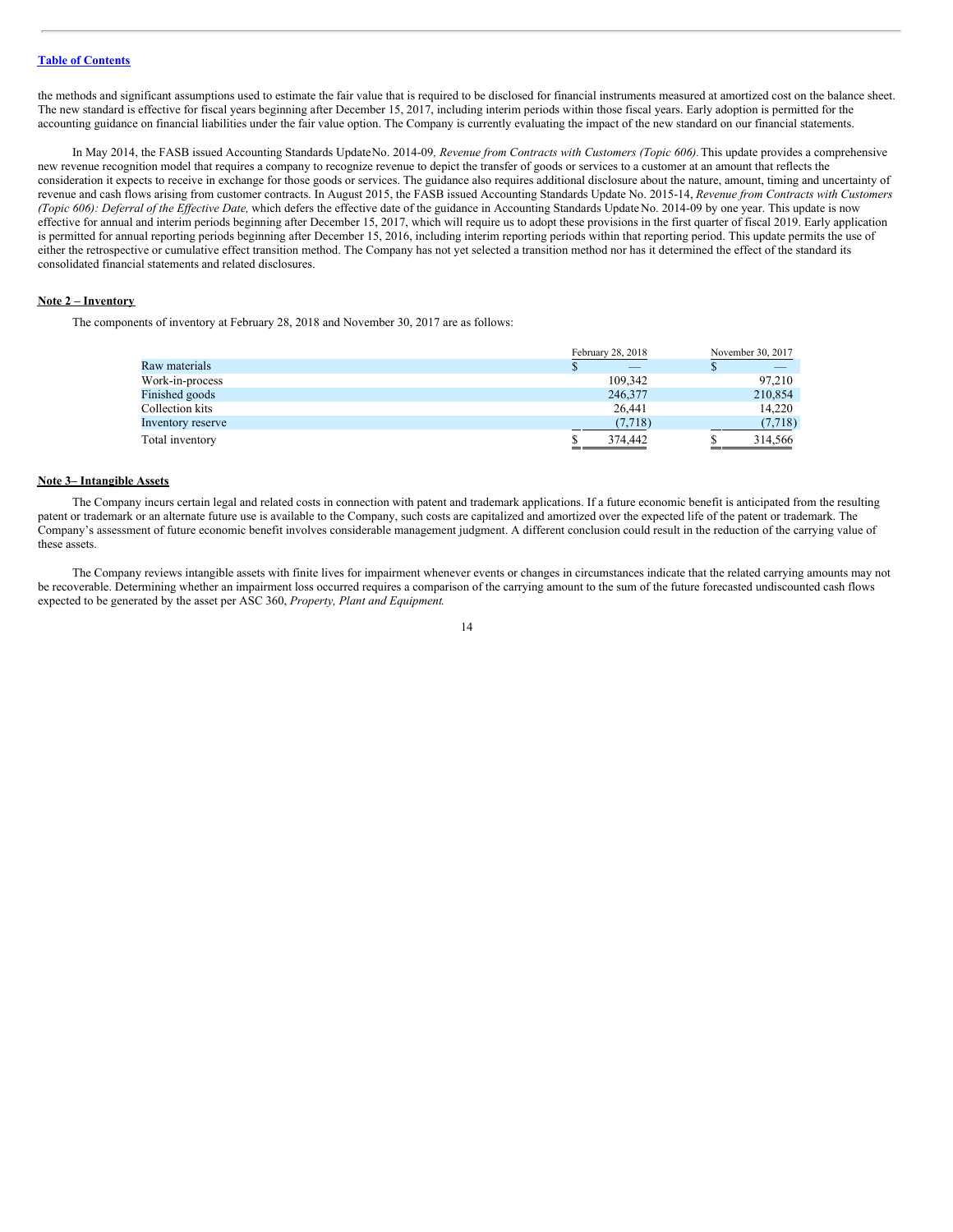Intangible assets were as follows as of February 28, 2018 and November 30, 2017:

|                                   | Useful lives  | <b>February 28, 2018</b> | November 30, 2017 |
|-----------------------------------|---------------|--------------------------|-------------------|
| Patents and Domain Names          | $10-20$ years | 234,570<br>S             | 34,570            |
| Less: Accumulated amortization    |               | (14,766)                 | (11,800)          |
| License agreement                 | 10 years      | 470,000                  | 470,000           |
| Less: Intangible asset impairment |               | (185,000)                | (185,000)         |
| Less: Accumulated amortization    |               | (99, 778)                | (91, 861)         |
| Customer relationships            | 15 years      | 41,000                   | 41,000            |
| Less: Intangible asset impairment |               | (26, 267)                | (26, 267)         |
| Less: Accumulated amortization    |               | (4, 487)                 | (4,224)           |
| Net Intangible Assets             |               | 415,272                  | 226,418           |

Amortization expense of intangibles was approximately \$11,000 and \$9,000 for the three months ended February 28, 2018 and February 28, 2017, respectively.

#### **Note 4– Note Payable**

On May 20, 2016, the Company entered into a Credit Agreement ("Agreement") with Texas Capital Bank, National Association ("TCB") for a term loan of \$8.0 million in senior credit facilities. The proceeds of the term loan were used by the Company to fund repurchases of the Company's common stock. Subject to the terms of the Agreement, on May 20, 2016, TCB advanced the Company \$100.00. On July 1, 2016, TCB advanced the remaining principal amount of \$7,999,900 per a promissory note dated May 20, 2016 between the Company and TCB, at a rate of 3.75% per annum plus LIBOR, payable monthly with a maturity date of July 2021. On August 26, 2016, the Company entered into a First Amendment to Credit Agreement with TCB. Pursuant to terms of the First Amendment to Credit Agreement, on August 26, 2016, TCB made an additional advance to the Company in principal amount of \$2,133,433 per an Amended and Restated Promissory Note dated August 26, 2016 between the Company and TCB. The additional proceeds of the term loan were used by the Company to fund the extinguishment of revenue sharing agreements. As of February 28, 2018 and November 30, 2017, principal paid to date is \$3,133,000 and \$2,633,000, respectively, at a rate of 3.75% per annum plus LIBOR. As of the three months ended February 28, 2018 and February 28, 2017, the Company paid interest of \$93,828 and \$102,488 respectively, which is reflected in interest expense on the accompanying consolidated statements of comprehensive (loss) income.

On May 20, 2016, the Company also entered into a Subordination Agreement with TCB and CrowdOut Capital LLC ("CrowdOut") for a subordinated loan of the principal amount of \$650,000, which amount CrowdOut advanced to the Company on May 20, 2016. The proceeds of the subordinated loan were used by the Company to fund repurchases of the Company's common stock. Per a promissory note dated May 20, 2016 between the Company and CrowdOut, interest at 12% per annum on the principal sum of \$650,000 is payable monthly with a maturity date of July 2021, at which time, the principal amount of  $$650,000$  was payable. On June 5, 2017, the principal sum of \$650,000 plus interest of \$867 was paid to CrowdOut and the subordinated loan was paid in full. As of the three months ended February 28, 2018 and February 28, 2017, the Company paid interest of \$0 and \$19,500, respectively, which is reflected in interest expense on the accompanying consolidated statements of comprehensive (loss) income.

Collateral of the term and subordinated loans includes all money, securities and property of the Company.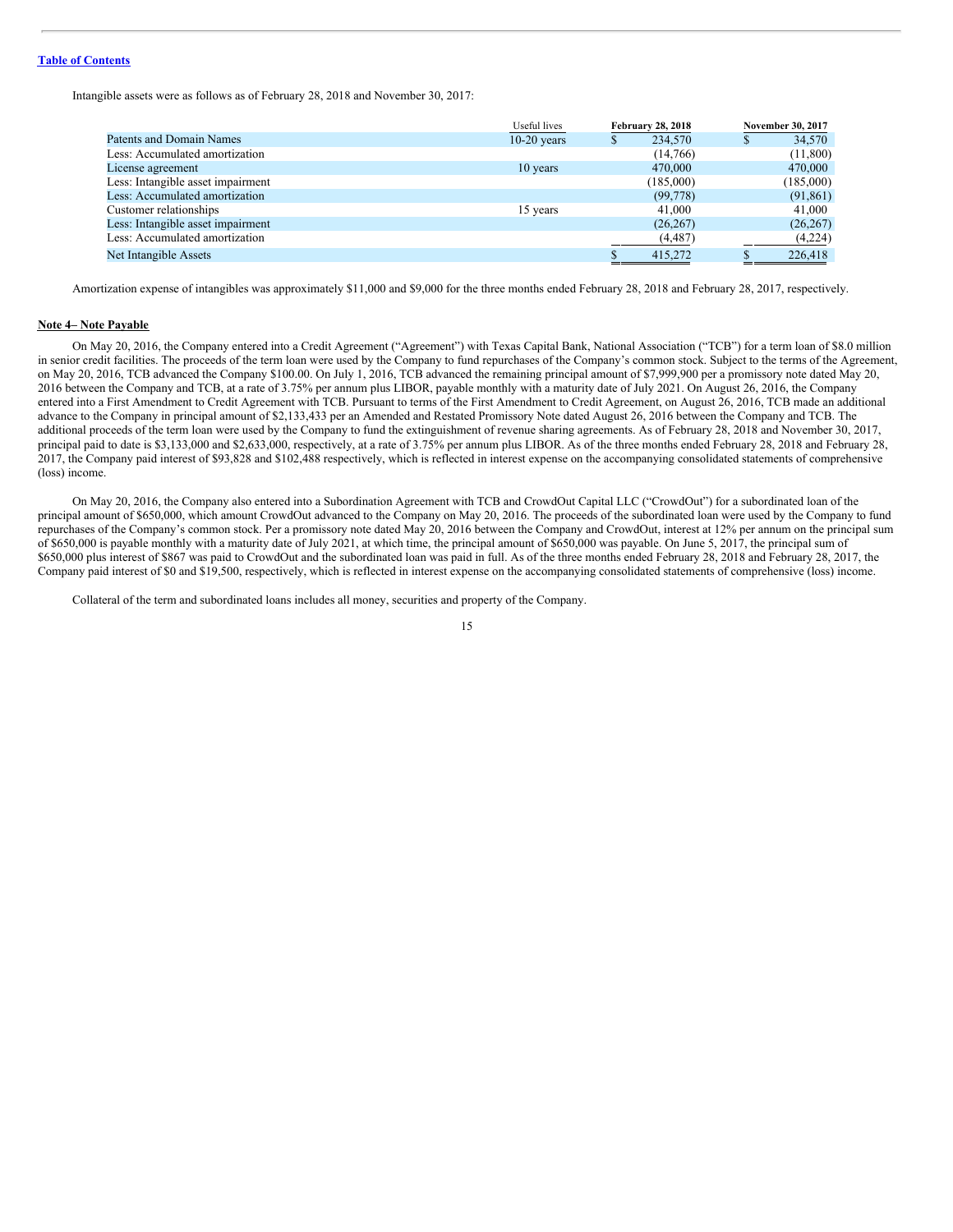The Company incurred debt issuance costs related to the term and subordinated loans in the amount of \$378,785 which is recorded as a direct reduction of the carrying amount of the note payable and amortized over the life of the loan. As of the three months ended February 28, 2018 and February 28, 2017, \$26,702 and \$34,153, respectively, of the debt issuance costs were amortized and are reflected in interest expense on the accompanying consolidated statements of comprehensive (loss) income.

As of February 28, 2018 and November 30, 2017, the note payable obligation was as follows:

|                                                    | February 28, 2018 | November 30, 2017 |  |
|----------------------------------------------------|-------------------|-------------------|--|
| Note payable                                       | 7.000.100<br>S    | 7,500,100         |  |
| Unamortized debt issuance costs                    | (178, 215)        | (204, 917)        |  |
| Net note payable                                   | 6,821,885         | 7,295,183         |  |
| Current portion of note payable                    | 2,000,000         | 2,000,000         |  |
| Long-term note payable, net of debt issuance costs | 4,821,885         | 5,295,183         |  |
| Total                                              | 6,821,885         | 7,295,183         |  |

Interest expense on the note payable for the three months ended February 28, 2018 and February 28, 2017 was as follows:

|                                   | February 28, 2018 | February 28, 2017 |  |
|-----------------------------------|-------------------|-------------------|--|
| Interest expense on notes payable | 93.827            | 121.988           |  |
| Debt issuance costs               | 26,702            |                   |  |
| Total interest expense            | 120.529           | 156.141           |  |

# **Note 5 – (Loss) Income per Common Share**

Net income (loss) per common share data are based on net income. The following table sets forth the calculation of basic and diluted (loss) earnings per share:

|                                                                   | For the three months ended<br>February 28, 2018 |            | For the three months ended<br>February 28, 2017 |           |
|-------------------------------------------------------------------|-------------------------------------------------|------------|-------------------------------------------------|-----------|
| Numerator:                                                        |                                                 |            |                                                 |           |
| Net Income (Loss)                                                 | $\left( \mathsf{S}\right)$                      | 2,530,072) | \$                                              | 486,923   |
| Denominator:                                                      |                                                 |            |                                                 |           |
| Weighted-average shares outstanding-basic                         |                                                 | 7,105,135  |                                                 | 6,901,108 |
| Dilutive common shares issuable upon exercise of<br>stock options |                                                 |            |                                                 | 536,135   |
| Weighted-average shares-diluted                                   |                                                 | 7,105,135  |                                                 | 7,437,243 |
| Earnings (Loss) per share:                                        |                                                 |            |                                                 |           |
| Basic                                                             |                                                 | (0.36)     |                                                 | 0.07      |
| Diluted                                                           |                                                 | (0.36)     |                                                 | 0.07      |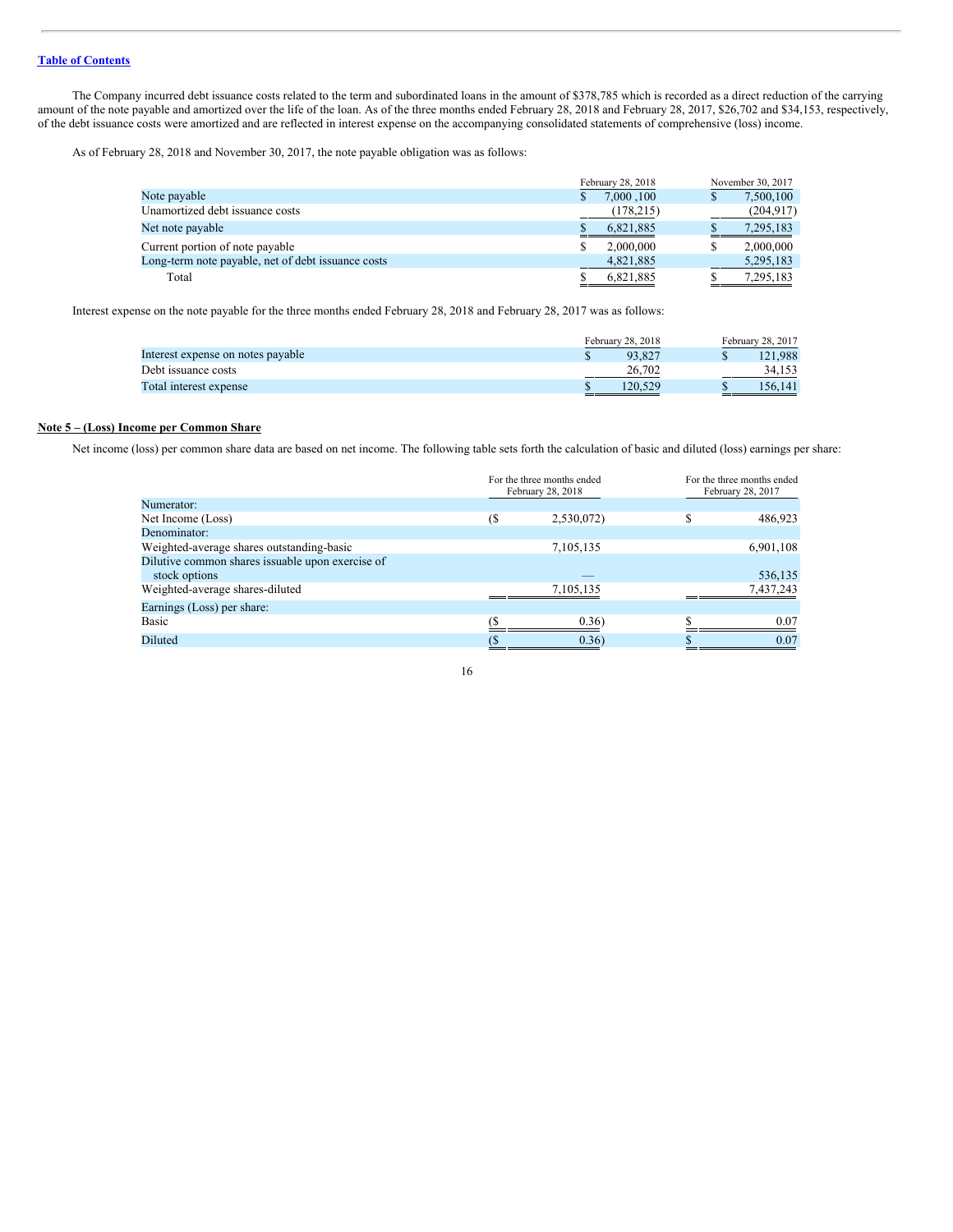For the three months ended February 28, 2018, the Company excluded the effect of all outstanding stock options from the computation of diluted earnings per share, as the effect of potentially dilutive shares from the outstanding stock options would be anti-dilutive. For the three months ended February 28, 2017, the Company included the effect of all outstanding stock options in the computation of diluted earnings per share, as all of the outstanding stock options were in the money as of February 28, 2017.

#### **Note 6 – Stockholder's Equity**

The Company maintains the 2006 Stock Incentive Plan (the "2006 Plan") under which it has reserved 1,000,000 shares of the Company's common stock for issuance pursuant to stock options, restricted stock, stock-appreciation rights (commonly referred to as "SARs") and stock awards (i.e. performance options to purchase shares and performance units). As of February 28, 2018 and November 30, 2017, there were 450,000 and 457,250 options issued, but not yet exercised, under the 2006 Plan, respectively. As of February 28, 2018, there were 314,929 shares available for future issuance under the 2006 Plan.

The Company maintains the 2012 Equity Incentive Plan (the "2012 Plan") which became effective December 1, 2011 as approved by the Board of Directors and approved by the stockholders at the 2012 Annual Meeting on July 10, 2012. The 2012 Plan originally reserved 1,500,000 shares of the Company's common stock for issuance pursuant to stock options, restricted stock, SARs, and other stock awards (i.e. performance shares and performance units). In May 2012, the Board of Directors approved an amendment to the 2012 Plan to increase the number of shares of the Company's common stock reserved for issuance to 2,500,000 shares. As of February 28, 2018, there were 569,729 service-based options issued, 129,729 service-based restricted common shares granted, 883,415 performance-based and 116,240 market-based restricted common shares granted under the 2012 Plan. As of February 28, 2018, there were 800,887 shares available for future issuance under the 2012 Plan. Subsequent to the Company's balance sheet date, the Company received notice that shares of the Company's common stock issued to certain executive officers pursuant to the Company's 2012 Stock Incentive Plan had purportedly been issued in excess of the shares reserved for issuance under the Plan. The Company has established an independent committee of the Board of Directors to review this issue.

#### *Service-based vesting condition options*

The fair value of each option award is estimated on the date of the grant using the Black-Scholes valuation model that uses the assumptions noted in the following table. Expected volatility is based on the historical volatility of the Company's stock over the most recent period commensurate with the expected life of the Company's stock options. The Company uses historical data to estimate option exercise and employee termination within the valuation model. The risk-free rate for periods within the contractual life of the option is based on the U.S. Treasury yield curve in effect at the time of grant. The expected term of options granted to employees is calculated, in accordance with the "simplified method" for "plain vanilla" stock options allowed under GAAP. Expected dividends are based on the historical trend of the Company not issuing dividends.

There were no options granted during the three months ended February 28, 2018 and February 28, 2017, respectively.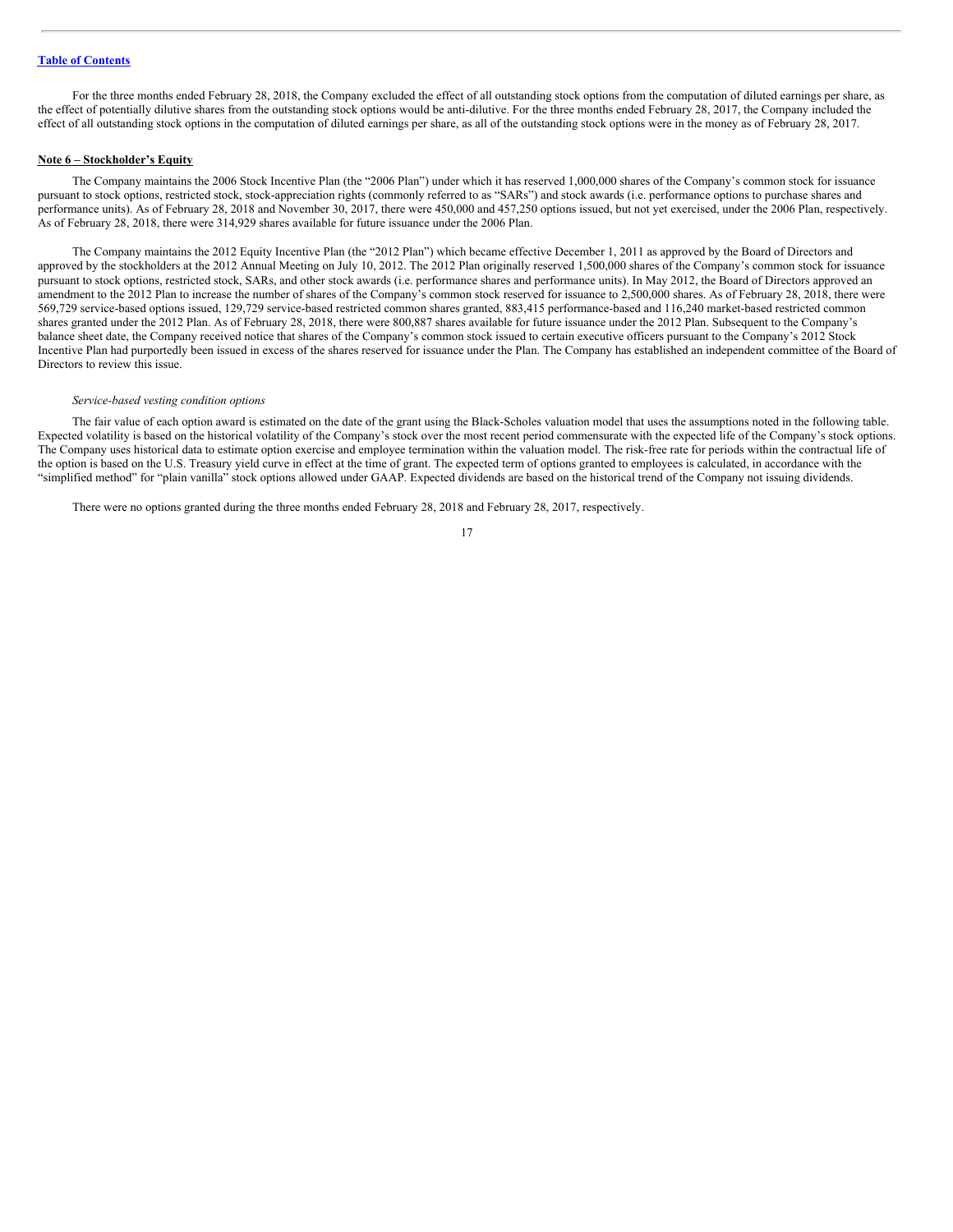Stock option activity for the three months ended February 28, 2018, was as follows:

|                                  |           |                 | Weighted        |             |
|----------------------------------|-----------|-----------------|-----------------|-------------|
|                                  |           | Weighted        | Average         |             |
|                                  |           | Average         | Remaining       | Aggregate   |
|                                  |           | Exercise        | Contractual     | Intrinsic   |
|                                  | Options   | Price           | Life (Years)    | Value       |
| Outstanding at November 30, 2017 | 1,026,979 | \$2.50          | 4.48            | \$5,706,107 |
| Granted                          |           |                 |                 |             |
| Exercised                        | (1,250)   | 1.80            |                 | 7.963       |
| Expired/forfeited                | (6,000)   | 2.12            |                 | 30,240      |
| Outstanding at February 28, 2018 | 1,019,729 | \$2.51          | 4.38            | \$4,744,886 |
| Exercisable at February 28, 2018 | 999,518   | \$2.45<br>_____ | 4.32<br>_______ | \$4,707,903 |

The aggregate intrinsic value represents the total value of the difference between the Company's closing stock price on the last trading day of the period and the exercise price of the options, multiplied by the number of in-the-money stock options that would have been received by the option holders had all option holders exercised their options on either February 28, 2018 or February 28, 2017, as applicable. The intrinsic value of the Company's stock options changes based on the closing price of the Company's stock.

For the three months ended February 28, 2018, the Company issued 1,250 common shares to an option holder who exercised options for \$2,250.

For the three months ended February 28, 2017, the Company issued 19,281 common shares to option holders who exercised options for \$33,496.

Significant option groups exercisable at February 28, 2018 and related price and contractual life information are as follows:

|                          |             | Outstanding |                       |          | Exercisable |                       |          |
|--------------------------|-------------|-------------|-----------------------|----------|-------------|-----------------------|----------|
|                          |             | Weighted    |                       |          |             |                       |          |
|                          |             | Average     |                       |          |             |                       |          |
|                          |             | Remaining   |                       |          |             |                       |          |
|                          |             | Contractual |                       | Weighted |             |                       | Weighted |
|                          |             | Life        |                       | Average  |             |                       | Average  |
| Range of Exercise Prices | Outstanding | (Years)     | <b>Exercise Price</b> |          | Outstanding | <b>Exercise Price</b> |          |
| \$1.01 to \$2.00         | 422,500     | 3.69        | ъ                     | 1.73     | 422,500     | Ъ.                    | 1.73     |
| \$2.01 to \$3.00         | 345,000     | 2.54        | S                     | 2.69     | 345,000     | S                     | 2.69     |
| \$3.01 to \$4.00         | 227,229     | 7.92        | S                     | 3.18     | 218,896     | S                     | 3.18     |
| \$6.01 to \$7.00         | 25,000      | 9.09        | S                     | 6.95     | 13,122      | \$                    | 7.00     |
|                          | 1,019,729   | 4.38        |                       | 2.51     | 999,518     |                       | 2.45     |

A summary of the status of the Company's non-vested options as of February 28, 2018, and changes during the three months ended February 28, 2018, is presented below:

|                                 |          | Weighted   |
|---------------------------------|----------|------------|
|                                 |          | Average    |
|                                 |          | Grant-Date |
|                                 | Options  | Fair Value |
| Non-vested at November 30, 2017 | 39,168   | 2.41       |
| Granted                         |          |            |
| Vested                          | (18,957) | 2.22       |
| Forfeited                       |          |            |
| Non-vested at February 28, 2018 | 20.211   | 2.59       |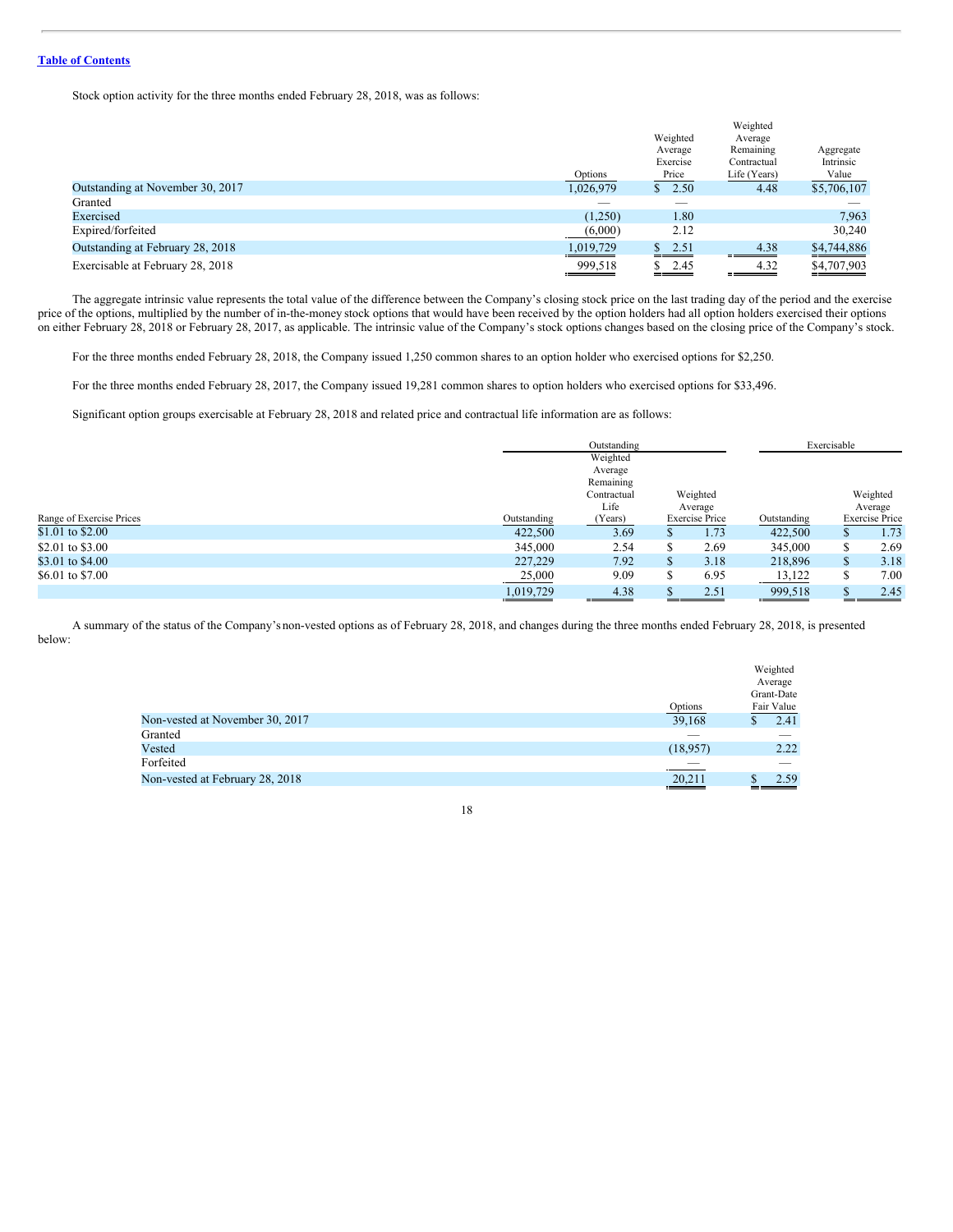As of February 28, 2018 there was approximately \$32,000 of total unrecognized compensation cost related tonon-vested service related share-based compensation arrangements granted under the 2006 Plan and the 2012 Plan. The cost is expected to be recognized over a weighted-average period of .59 years as of February 28, 2018. The total fair value of shares vested during the three months ended February 28, 2018 was approximately \$42,000.

#### *Performance and market-based vesting condition options*

There were no performance-based or market-based vesting condition options granted during the three months ended February 28, 2018 and February 28, 2017.

#### *Restricted common shares*

As of April 15, 2016, the Company entered into Amended and Restated Employment Agreements ("Employment Agreements") with each of the Company's Co-CEOs. The Employment Agreements provide for the grant of shares of the Company's common stock based on certain performance measures being attained by each of the Company's Co-CEOs during fiscal year 2016 and fiscal year 2017. The Employment Agreements state if David Portnoy and Mark Portnoy are employed by the Company on November 30, 2016 and November 30, 2017, then no later than February 28, 2017 and February 28, 2018, respectively, the Company will grant up to 186,487 and 162,163 shares of common stock for each fiscal year. Based upon the performance measures being attained as of November 30, 2016, the Company granted 183,145 and 159,257 shares of common stock to David Portnoy and Mark Portnoy, respectively. There was \$0 of total unrecognized compensation cost as of February 28, 2018 and February 28, 2017. Based upon the performance measures attained as of November 30, 2017, the Company granted a total of 121,801 and 105,915 shares of common stock to David Portnoy and Mark Portnoy, respectively. The fair value of the shares granted was approximately \$1,200,000. There was \$496,000 remaining to be recognized and is reflected as selling, general and administrative expense in the accompanying consolidated statements of comprehensive (loss) income as of February 28, 2018.

As of April 18, 2016, the Company entered into a second Amendment Agreement (the "Amendment"), with the Company's CIO Oleg Mikulinsky effective December 1, 2015, amending certain terms of the Amendment Agreement dated May 1, 2013 and Mikulinsky Employment Agreement dated March 5, 2012. The Amendment provides for the grant of shares of the Company's common stock based on certain performance measures being attained by the Company during fiscal year 2016 and fiscal year 2017. The Amendment states if Executive is employed by the Company on November 30, 2016 and November 30, 2017, then no later than February 28, 2017 and February 28, 2018, respectively, the Company will grant Executive up to 20,000 shares of restricted stock based on performance as set forth in the Amendment per each fiscal year Based upon performance measures being attained as of November 30, 2016, the Company granted 19,620 shares of common stock to Oleg Mikulinksy. There was \$0 of total unrecognized compensation cost as of February 28, 2018 and February 28, 2017. Based upon performance measures being attained as of November 30, 2017, the Company will grant a total of 11,396 shares of common stock to Oleg Mikulinksy. The fair value of the shares to be granted is approximately \$80,000. There was \$40,000 remaining to be recognized and is reflected as selling, general and administrative expense in the accompanying consolidated statements of comprehensive (loss) income as of February 28, 2018.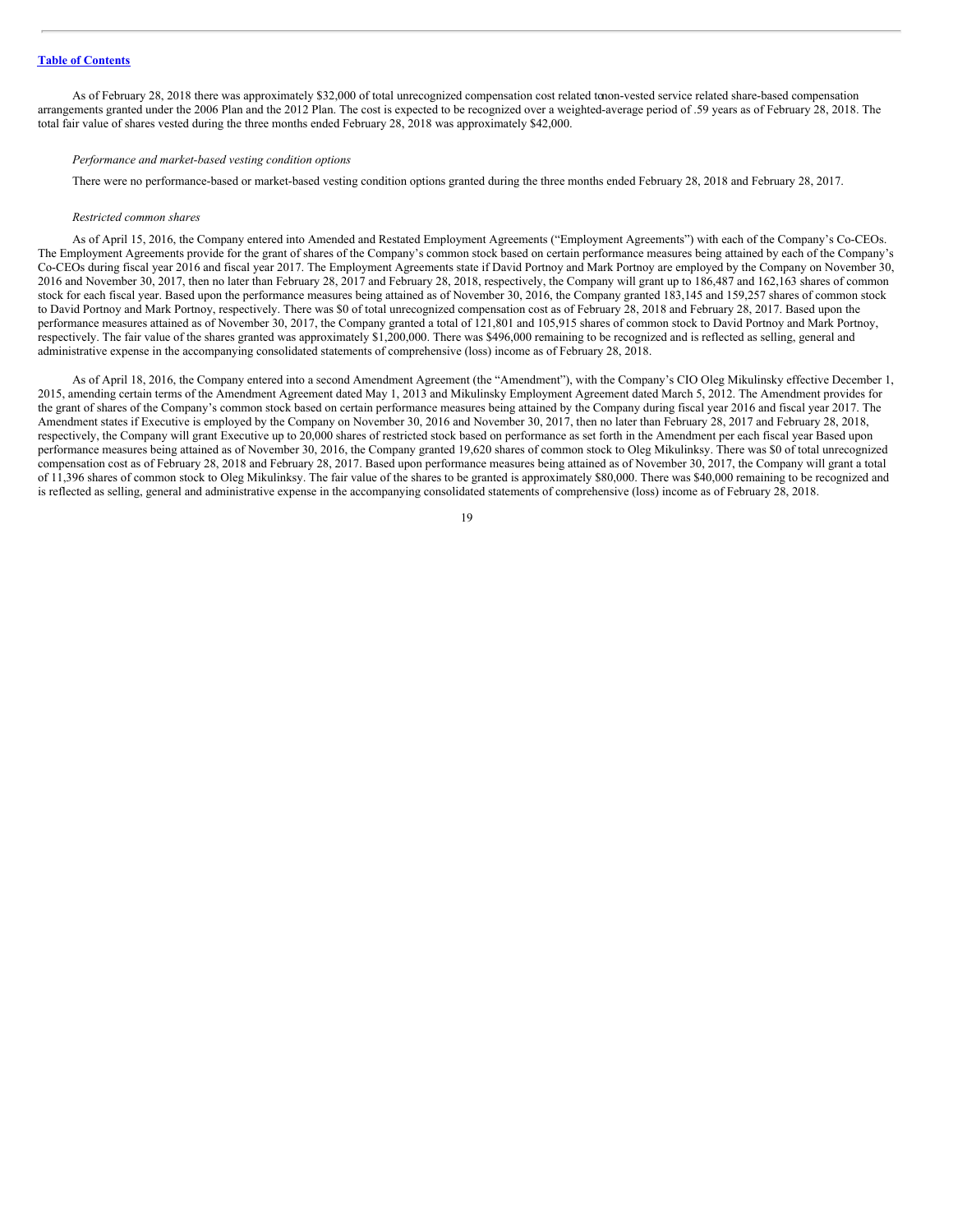## **Note 7 – License Agreements**

The Company enters into two types of licensing agreements and in both types, the Company earns revenue on the initial license fees. Under the technology agreements, the Company earns processing and storage royalties from the affiliates that process in their own facility. Under the marketing agreements, the Company earns processing and storage revenues from affiliates that store specimens in the Company's facility in Oldsmar, Florida.

#### **Technology Agreements**

The Company has entered into a definitive License and Royalty Agreement with LifeCell International Private Limited, formerly Asia Cryo-Cell Private Limited, ("LifeCell") to establish and market its umbilical cord blood and menstrual stem cell programs in India.

Per the License and Royalty Agreement with Lifecell, there is a \$1 Million cap on the amount of royalty due to the Company per year and a \$10 Million cap on the amount of royalties due to the Company for the term of the License and Royalty Agreement. Since inception of the License and Royalty Agreement, the Company has recorded \$6,100,000 in royalty income due under the terms of the License and Royalty Agreement, of which, Lifecell has paid the Company \$5,900,000 as of February 28, 2018. The balance of \$200,000 is reflected as Accounts Receivable on the accompanying consolidated balance sheets.

#### **Marketing Agreements**

The Company has definitive license agreements to market the Company's umbilical cord blood stem cell programs in Costa Rica, El Salvador, Guatemala, Honduras, Nicaragua, Panama and Pakistan.

For the three months ended February 28, 2018 and February 28, 2017, the Company recognized \$0 and \$0, respectively, for initial license fees and processing and storage royalties.

#### **Note 8– Legal Proceedings**

On December 3, 2015, a complaint styled Gary T. Brotherson, M.D., et al. v. Cryo-Cell International, Inc., Case No. 15-007461-CI, Circuit Court, Sixth Judicial Circuit, Pinellas County, Florida, was served on the Company, naming it as defendant and alleging, among other things, that the Company breached certain agreements with plaintiffs and seeking damages in excess of \$15,000, the jurisdictional amount of the court in which the action is pending. On January 12, 2016, the Company served its answer, affirmative defenses, and counterclaim against the plaintiffs. The Company believes the plaintiffs' claims are without merit and it intends to contest the action vigorously. At this time, it is not possible for the Company to estimate the loss or the range of possible loss in the event of an unfavorable outcome, as the ultimate resolution of the complaint is uncertain at this time. No amounts have been accrued as of February 28, 2018.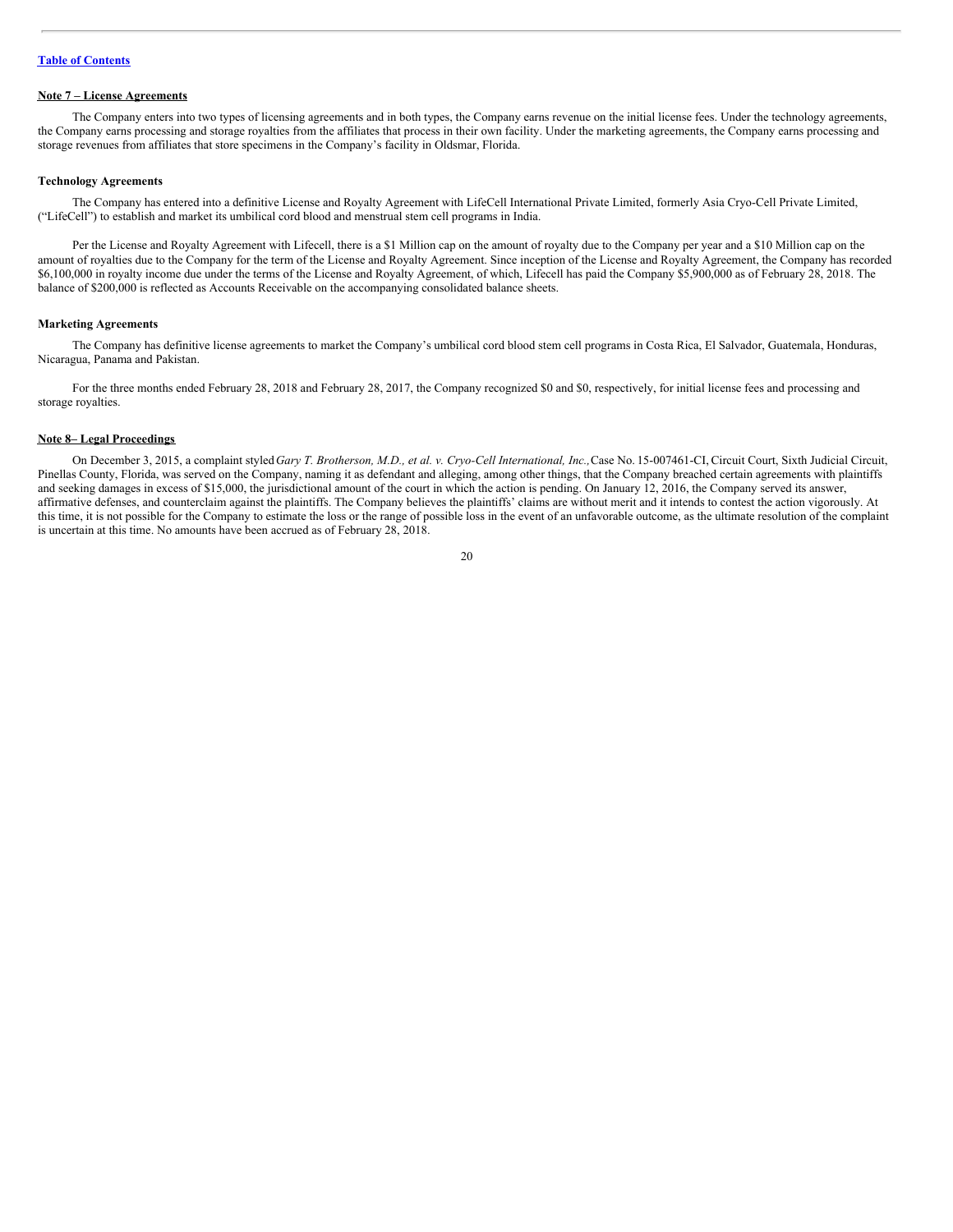In addition, from time to time the Company is subject to proceedings, lawsuits, contract disputes and other claims in the normal course of its business. The Company believes that the ultimate resolution of current matters should not have a material adverse effect on the Company's business, consolidated financial position or results of operations. It is possible, however, that there could be an unfavorable ultimate outcome for or resolution which could be material to the Company's results of operations for a particular quarterly reporting period. Litigation is inherently uncertain and there can be no assurance that the Company will prevail. The Company does not include an estimate of legal fees and other related defense costs in its estimate of loss contingencies.

#### **Note 9– Share Repurchase Plan**

In December 2011, the Company's Board of Directors authorized management at its discretion to repurchase up to one million (1,000,000) shares of the Company's outstanding common stock. On June 6, 2012, the Board of Directors of the Company increased the number of shares of the Company's outstanding common stock that management is authorized to repurchase to up to three million (3,000,000). On April 8, 2015, the Board of Directors of the Company increased the number of shares of the Company's outstanding common stock that management is authorized to repurchase to up to six million (6,000,000) shares. On October 6, 2016, the Board of Directors of the Company increased the number of shares of the Company's outstanding common stock that management is authorized to repurchase to up to eight million (8,000,000) shares. The repurchases must be effectuated through open market purchases, privately negotiated block trades, unsolicited negotiated transactions, and/or pursuant to any trading plan that may be adopted in accordance with Rule 10b5-1 of the Securities and Exchange Commission or in such other manner as will comply with the provisions of the Securities Exchange Act of 1934.

On June 30, 2015, the Company commenced a partial tender offer to purchase up to 750,000 shares of its common stock, at a price of \$3.25 per share. The maximum number of shares proposed to be purchased in the tender offer represented 7.76% of Cryo-Cell's outstanding common shares (including shares of unvested restricted stock) as of June 30, 2015. On June 29, 2015, the last trading day prior to the commencement of the tender offer, the last sale price of Cryo-Cell's shares reported on the OTCBB was \$2.29 per share. The tender offer expired on July 28, 2015.

As of February 28, 2018, the Company had repurchased an aggregate of 5,801,086 shares of the Company's common stock at an average price of \$3.37 per share through open market and privately negotiated transactions. The Company purchased 0 and 19,729 shares of the Company's common stock during the first quarters of fiscal 2018 and 2017, respectively, at an average price of \$0 per share and \$4.50 per share, respectively.

The repurchased shares will be held as treasury stock at cost and have been removed from common shares outstanding as of February 28, 2018 and November 30, 2017. As of February 28, 2018 and November 30, 2017, 5,801,086 and 5,801,086 shares, respectively, were held as treasury stock.

Subsequent to the balance sheet date, the Company has not repurchased any additional shares of the Company's common stock.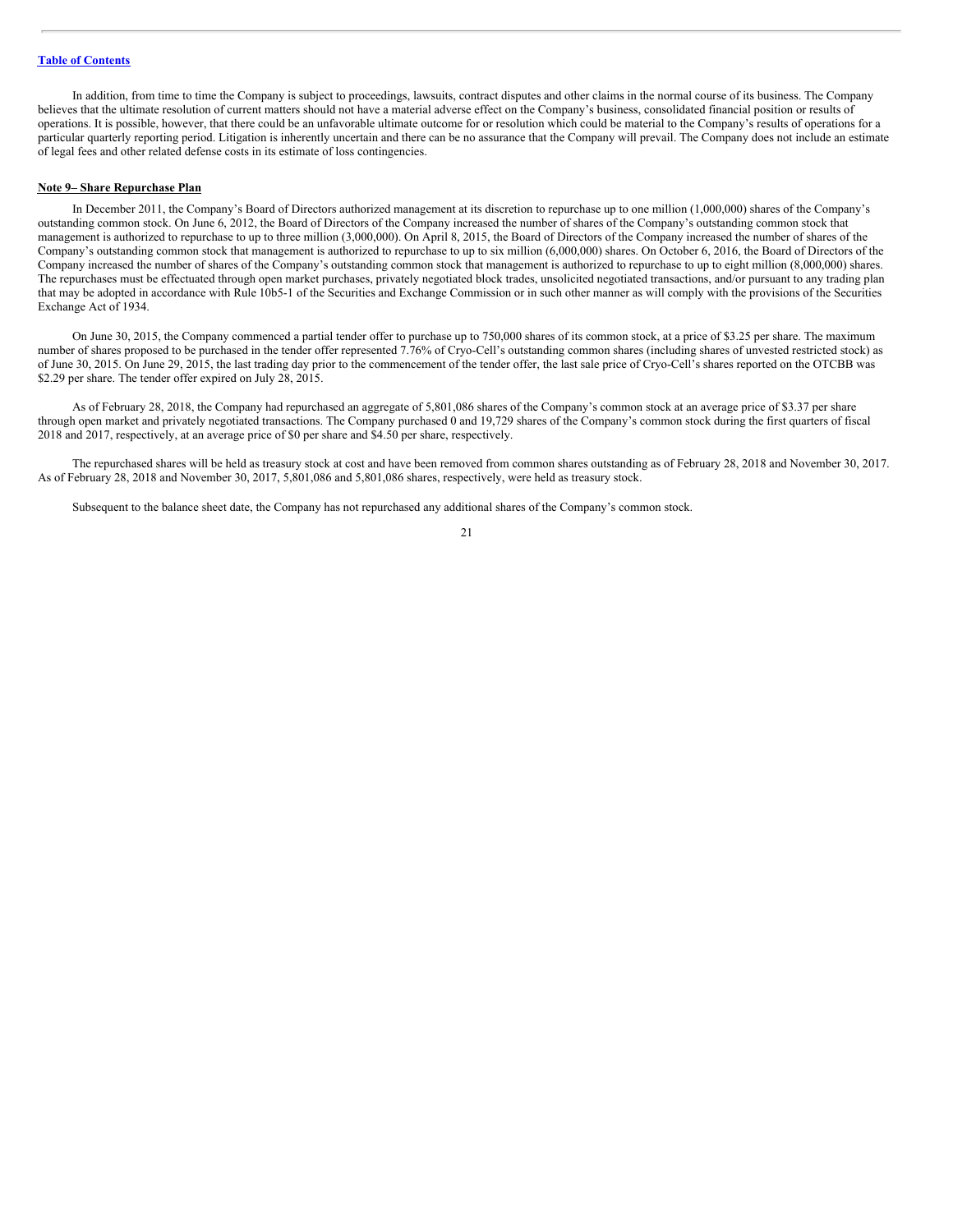#### <span id="page-21-0"></span>**Item 2. Management's Discussion and Analysis of Financial Condition and Results of Operations.**

#### **Forward Looking Statements**

This Form 10-Q, press releases and certain information provided periodically in writing or orally by the Company's officers or its agents may contain statements which constitute "forward-looking statements". The terms "Cryo-Cell International, Inc.," "Cryo-Cell," "Company," "we," "our" and "us" refer to Cryo-Cell International, Inc. The words "expect," "anticipate," "believe," "goal," "strategy," "plan," "intend," "estimate" and similar expressions and variations thereof, if used, are intended to specifically identify forward-looking statements. Those statements appear in a number of places in this Form10-Q and in other places, and include statements regarding the intent, belief or current expectations of the Company, its directors or its officers with respect to, among other things:

- (i) our future performance and operating results;
- (ii) our future operating plans;
- (iii) our liquidity and capital resources; and
- (iv) our financial condition, accounting policies and management judgments.

Investors and prospective investors are cautioned that any such forward-looking statements are not guarantees of future performance and involve risks and uncertainties, and that actual results may differ materially from those projected in the forward-looking statements as a result of various factors. The factors that might cause such differences include:

- (i) any adverse effect or limitations caused by recent increases in government regulation of stem cell storage facilities;
- (ii) any increased competition in our business including increasing competition from public cord blood banks particularly in overseas markets but also in the U.S.;
- (iii) any decrease or slowdown in the number of people seeking to store umbilical cord blood stem cells or decrease in the number of people paying annual storage fees;
- (iv) any new services relating to other types of stem cells that have not yet been offered commercially, and there is no assurance that other stem cell services will be launched or will gain market acceptance;
- (v) any adverse impacts on revenue or operating margins due to the costs associated with increased growth in our business, including the possibility of unanticipated costs relating to the operation of our facility and costs relating to the commercial launch of new types of stem cells;
- (vi) any unique risks posed by our international activities, including but not limited to local business laws or practices that diminish our affiliates' ability to effectively compete in their local markets;
- (vii) any technological or medical breakthroughs that would render our business of stem cell preservation obsolete;
- (viii) any material failure or malfunction in our storage facilities; or any natural disaster or act of terrorism that adversely affects stored specimens;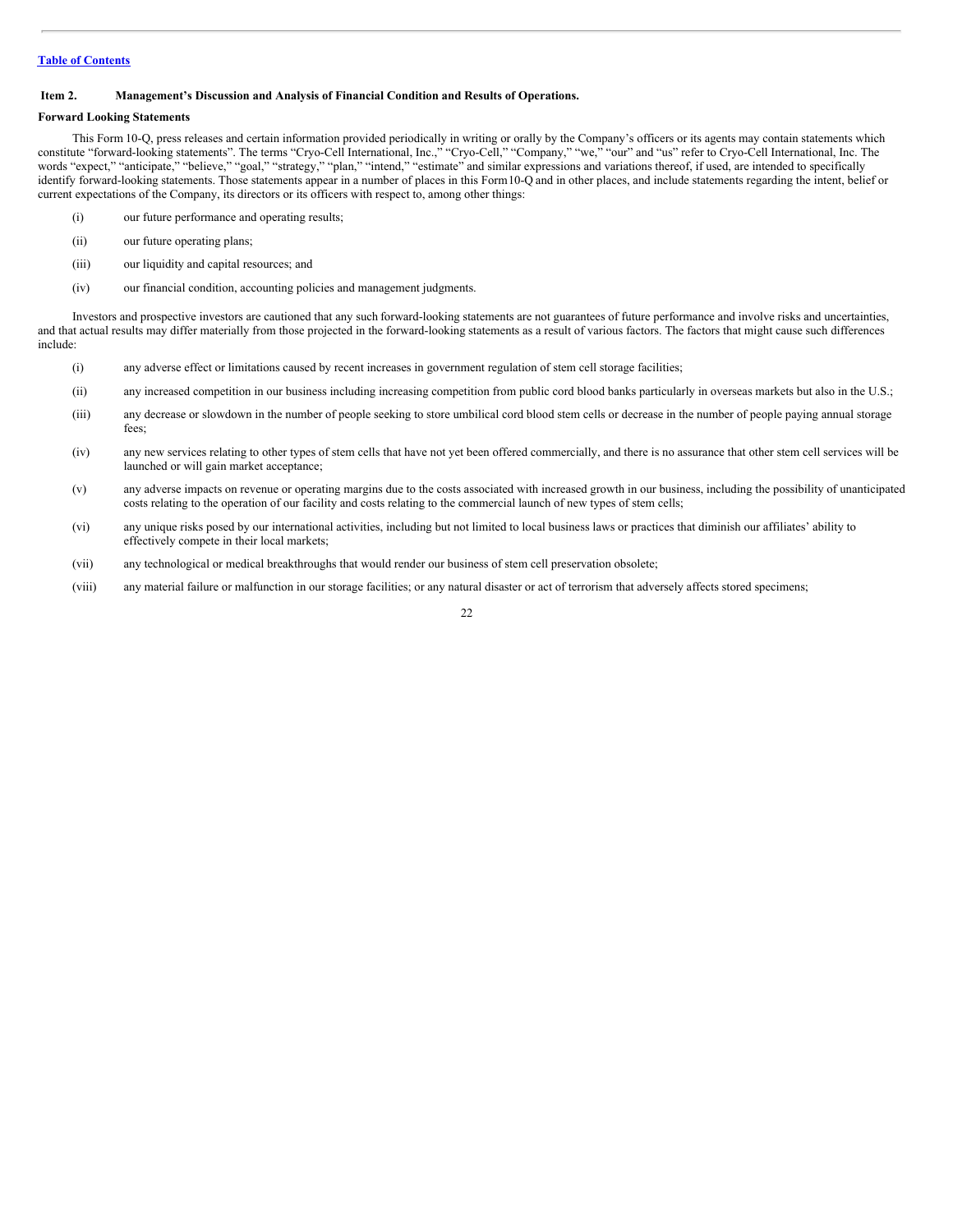- (ix) any adverse results to our prospects, financial condition or reputation arising from any material failure or compromise of our information systems;
- (x) the costs associated with defending or prosecuting litigation matters, particularly including litigation related to intellectual property, and any material adverse result from such matters;
- (xi) the success of our licensing agreements and their ability to provide us with royalty fees;
- (xii) any difficulties and increased expense in enforcing our international licensing agreements;
- (xiii) any adverse performance by or relations with any of our licensees;
- (xiv) any inability to enter into new licensing arrangements including arrangements withnon-refundable upfront fees;
- (xv) any inability to realize cost savings as a result of recent acquisitions;
- (xvi) any inability to realize a return on an investment;
- (xvii) any increased U.S. income tax expense as a result of inability to utilize or exhaustion of net operating losses;
- (xviii) any adverse impact on our revenues and operating margins as a result of discounting of our services in order to generate new business in tough economic times where consumers are selective with discretionary spending;
- (xix) the success of our global expansion initiatives;
- (xx) our actual future ownership stake in future therapies emerging from our collaborative research partnerships;
- (xxi) our ability to minimize our future costs related to R&D initiatives and collaborations and the success of such initiatives and collaborations;
- (xxii) any inability to successfully identify and consummate strategic acquisitions;
- (xxiii) any inability to realize benefits from any strategic acquisitions;
- (xxiv) the Company's ability to realize a profit on the acquisition ofPrepacyte-CB;
- (xxv) the costs associated with proxy contests and its impact on our business and
- (xxvi) other factors many of which are beyond our control.

We undertake no obligation to publicly update or revise the forward-looking statements made in this Form10-Q to reflect events or circumstances after the date of this Form 10-Q or to reflect the occurrence of unanticipated events.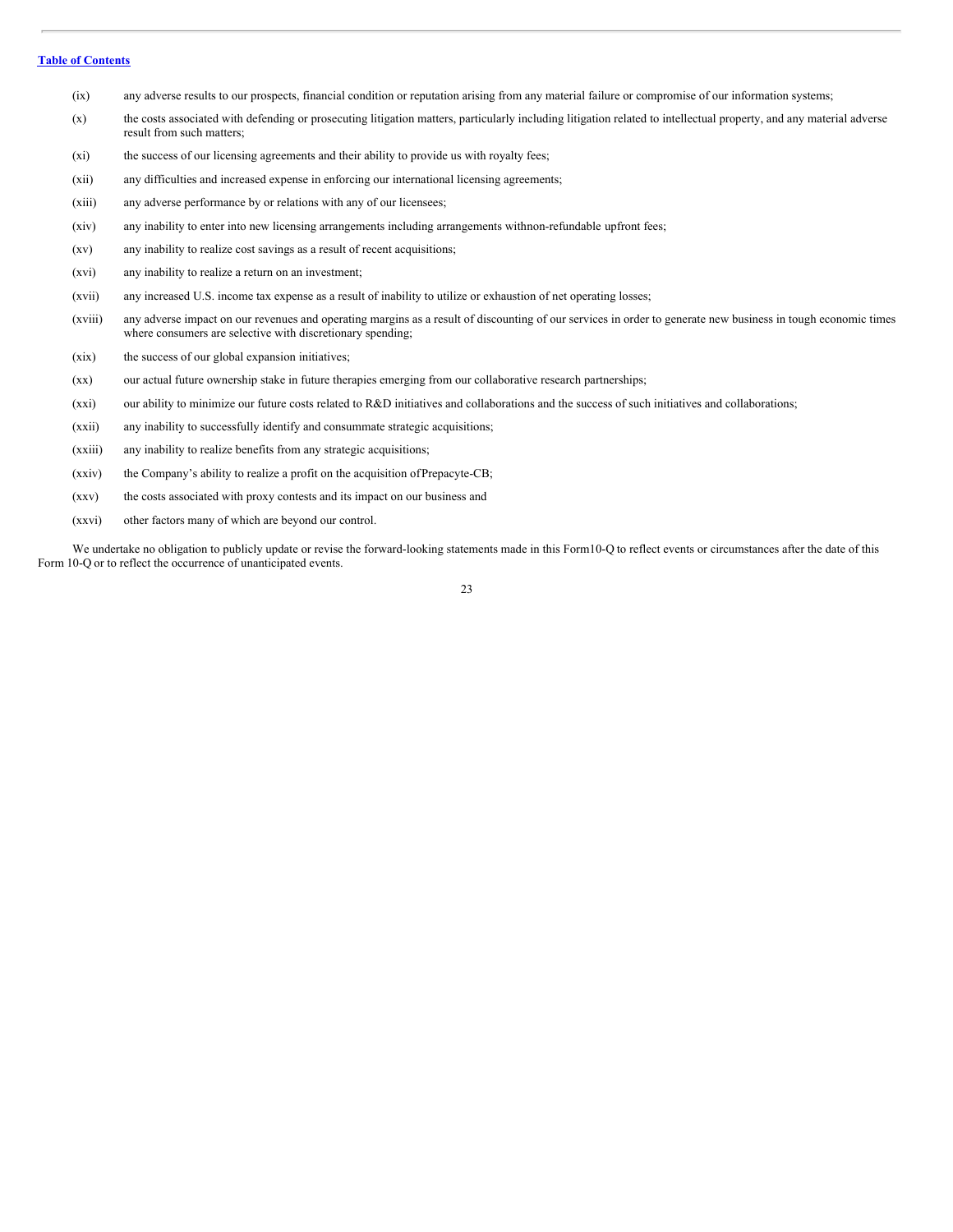Readers are cautioned not to place undue reliance on these forward-looking statements, which reflect management's analysis only as of the date hereof. Cryo-Cell International, Inc. undertakes no obligation to publicly revise these forward-looking statements to reflect events or circumstances that arise after the date hereof. Readers should carefully review the risk factors described in other documents the Company files from time to time with the Securities and Exchange Commission, including the Annual Report on Form 10-K filed by the Company and any Current Reports on Form8-K filed by the Company.

#### **Overview**

The Company is engaged in cellular processing and cryogenic storage, with a current focus on the collection and preservation of umbilical cord blood stem cells for family use. The Company's principal sources of revenues are service fees for cord blood processing and preservation for new customers and recurring annual storage fees. Effective April 2016, the Company offers two pricing models, a standard plan and premium plan. The Company charges fees of \$1,600 for the standard plan and \$1,950 for the premium plan to new clients for the collection kit, processing, testing and return medical courier service, with discounts in the case of multiple children from the same family and in other circumstances. The Company charges an annual storage fee of \$150 for new clients that enroll in the standard and premium plans; storage fees for existing customers depend on the contracts with such customers. The Company continues to offer a one-time payment plan for 21 years of storage and a life-time payment plan, pursuant to which the client is charged \$4,599 for the standard plan and \$4,949 for the premium plan and \$6,000 for the standard plan and \$7,000 for the premium plan, respectively, less discounts in the case of multiple children from the same family and in other circumstances. The one-time plan includes the collection kit, processing and testing, return medical courier service and 21 years of pre-paid storage fees. The life-time plan includes the collection kit, processing and testing, return medical courier service andpre-paid storage fees for the life of the client. The Company also receives other income from licensing fees and royalties from global affiliates.

During the three months ended February 28, 2018, the Company's revenues increased 8% as compared to the same period in 2017. The Company reported net loss of approximately (\$2,500,000), or (\$0.36) per basic common share for the three months ended February 28, 2018 compared to net income of approximately \$487,000 or \$0.07 per basic common share for the same period in 2017. Net loss for the three months ended February 28, 2018 principally resulted from an 8% increase in revenue offset by a 6% increase in cost of sales, a 16% increase in selling, general and administrative expenses, and approximately \$2,985,000 of income tax expense related to the reduction of the federal tax rate to 21% as of January 1, 2018 as a result of the Tax Cuts and Jobs Act that was signed into law on December 22, 2017. The decrease in the federal tax rate caused a decrease in the Company's deferred tax asset which resulted in an increase in the income tax expense.

At February 28, 2018, the Company had cash and cash equivalents of \$6,991,401. The Company's cash increased by \$712,000 during the first three months of fiscal 2018. Cash provided by operations was approximately \$1,692,000 which was offset by approximately \$453,000 used for the purchase of property and equipment and intangibles and approximately \$500,000 used to repay the note payable. On May 20, 2016, the Company entered into a Credit Agreement ("Agreement") with Texas Capital Bank, National Association ("TCB") for a term loan of \$8.0 million in senior credit facilities. The proceeds of the term loan were used by the Company to fund repurchases of the Company's common stock. Subject to the terms of the Agreement, on May 20, 2016, TCB advanced the Company \$100.00. On July 1, 2016, TCB advanced the remaining principal amount of \$7,999,900 per a promissory note dated May 20, 2016 between the Company and TCB. On May 20, 2016, the Company entered into a Subordination Agreement with Texas Capital Bank and CrowdOut Capital LLC ("CrowdOut") for a subordinated loan of the principal amount of \$650,000, which amount CrowdOut advanced to the Company on May 20, 2016. The proceeds of the subordinated loan were used by the Company to fund repurchases of the Company's common stock.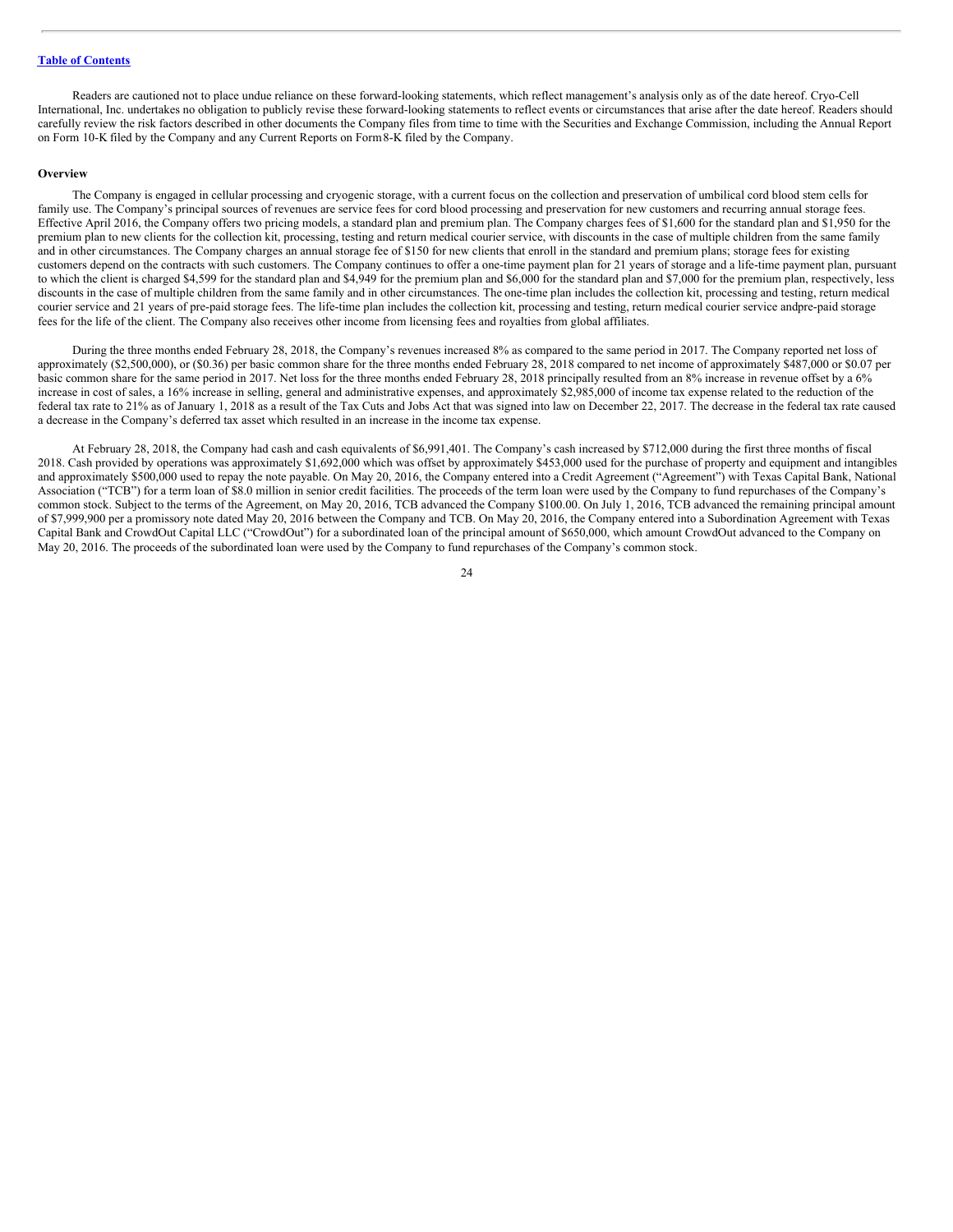On August 26, 2016, the Company entered into a First Amendment to Credit Agreement with TCB. Pursuant to terms of the First Amendment to Credit Agreement, on August 26, 2016, TCB made an additional advance to the Company in principal amount of \$2,133,433 per an Amended and Restated Promissory Note dated August 26, 2016 between the Company and TCB. The proceeds of the term loan were used by the Company to fund the extinguishment of revenue sharing agreements.

Consistent with its fiduciary duties, the board of directors and management has reviewed and will continue to review strategic options and opportunities for the Company, in order to maximize shareholder value. These options may include, but are not limited to, strategic mergers or acquisitions, investments in other public and/or private companies, repurchases of RSA interests, a deregistration of the Company's common stock under the Securities Exchange Act of 1934 or a going-private transaction. These options may or may not be related to the Company's current business. In order to undertake any of the aforementioned activities, the Company may take on substantial debt or equity capital which could increase the risk of investment in the Company.

#### **Results of Operations**

*Revenues.* Revenues for the three months ended February 28, 2018 were \$6,228,118 compared to \$5,776,624 for the same period in 2017, an 8% increase. The increase in revenue was primarily attributable to a 10% increase in processing and storage fees.

*Processing and Storage Fees.* The increase in processing and storage fee revenue is attributable to an 8% increase in recurring annual storage fee revenue and a 9% increase in the number of new domestic cord blood specimens processed in the first quarter of fiscal 2018 versus the same period in 2017.

*Product Revenue*. For the three months ended February 28, 2018, revenue from the PrepaCyte CB product sales was \$28,051 compared to \$164,800 for the three months ended February 28, 2017.

*Licensee Income.*Licensee income for the three months ended February 28, 2018, was \$0 as compared to \$0 for the 2017 period.

Per the License and Royalty Agreement with Lifecell, there is a \$1,000,000 cap on the amount of royalty due to the Company per year and a \$10,000,000 cap on the amount of royalties due to the Company for the term of the License and Royalty Agreement. Since inception of the License and Royalty Agreement, the Company has recorded \$6,100,000 in royalty income due under the terms of the License and Royalty Agreement, of which Lifecell has paid the Company \$5,900,000 as of February 28, 2018. The balance of \$200,000 is reflected as Accounts Receivable on the accompanying consolidated balance sheets.

Cost of Sales. Cost of sales for the three months ended February 28, 2018 was \$1,601,508 as compared to \$1,516,097 for the same period in 2017, representing a 6% increase. Cost of sales includes wages and supplies associated with process enhancements to the existing production procedures and quality systems in the processing of cord blood specimens at the Company's facility in Oldsmar, Florida and depreciation expense of approximately \$24,000 and \$26,000 for the three months ended February 28, 2018 and February 28, 2017, respectively. Also included in Cost of Sales is \$46,185 and \$122,302 related to the costs associated with production of the Prepacyte®-CB processing and storage system for the three months ended February 28, 2018 and February 28, 2017, respectively. The increase in cost of sales for the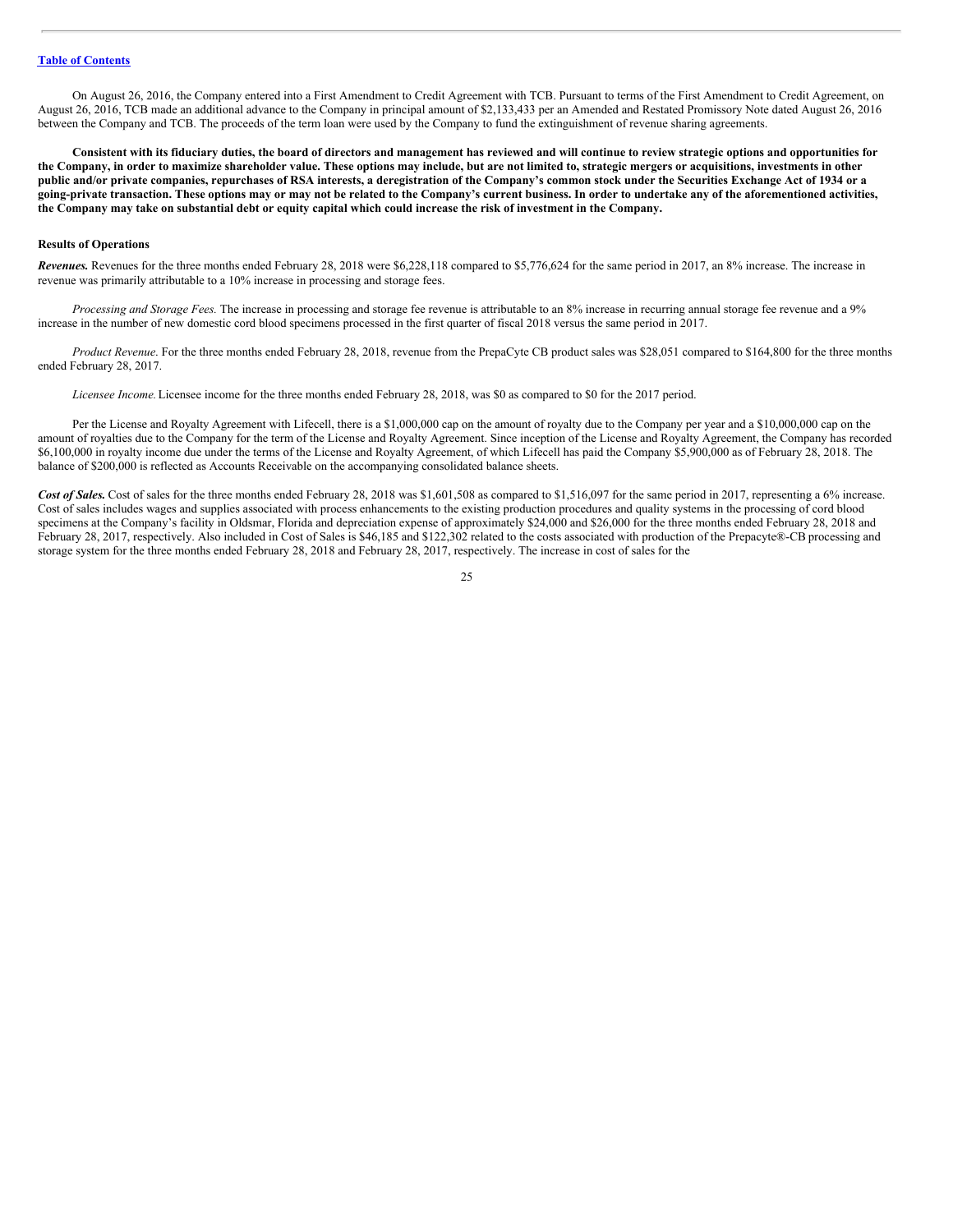three months ended February 28, 2018 versus February 28, 2017 is due to the increased costs associated with the 9% increase in the number of new domestic cord blood specimens processed in the first quarter of fiscal 2018 versus the first quarter of fiscal 2017.

*Selling, General and Administrative Expenses.* Selling, general and administrative expenses for the three months ended February 28, 2018 were \$3,589,519 as compared to \$3,098,155 for the 2017 period, representing a 16% increase. These expenses are primarily comprised of expenses for consumer advertising, salaries and wages for personnel and professional fees. The increase in selling, general and administrative expenses is primarily due to an increase of \$478,000 in stock compensation expense due to the issuance of common stock to the Company's CEOs pursuant to their employment contracts. This was partially offset by a decrease of 72% or \$194,000 in professional fees related to accounting and legal services.

*Research, Development and Related Engineering Expenses.*Research, development and related engineering expenses for the three months ended February 28, 2018 were \$13,409 as compared to \$14,616 for the three months ended February 28, 2017.

*Depreciation and Amortization*. Depreciation and Amortization (not included in Cost of Sales) for the three months ended February 28, 2018 was \$36,545 compared to \$31,630 for the 2017 period.

*Interest Expense.* Interest expense for the three months ended February 28, 2018 was \$280,977 compared to \$297,044 for the three months ended February 28, 2017, of which, \$120,529 and \$121,988, respectively, related to the credit and subordination agreements with Texas Capital Bank, National Association and CrowdOut Capital LLC as described in Note 4. The remaining interest expense is mainly comprised of amounts due to the parties to the Company's revenue sharing agreements ("RSAs") based on the Company's storage revenue collected.

*Income Taxes***.** Income tax expense for the three months ended February 28, 2018 was \$3,202,667 compared to \$305,717 for the three months ended February 28, 2017. Included in the \$3,203,667 tax expense for the three months ended February 28, 2018 is approximately \$2,985,000 of expense related to the reduction of the federal tax rate to 21% as of January 1, 2018 as a result of the Tax Cuts and Jobs Act that was signed into law on December 22, 2017. The decrease in the federal tax rate caused a decrease in the Company's deferred tax asset which resulted in an increase in the income tax expense.

Deferred tax assets and liabilities are measured using enacted tax rates expected to be recovered or settled. The ultimate realization of our deferred tax assets depends upon generating sufficient future taxable income prior to the expiration of the tax attributes. In assessing the need for a valuation allowance, we must project future levels of taxable income. This assessment requires significant judgment. We examine the evidence related to the recent history of tax losses, the economic conditions in which we operate and our forecasts and projections to make that determination.

The Company records foreign income taxes withheld from installment payments ofnon-refundable up-front license fees and royalty income earned on the processing and storage of cord blood stem cell specimens in geographic areas where the Company has license agreements. The Company recorded \$0 and \$0 for the three months ended February 28, 2018 and February 28, 2017, respectively, of foreign income tax expense, which is included in income tax expense in the accompanying consolidated statements of comprehensive loss.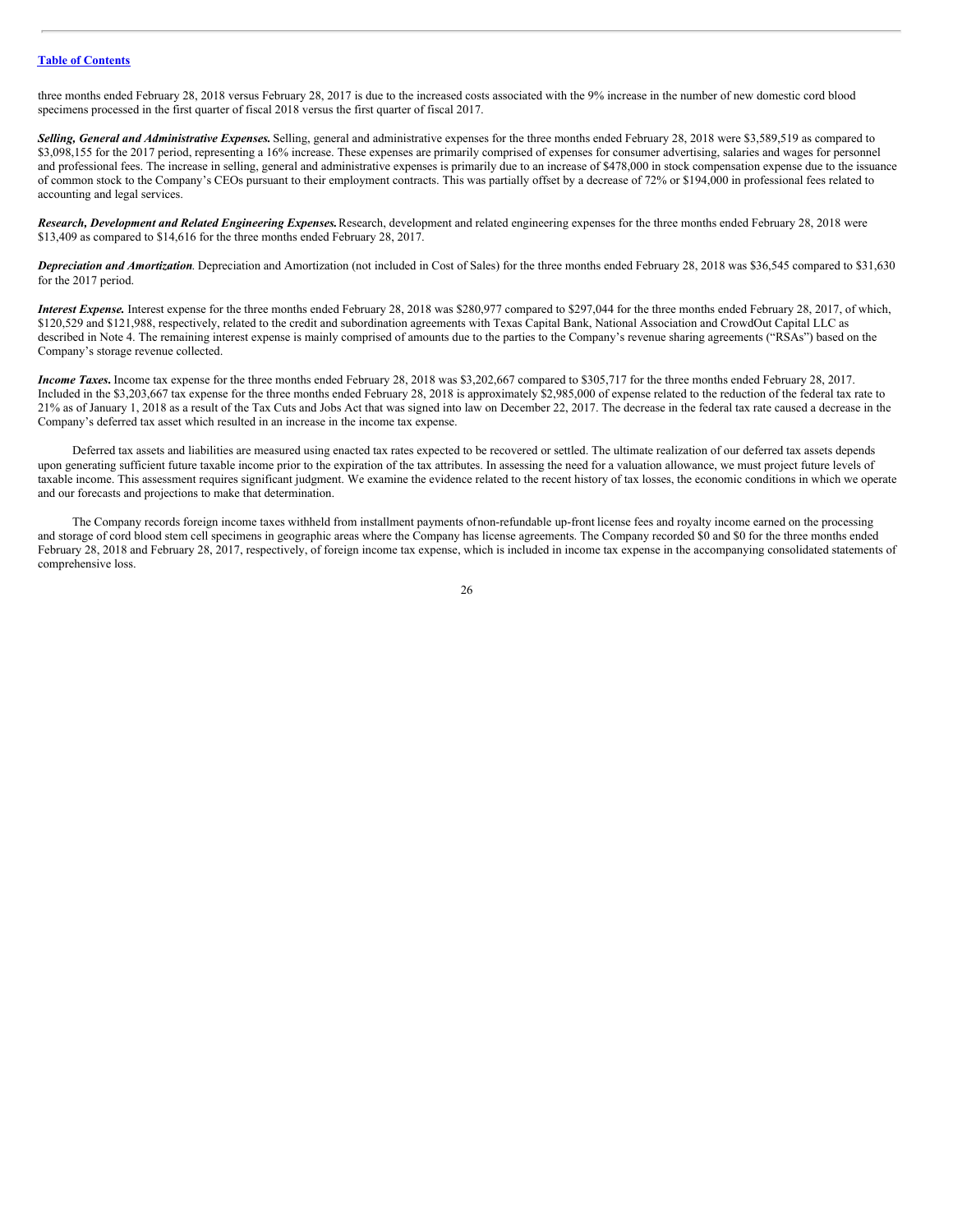#### **Liquidity and Capital Resources**

On May 20, 2016, the Company entered into a Credit Agreement ("Agreement") with Texas Capital Bank, National Association ("TCB") for a term loan of \$8.0 million in senior credit facilities. The proceeds of the term loan were used by the Company to fund repurchases of the Company's common stock. Subject to the terms of the Agreement, on May 20, 2016, TCB advanced the Company \$100.00. On July 1, 2016, TCB advanced the remaining principal amount of \$7,999,900 per a promissory note dated May 20, 2016 between the Company and TCB. On May 20, 2016, the Company entered into a Subordination Agreement with Texas Capital Bank and CrowdOut Capital LLC ("CrowdOut") for a subordinated loan of the principal amount of \$650,000, which amount CrowdOut advanced to the Company on May 20, 2016. The proceeds of the subordinated loan were used by the Company to fund repurchases of the Company's common stock. Per a promissory note dated May 20, 2016 between the Company and CrowdOut, interest at 12% per annum on the principal sum of \$650,000 was payable monthly with a maturity date of July 2021, at which time, the principal amount of \$650,000 was due. In June 2017, the Company repaid the subordinated principal plus interest of \$650,867.

On August 26, 2016, the Company entered into a First Amendment to Credit Agreement with TCB. Pursuant to terms of the First Amendment to Credit Agreement, on August 26, 2016, TCB made an additional advance to the Company in principal amount of \$2,133,433 per an Amended and Restated Promissory Note dated August 26, 2016 between the Company and TCB. The additional proceeds of the term loan were used by the Company to fund the extinguishment of revenue sharing agreements.

Prior to the loans, the Company's principal source of cash has been from sales of its umbilical cord blood program to customers and royalties from licensees.

At February 28, 2018, the Company had cash and cash equivalents of \$6,991,401 as compared to \$6,279,154 at November 30, 2017. The increase in cash and cash equivalents during the three months ended February 28, 2018 was primarily attributable to the following:

Net cash provided by operating activities for the three months ended February 28, 2018 was \$1,691,863 which was primarily attributable to the Company's operating results and an increase in the Company's new clients choosing the prepaid storage plans versus the annual storage fee plan.

Net cash provided by operating activities for the three months ended February 28, 2017 was \$429,059 which was primarily attributable to the Company's operating results and an increase in the Company's new clients choosing the prepaid storage plans versus the annual storage fee plan.

Net cash used in investing activities for the three months ended February 28, 2018 was \$481,866, which was primarily attributable to the purchases of property, equipment and intangibles of \$453,704 slightly offset by the sales and purchases of marketable securities and other investments in the amount of \$28,162.

Net cash provided by investing activities for the three months ended February 28, 2017 was \$133,525, which was primarily attributable to sales and purchases of marketable securities and other investments in the amount of \$136,446 slightly offset by the purchases of property and equipment in the amount of \$2,921.

Net cash used by financing activities for the three months ended February 28, 2018 was \$497,750 which was primarily attributable to the payments of \$500,000 to repay the note payable described above offset by the receipt of \$2,250 from the exercise of stock options.

Net cash used by financing activities for the three months ended February 28, 2017 was \$555,195 which was primarily attributable to the stock repurchase plan pursuant to which the Company has repurchased 19,729 shares of the Company's common stock for approximately \$89,000 and \$500,000 used to repay the note payable described above.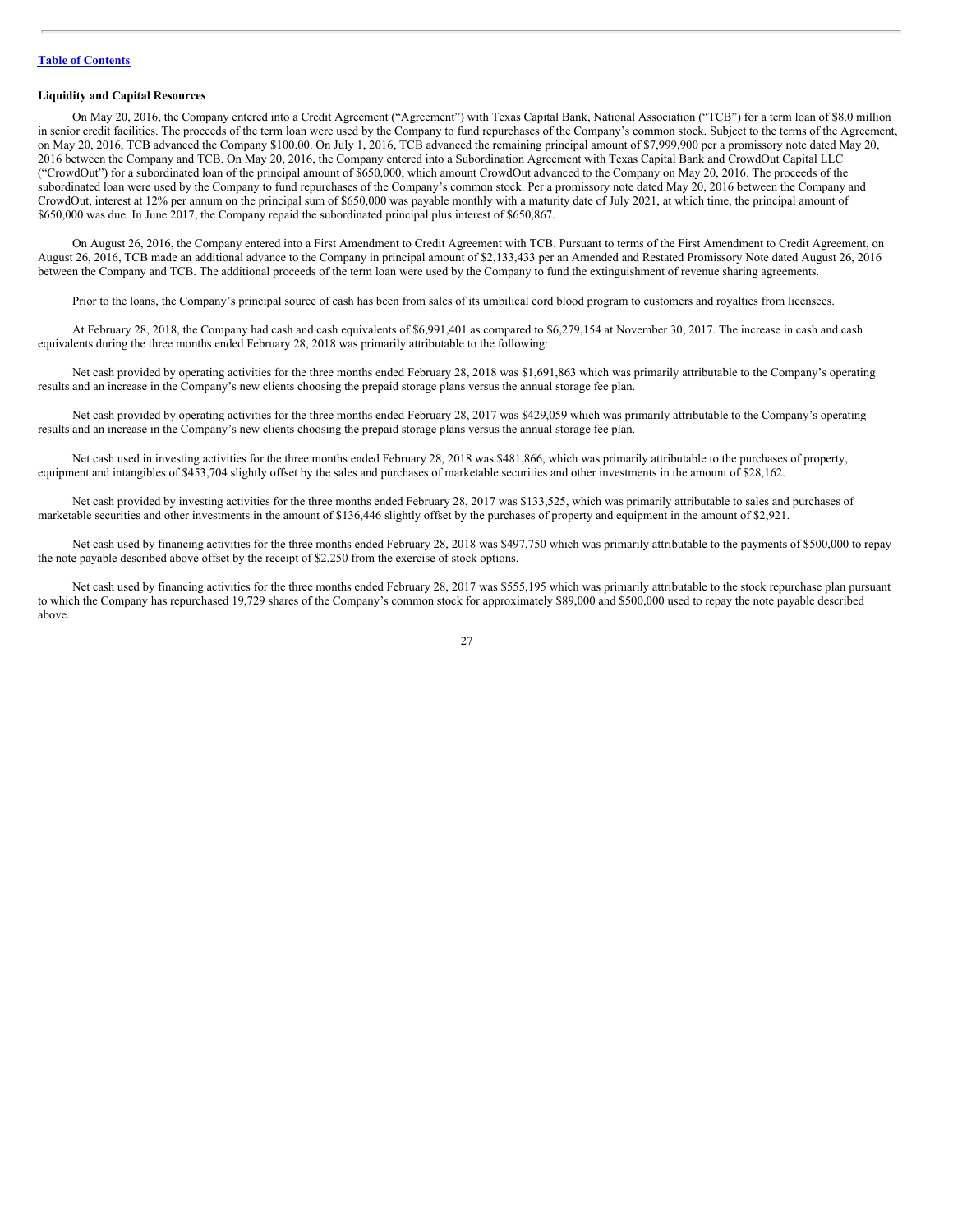The Company does not have a line of credit.

The Company anticipates making discretionary capital expenditures of approximately \$500,000 over the next twelve months for software enhancements and purchases of property and equipment. The Company anticipates funding future property and equipment purchases with cash-on-hand and cash flows from future operations.

The Company anticipates that its cash and cash equivalents, marketable securities and cash flows from future operations will be sufficient to fund its known cash needs for at least the next 12 months. Cash flows from operations will depend primarily upon increasing revenues from sales of its umbilical cord blood and cord tissue cellular storage services and managing discretionary expenses. If expected increases in revenues are not realized, or if expenses are higher than anticipated, the Company may be required to reduce or defer cash expenditures or otherwise manage its cash resources during the next 12 months so that they are sufficient to meet the Company's cash needs for that period. In addition, the Company may consider seeking equity or debt financing if deemed appropriate for its plan of operations, and if such financing can be obtained on acceptable terms. There is no assurance that any reductions in expenditures, if necessary, will not have an adverse effect on the Company's business operations, including sales activities and the development of new services and technology.

#### **Critical Accounting Policies**

This discussion and analysis of our financial condition and results of operations is based on our consolidated financial statements, which have been prepared in accordance with U.S. generally accepted accounting principles. The preparation of these financial statements requires us to make judgments, estimates, and assumptions that affect the reported amounts of assets, liabilities, revenues, expenses and disclosures of contingent assets and liabilities. For a full discussion of our accounting policies please refer to Note 1 to the Consolidated Financial Statements included in our 2017 Annual Report on Form 10-K filed with the SEC on February 28, 2018. Our most critical accounting policies and estimates include: recognition of revenue and the related allowance for doubtful accounts, stock-based compensation, income taxes and license and revenue sharing agreements. We continually evaluate our judgments, estimates and assumptions. We base our estimates on the terms of underlying agreements, historical experience and other factors that we believe are reasonable based on the circumstances, the results of which form our management's basis for making judgments about the carrying value of assets and liabilities that are not readily apparent from other sources. Actual results may differ from these estimates. There have been no material changes to our critical accounting policies and estimates from the information provided in Item 7, Management's Discussion and Analysis of Financial Condition and Results of *Operations* included in our 2017 Annual Report on Form10-K.

#### **Recently Issued Accounting Pronouncements**

See Note 1 to the Consolidated Financial Statements.

#### **Off-Balance Sheet Arrangements**

The Company has no off-balance sheet arrangements that have or are reasonable likely to have a current or future effect on its financial condition, changes in financial condition, revenues or expenses, results of operations, liquidity, capital expenditures or capital resources that is material to investors.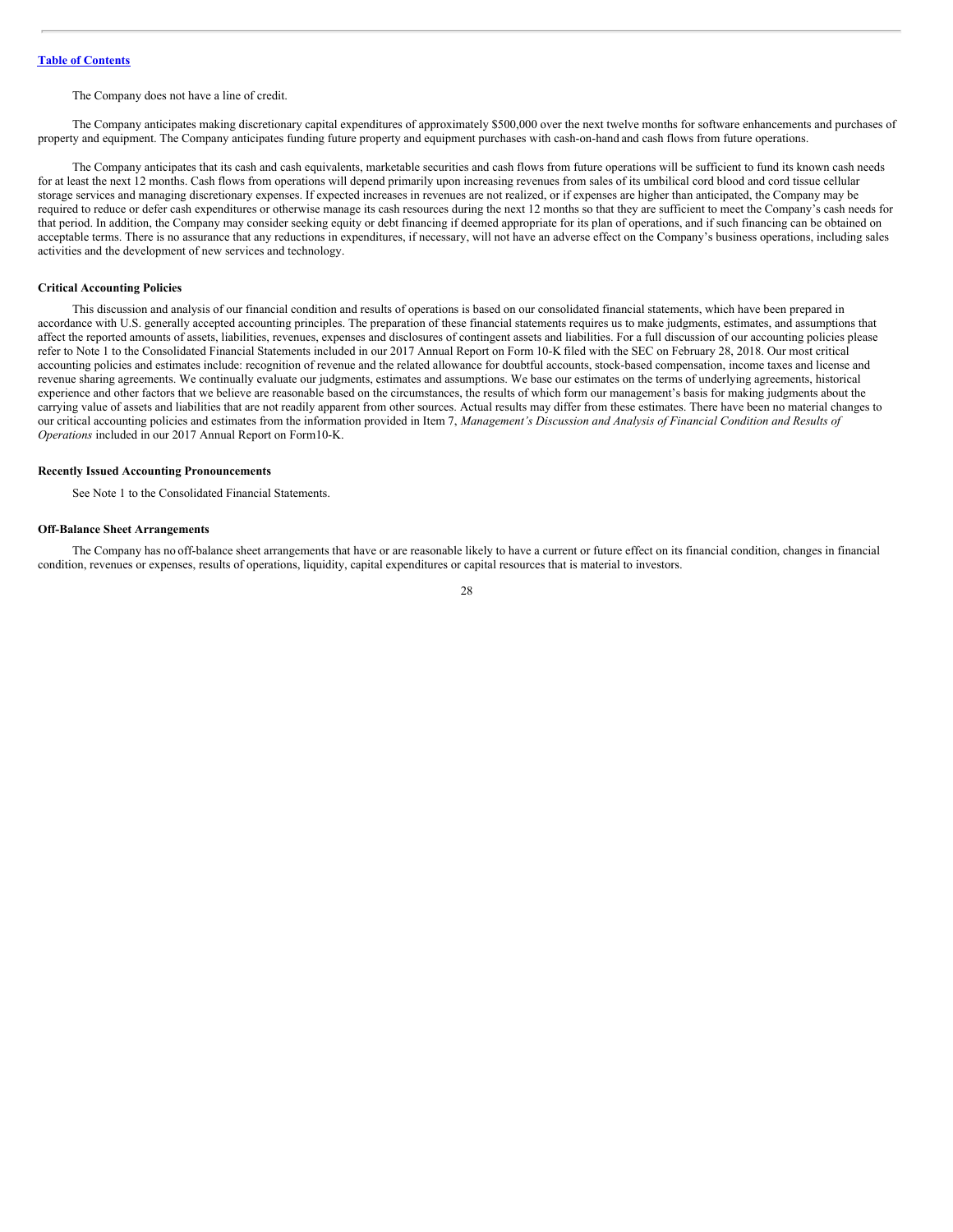#### <span id="page-28-0"></span>**Item 3. Quantitative and Qualitative Disclosures About Market Risk.**

Not applicable.

#### <span id="page-28-1"></span>**Item 4. Controls and Procedures**

#### **Evaluation of Disclosure Controls and Procedures**

Based on their most recent review, as of the end of the period covered by this report, the Company's principal executive officer and principal financial officer have concluded that the Company's disclosure controls and procedures are effective, and that information required to be disclosed by the Company in the reports that it files or submits under the Securities Exchange Act of 1934, as amended, is accumulated and communicated to the Company's management, including its principal executive officer and principal financial officer, as appropriate to allow timely decisions regarding required disclosure and are ineffective to ensure that such information is recorded, processed, summarized and reported within the time periods specified in the SEC's rules and forms. Subsequent to the Company's balance sheet date, the Company received notice that shares of the Company's common stock issued to certain executive officers pursuant to the Company's 2012 Stock Incentive Plan had purportedly been issued in excess of the shares reserved for issuance under the Plan. The Company has established an independent committee of the Board of Directors to review this issue. As part of this research, management is reviewing the Company's disclosure controls and procedures.

The Company has not made an amended8-K filing with respect to the Current Reports on Form8-K that was filed on July 16, 2015 to announce the acquisition of Prepacyte. Accordingly, the Company is not deemed a timely filer. Management intends to subsequently make this amended 8-K filing to include the requiredpre-acquisition financial statements of Prepacyte as well as the required pro forma financial information.

#### **Changes in Internal Control Over Financial Reporting**

Other than as disclosed in "Evaluation of Disclosure Controls and Procedures" above with the respect to the matters reviewed subsequent to the balance sheet date, there were no other changes in the Company's internal controls over financial reporting during the three months ended February 28, 2018 that have materially affected, or are reasonably likely to materially affect, the Company's internal control over financial reporting.

#### **Limitations on the Effectiveness of Controls**

Our management, including ourCo-CEOs and CFO, does not expect that our disclosure controls and internal controls will prevent all error and all fraud. A control system, no matter how well conceived and operated, can provide only reasonable, not absolute, assurance that the objectives of the control system are met. Further, the design of a control system must reflect the fact that there are resource constraints, and the benefits of controls must be considered relative to their costs. Because of the inherent limitations in all control systems, no evaluation of controls can provide absolute assurance that all control issues and instances of fraud, if any, within the Company have been detected. These inherent limitations include the realities that judgments in decision-making can be faulty, and that breakdowns can occur because of simple error or mistake. Additionally, controls can be circumvented by the individual acts of some persons, by collusion of two or more people, or by management or board override of the control.

The design of any system of controls also is based in part upon certain assumptions about the likelihood of future events, and there can be no assurance that any design will succeed in achieving its stated goals under all potential future conditions; over time, control may become inadequate because of changes in conditions, or the degree of compliance with the policies or procedures may deteriorate. Because of the inherent limitations in a cost-effective control system, misstatements due to error or fraud may occur and not be detected.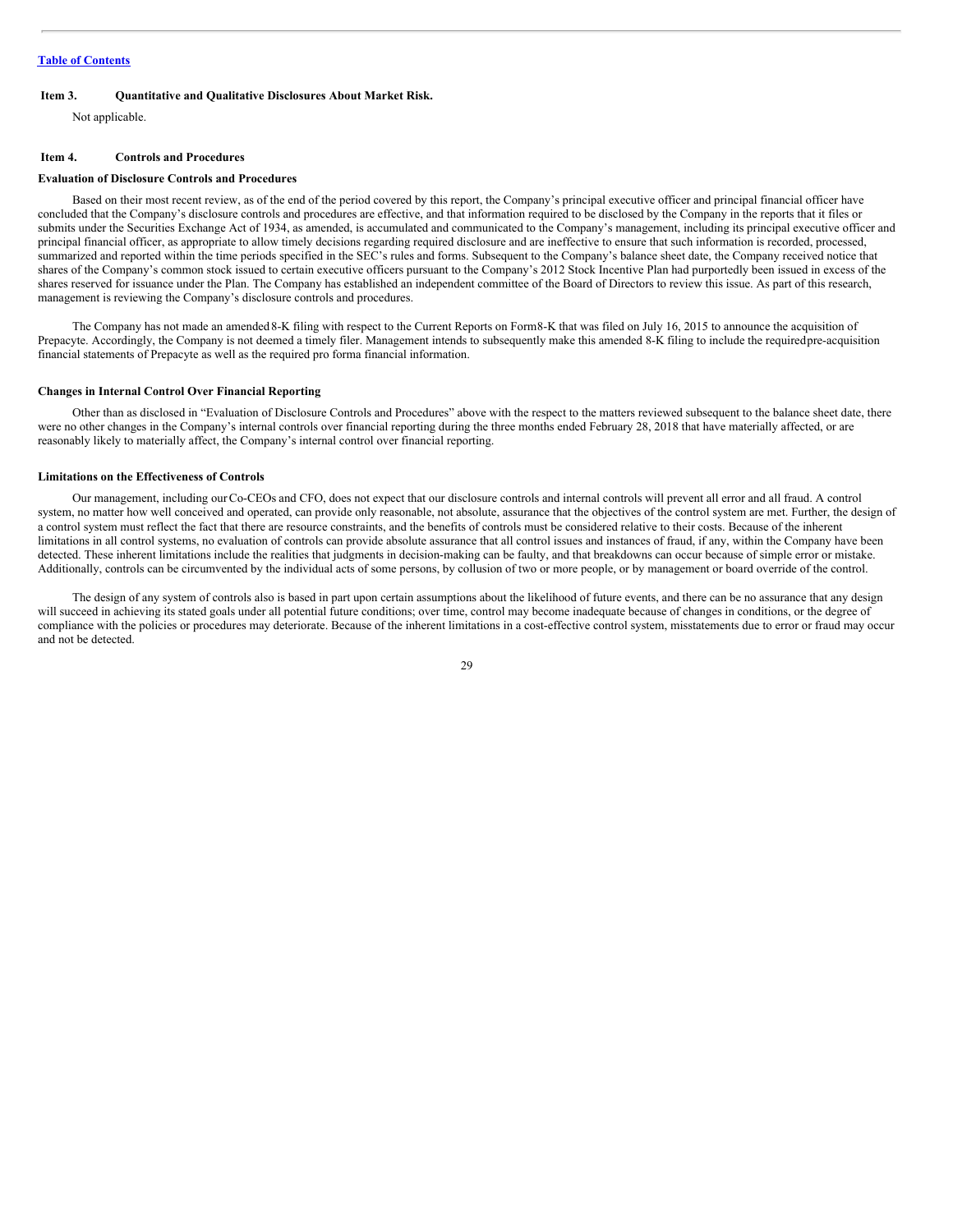#### **CEO and CFO Certifications**

Appearing as exhibits 31.1, 31.2 and 31.3 to this report there are Certifications of theCo-CEOs and the CFO. The Certifications are required in accordance with Section 302 of the Sarbanes-Oxley Act of 2002 (the Section 302 Certifications). This Item of this report is the information concerning the evaluation referred to in the Section 302 Certifications and this information should be read in conjunction with the Section 302 Certifications for a more complete understanding of the topics presented.

#### **PART II—OTHER INFORMATION**

#### <span id="page-29-0"></span>**ITEM 1. LEGAL PROCEEDINGS**

On December 3, 2015, a complaint styled Gary T. Brotherson, M.D., et al. v. Cryo-Cell International, Inc., Case No. 15-007461-CI, Circuit Court, Sixth Judicial Circuit, Pinellas County, Florida, was served on the Company, naming it as defendant and alleging, among other things, that the Company breached certain agreements with plaintiffs and seeking damages in excess of \$15,000, the jurisdictional amount of the court in which the action is pending. On January 12, 2016, the Company served its answer, affirmative defenses, and counterclaim against the plaintiffs. The Company believes the plaintiffs' claims are without merit and it intends to contest the action vigorously. At this time, it is not possible for the Company to estimate the loss or the range of possible loss in the event of an unfavorable outcome, as the ultimate resolution of the complaint is uncertain at this time. No amounts have been accrued as of February 28, 2018.

In addition, from time to time the Company is subject to proceedings, lawsuits, contract disputes and other claims in the normal course of its business. The Company believes that the ultimate resolution of current matters should not have a material adverse effect on the Company's business, consolidated financial position or results of operations. It is possible, however, that there could be an unfavorable ultimate outcome for or resolution which could be material to the Company's results of operations for a particular quarterly reporting period. Litigation is inherently uncertain and there can be no assurance that the Company will prevail. The Company does not include an estimate of legal fees and other related defense costs in its estimate of loss contingencies.

#### **ITEM 1A. RISK FACTORS**

Not applicable.

#### <span id="page-29-1"></span>**ITEM 2. UNREGISTERED SALES OF EQUITY SECURITIES AND USE OF PROCEEDS**

#### **ISSUER PURCHASE OF EQUITY SECURITIES**

|                          |                  |                |                         | Maximum<br>Number (or |
|--------------------------|------------------|----------------|-------------------------|-----------------------|
|                          |                  |                |                         |                       |
|                          |                  |                |                         | Approximate           |
|                          |                  |                | Total Number of         | Dollar Value) of      |
|                          |                  |                | <b>Shares Purchased</b> | Shares that May       |
|                          |                  |                | as Part of Publicly     | Yet Be Purchased      |
|                          | Total Number of  | Average Price  | <b>Announced Plans</b>  | Under the Plans or    |
| Period                   | Shares Purchased | Paid per Share | or Programs             | Programs              |
| December $1 - 31, 2017$  |                  |                |                         | 2,198,914             |
| January $1 - 31$ , 2018  | __               | $\sim$         |                         | 2,198,914             |
| February $1 - 28$ , 2018 |                  |                |                         | 2.198.914             |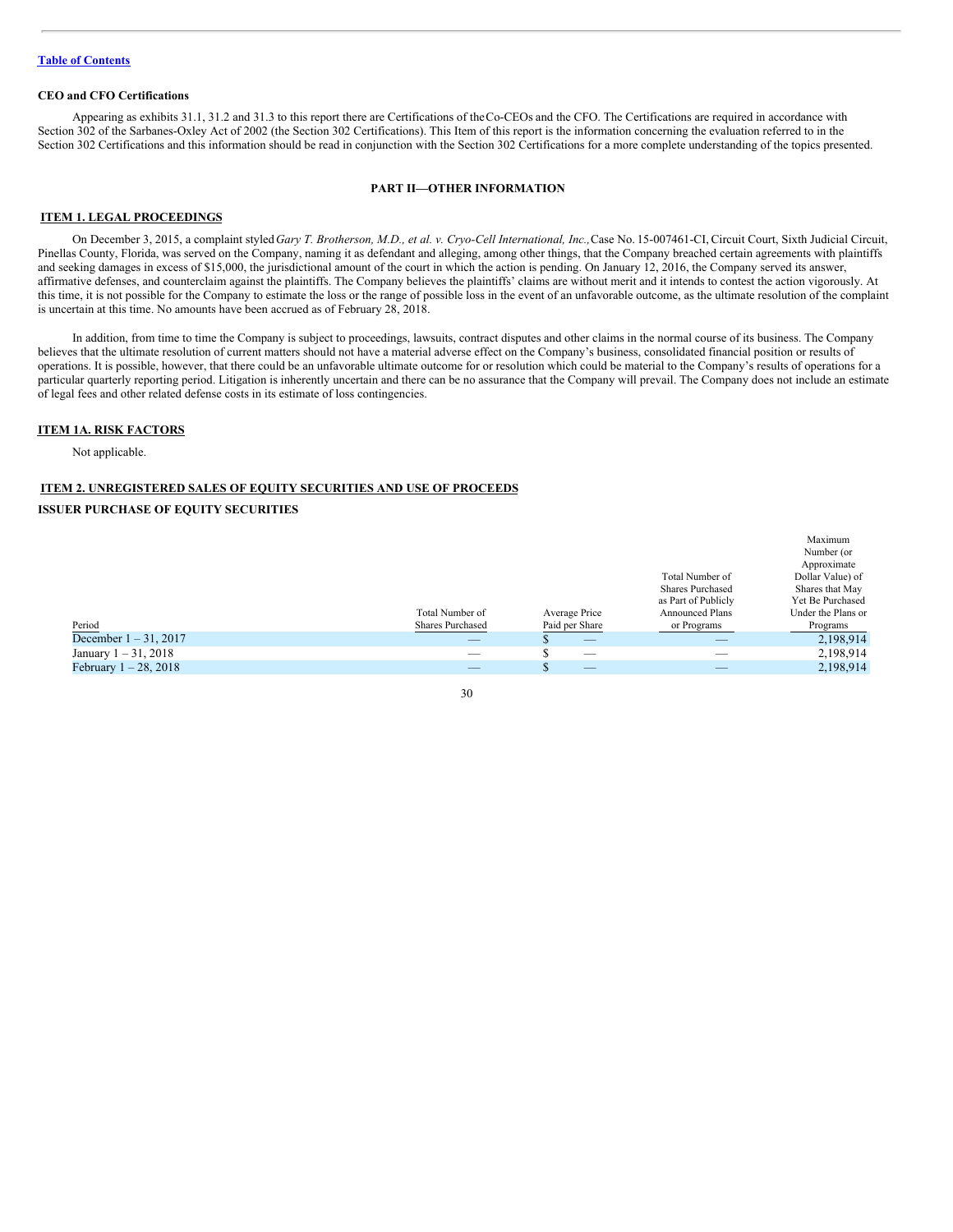# <span id="page-30-0"></span>**ITEM 3. DEFAULTS UPON SENIOR SECURITIES**

None.

# <span id="page-30-1"></span>**ITEM 4. MINE SAFETY DISCLOSURES**

Not Applicable.

# <span id="page-30-2"></span>**ITEM 5. OTHER INFORMATION**

None.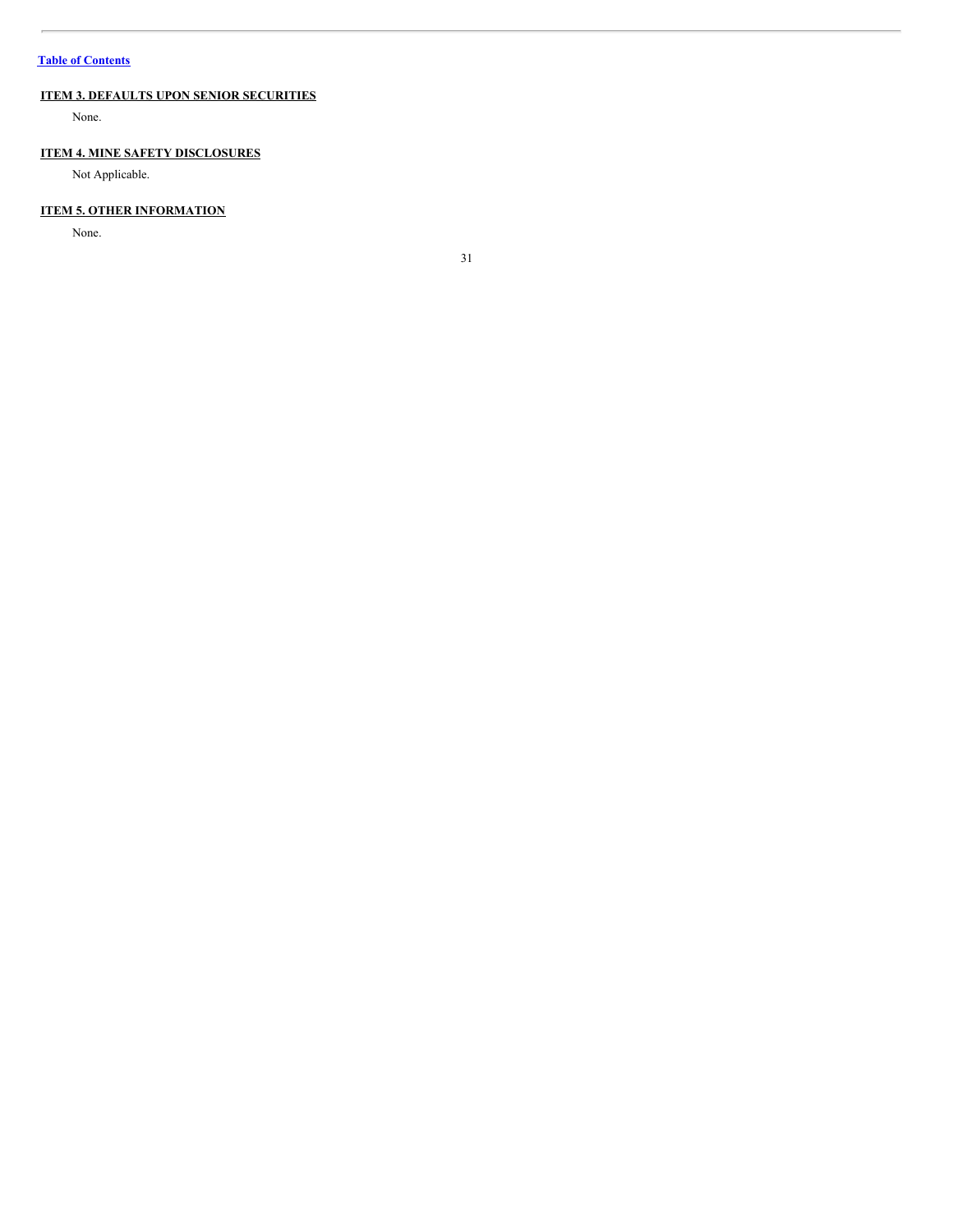<span id="page-31-0"></span>

| ITEM 6. | <b>EXHIBITS</b> |                                                                                                                         |
|---------|-----------------|-------------------------------------------------------------------------------------------------------------------------|
| (a)     | Exhibits        |                                                                                                                         |
|         | 31.1            | Certification of Co-CEO Pursuant to Section 302 of the Sarbanes-Oxley Act of 2002 (filed herewith).                     |
|         | 31.2            | Certification of Co-CEO Pursuant to Section 302 of the Sarbanes-Oxley Act of 2002 (filed herewith).                     |
|         | 31.3            | Certification of CFO Pursuant to Section 302 of the Sarbanes-Oxley Act of 2002 <i>(filed herewith)</i> .                |
|         | 32              | Certification Pursuant to 18 U.S.C. Section 1350, as Adopted Pursuant to Section 906 of the Sarbanes-Oxley Act of 2002. |
|         | 101.INS         | <b>XBRL Instance Document</b>                                                                                           |
|         | 101.SCH         | <b>XBRL Taxonomy Extension Schema Document</b>                                                                          |
|         | 101.CAL         | XBRL Taxonomy Extension Calculation Linkbase Document                                                                   |
|         | 101.DEF         | XBRL Taxonomy Extension Definition Linkbase Document                                                                    |
|         | 101.LAB         | XBRL Taxonomy Extension Label Linkbase Document                                                                         |
|         | 101.PRE         | XBRL Taxonomy Extension Presentation Linkbase Document                                                                  |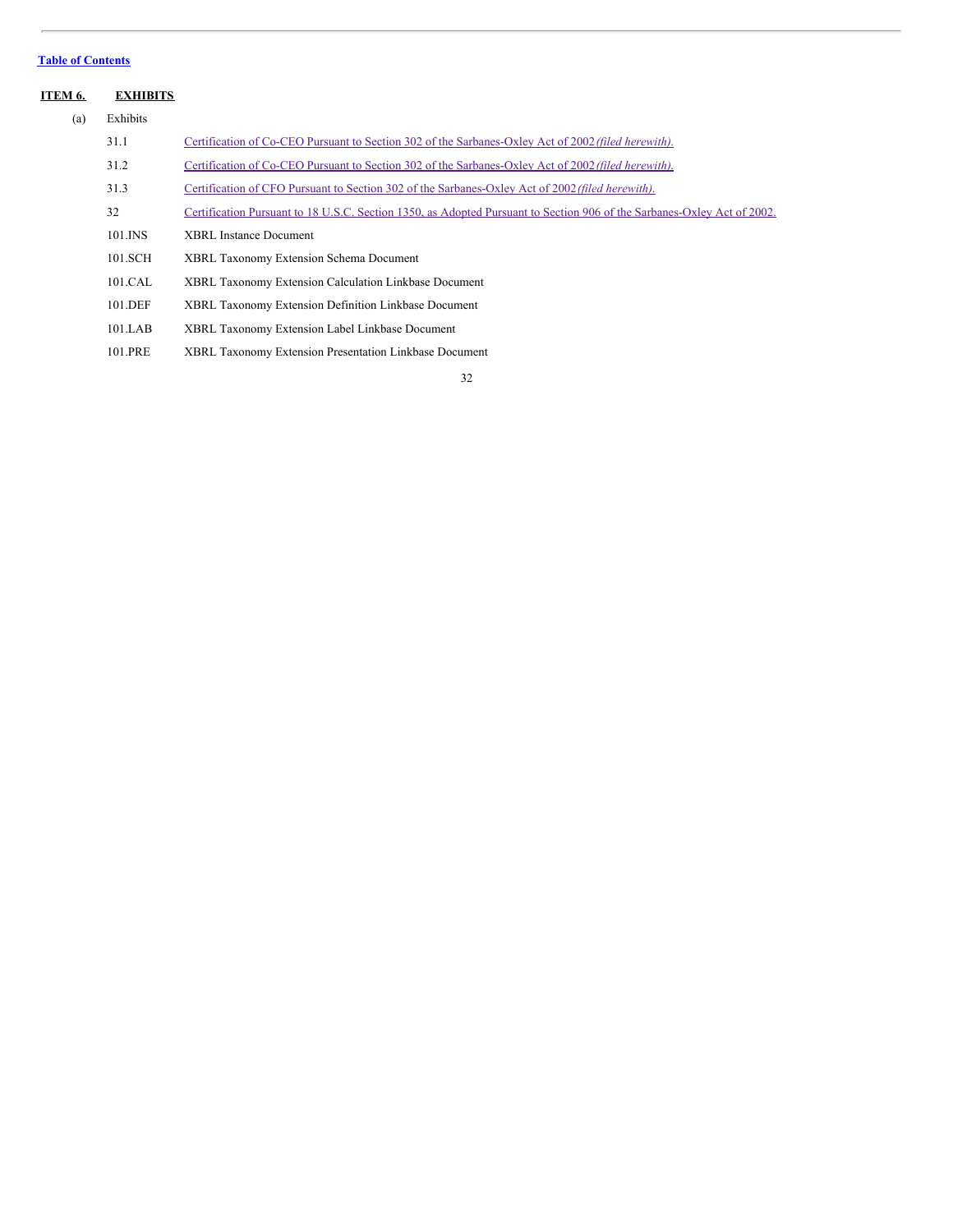#### <span id="page-32-0"></span>**SIGNATURES**

In accordance with Section 13 or 15(d) of the Securities Exchange Act of 1934, the registrant has duly caused this report to be signed on its behalf by the undersigned thereunto duly authorized.

Cryo-Cell International, Inc.

/s/ DAVID PORTNOY

David Portnoy Co-Chief Executive Officer

Cryo-Cell International, Inc.

/s/ MARK PORTNOY

Mark Portnoy Co-Chief Executive Officer

Cryo-Cell International, Inc.

/s/ JILL M. TAYMANS

Jill M. Taymans Vice President, Finance, Chief Financial Officer

Date: April 16, 2018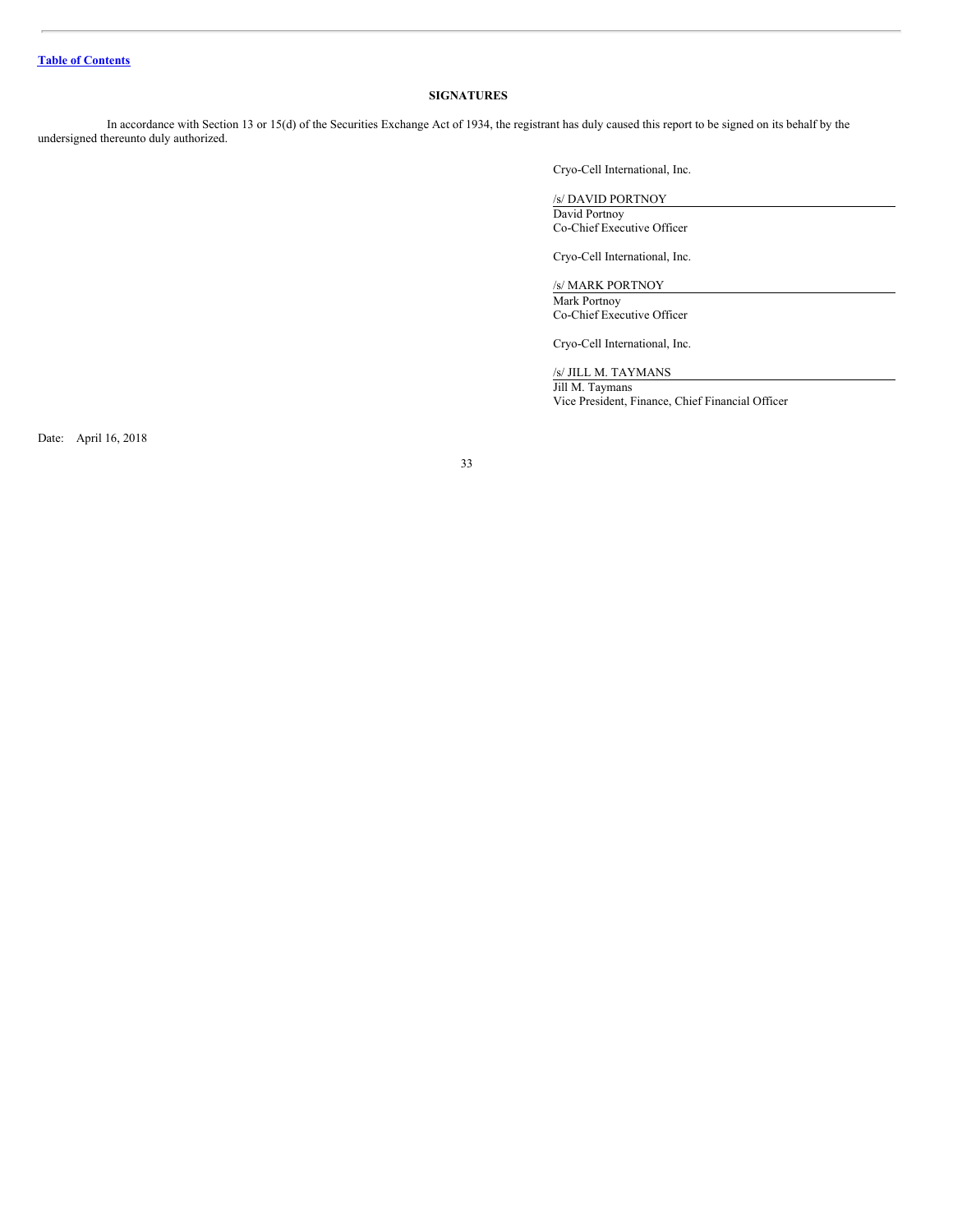#### CERTIFICATION OF CO-CHIEF EXECUTIVE OFFICER

<span id="page-33-0"></span>I, David Portnoy, certify that:

- 1. I have reviewed this quarterly report on Form10-Q of Cryo-Cell International, Inc. (the "Registrant");
- 2. Based on my knowledge, this report does not contain any untrue statement of a material fact or omit to state a material fact necessary to make the statements made, in light of the circumstances under which such statements were made, not misleading with respect to the period covered by this report;
- 3. Based on my knowledge, the financial statements, and other financial information included in this report, fairly present in all material respects the financial condition, results of operations and cash flows of the registrant as of, and for, the periods presented in this report;
- 4. The Registrant's other certifying officer(s) and I are responsible for establishing and maintaining disclosure controls and procedures (as defined in Exchange Act Rules 13a-15(e) and 15d-15(e)) and internal control over financial reporting (as defined in Exchange Act Rules13a-15(f) for the Registrant and have:
- (a) Designed such disclosure controls and procedures, or caused such disclosure controls and procedures to be designed under our supervision, to ensure that material information relating to the Registrant, including its consolidated subsidiaries, is made known to us by others within those entities, particularly during the period in which this quarterly report is being prepared;
- (b) Designed such internal control over financial reporting, or caused such internal control over financial reporting to be designed under our supervision, to provide reasonable assurance regarding the reliability of financial reporting and the preparation of financial statements for external purposes in accordance with generally accepted accounting principles;
- (c) Evaluated the effectiveness of the Registrant's disclosure controls and procedures and presented in this report our conclusions about the effectiveness of the disclosure controls and procedures, as of the end of the period covered by this report based on such evaluation; and
- (d) disclosed in this report any change in the Registrant's internal control over financial reporting that occurred during the Registrant's most recent fiscal quarter that has materially affected, or is reasonably likely to materially affect, the Registrant's internal control over financial reporting;
- 5. The Registrant's other certifying officer(s) and I have disclosed, based on our most recent evaluation of internal control over financial reporting, to the Registrant's auditors and the audit committee of the Registrant's board of directors (or persons performing the equivalent functions):
- (a) All significant deficiencies and material weaknesses in the design or operation of internal control over financial reporting which are reasonably likely to adversely affect the Registrant's ability to record, process, summarize and report financial information; and
- (b) Any fraud, whether or not material, that involves management or other employees who have a significant role in the Registrant's internal control over financial reporting.

Dated: April 16, 2018 /s/ David Portnoy

David Portnoy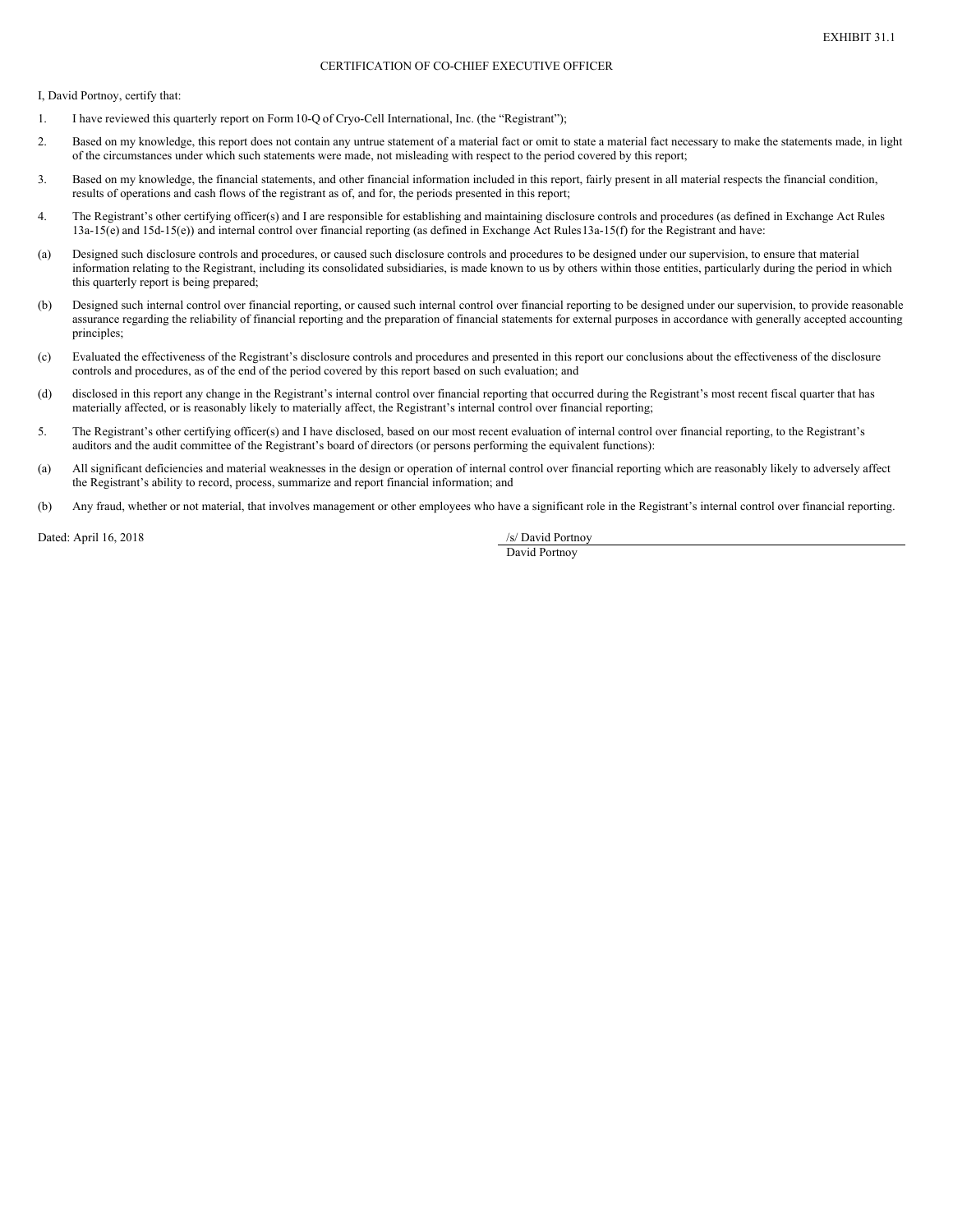#### CERTIFICATION OF CO-CHIEF EXECUTIVE OFFICER

<span id="page-34-0"></span>I, Mark Portnoy, certify that:

- 1. I have reviewed this quarterly report on Form10-Q of Cryo-Cell International, Inc. (the "Registrant");
- 2. Based on my knowledge, this report does not contain any untrue statement of a material fact or omit to state a material fact necessary to make the statements made, in light of the circumstances under which such statements were made, not misleading with respect to the period covered by this report;
- 3. Based on my knowledge, the financial statements, and other financial information included in this report, fairly present in all material respects the financial condition, results of operations and cash flows of the registrant as of, and for, the periods presented in this report;
- 4. The Registrant's other certifying officer(s) and I are responsible for establishing and maintaining disclosure controls and procedures (as defined in Exchange Act Rules 13a-15(e) and 15d-15(e)) and internal control over financial reporting (as defined in Exchange Act Rules13a-15(f) for the Registrant and have:
- (a) Designed such disclosure controls and procedures, or caused such disclosure controls and procedures to be designed under our supervision, to ensure that material information relating to the Registrant, including its consolidated subsidiaries, is made known to us by others within those entities, particularly during the period in which this quarterly report is being prepared;
- (b) Designed such internal control over financial reporting, or caused such internal control over financial reporting to be designed under our supervision, to provide reasonable assurance regarding the reliability of financial reporting and the preparation of financial statements for external purposes in accordance with generally accepted accounting principles;
- (c) Evaluated the effectiveness of the Registrant's disclosure controls and procedures and presented in this report our conclusions about the effectiveness of the disclosure controls and procedures, as of the end of the period covered by this report based on such evaluation; and
- (d) disclosed in this report any change in the Registrant's internal control over financial reporting that occurred during the Registrant's most recent fiscal quarter that has materially affected, or is reasonably likely to materially affect, the Registrant's internal control over financial reporting;
- 5. The Registrant's other certifying officer(s) and I have disclosed, based on our most recent evaluation of internal control over financial reporting, to the Registrant's auditors and the audit committee of the Registrant's board of directors (or persons performing the equivalent functions):
- (a) All significant deficiencies and material weaknesses in the design or operation of internal control over financial reporting which are reasonably likely to adversely affect the Registrant's ability to record, process, summarize and report financial information; and
- (b) Any fraud, whether or not material, that involves management or other employees who have a significant role in the Registrant's internal control over financial reporting.

Dated: April 16, 2018 /s/ Mark Portnoy

Mark Portnoy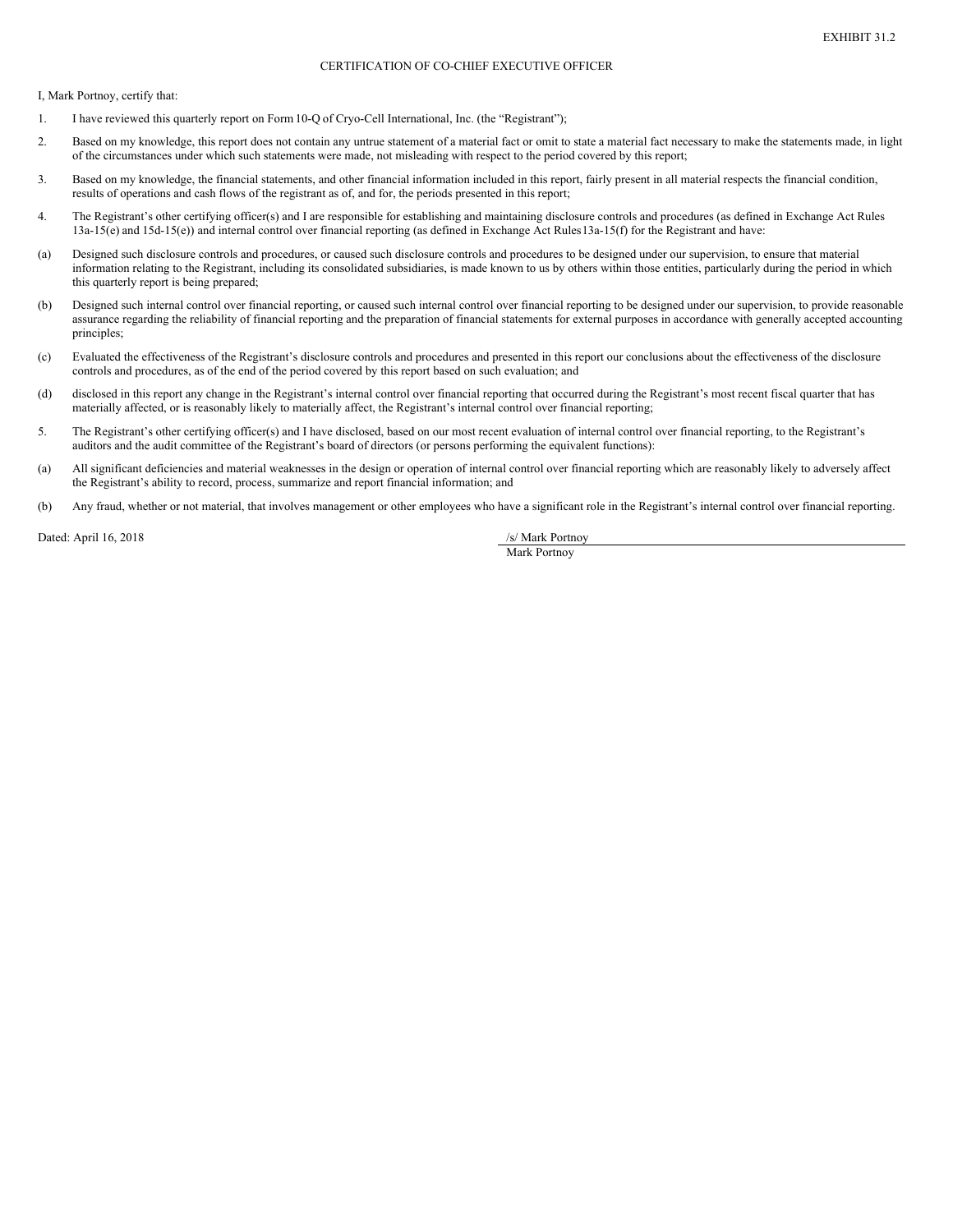#### CERTIFICATION OF CHIEF FINANCIAL OFFICER

<span id="page-35-0"></span>I, Jill M. Taymans, certify that:

- 1. I have reviewed this quarterly report on Form10-Q of Cryo-Cell International, Inc. (the "Registrant");
- 2. Based on my knowledge, this report does not contain any untrue statement of a material fact or omit to state a material fact necessary to make the statements made, in light of the circumstances under which such statements were made, not misleading with respect to the period covered by this report;
- 3. Based on my knowledge, the financial statements, and other financial information included in this report, fairly present in all material respects the financial condition, results of operations and cash flows of the registrant as of, and for, the periods presented in this report;
- 4. The Registrant's other certifying officer(s) and I are responsible for establishing and maintaining disclosure controls and procedures (as defined in Exchange Act Rules 13a-15(e) and 15d-15(e)) and internal control over financial reporting (as defined in Exchange Act Rules13a-15(f) for the Registrant and have:
- (a) Designed such disclosure controls and procedures, or caused such disclosure controls and procedures to be designed under our supervision, to ensure that material information relating to the Registrant, including its consolidated subsidiaries, is made known to us by others within those entities, particularly during the period in which this quarterly report is being prepared;
- (b) Designed such internal control over financial reporting, or caused such internal control over financial reporting to be designed under our supervision, to provide reasonable assurance regarding the reliability of financial reporting and the preparation of financial statements for external purposes in accordance with generally accepted accounting principles;
- (c) Evaluated the effectiveness of the Registrant's disclosure controls and procedures and presented in this report our conclusions about the effectiveness of the disclosure controls and procedures, as of the end of the period covered by this report based on such evaluation; and
- (d) disclosed in this report any change in the Registrant's internal control over financial reporting that occurred during the Registrant's most recent fiscal quarter that has materially affected, or is reasonably likely to materially affect, the Registrant's internal control over financial reporting;
- 5. The Registrant's other certifying officer(s) and I have disclosed, based on our most recent evaluation of internal control over financial reporting, to the Registrant's auditors and the audit committee of the Registrant's board of directors (or persons performing the equivalent functions):
- (a) All significant deficiencies and material weaknesses in the design or operation of internal control over financial reporting which are reasonably likely to adversely affect the Registrant's ability to record, process, summarize and report financial information; and
- (b) Any fraud, whether or not material, that involves management or other employees who have a significant role in the Registrant's internal control over financial reporting.

Dated: April 16, 2018 /s/ Jill M. Taymans

Jill M. Taymans